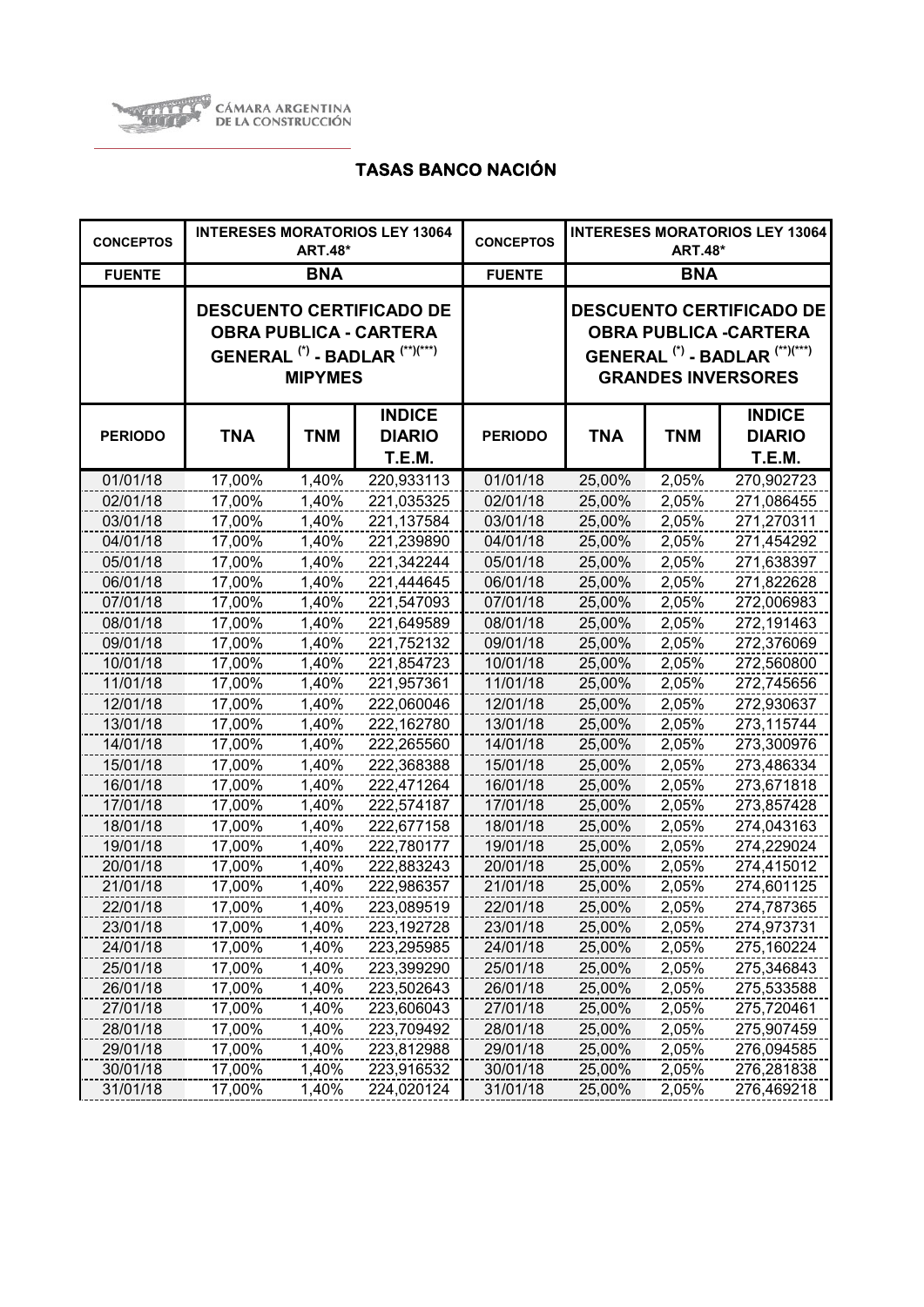

| <b>CONCEPTOS</b> |            | <b>ART.48*</b> | <b>INTERESES MORATORIOS LEY 13064</b>                                                                                    | <b>CONCEPTOS</b> | <b>INTERESES MORATORIOS LEY 13064</b><br><b>ART.48*</b> |            |                                                                                                                                                       |
|------------------|------------|----------------|--------------------------------------------------------------------------------------------------------------------------|------------------|---------------------------------------------------------|------------|-------------------------------------------------------------------------------------------------------------------------------------------------------|
| <b>FUENTE</b>    |            | <b>BNA</b>     |                                                                                                                          | <b>FUENTE</b>    | <b>BNA</b>                                              |            |                                                                                                                                                       |
|                  |            | <b>MIPYMES</b> | <b>DESCUENTO CERTIFICADO DE</b><br><b>OBRA PUBLICA - CARTERA</b><br>GENERAL <sup>(*)</sup> - BADLAR <sup>(**)(***)</sup> |                  |                                                         |            | <b>DESCUENTO CERTIFICADO DE</b><br><b>OBRA PUBLICA - CARTERA</b><br>GENERAL <sup>(*)</sup> - BADLAR <sup>(**)(***)</sup><br><b>GRANDES INVERSORES</b> |
| <b>PERIODO</b>   | <b>TNA</b> | <b>TNM</b>     | <b>INDICE</b><br><b>DIARIO</b><br>T.E.M.                                                                                 | <b>PERIODO</b>   | TNA                                                     | <b>TNM</b> | <b>INDICE</b><br><b>DIARIO</b><br>T.E.M.                                                                                                              |
| 01/02/18         | 17,00%     | 1,40%          | 224,123764                                                                                                               | 01/02/18         | 25,00%                                                  | 2,05%      | 276,656724                                                                                                                                            |
| 02/02/18         | 17,00%     | 1,40%          | 224,227451                                                                                                               | 02/02/18         | 25,00%                                                  | 2,05%      | 276,844358                                                                                                                                            |
| 03/02/18         | 17,00%     | 1,40%          | 224,331187                                                                                                               | 03/02/18         | 25,00%                                                  | 2,05%      | 277,032120                                                                                                                                            |
| 04/02/18         | 17,00%     | 1,40%          | 224,434971                                                                                                               | 04/02/18         | 25,00%                                                  | 2,05%      | 277,220008                                                                                                                                            |
| 05/02/18         | 17,00%     | 1,40%          | 224,538803                                                                                                               | 05/02/18         | 25,00%                                                  | 2,05%      | 277,408024                                                                                                                                            |
| 06/02/18         | 17,00%     | 1,40%          | 224,642683                                                                                                               | 06/02/18         | 25,00%                                                  | 2,05%      | 277,596168                                                                                                                                            |
| 07/02/18         | 17,00%     | 1,40%          | 224,746611                                                                                                               | 07/02/18         | 25,00%                                                  | 2,05%      | 277,784439                                                                                                                                            |
| 08/02/18         | 17,00%     | 1,40%          | 224,850587                                                                                                               | 08/02/18         | 25,00%                                                  | 2,05%      | 277,972837                                                                                                                                            |
| 09/02/18         | 17,00%     | 1,40%          | 224,954611                                                                                                               | 09/02/18         | 25,00%                                                  | 2,05%      | 278,161364                                                                                                                                            |
| 10/02/18         | 17,00%     | 1,40%          | 225,058683                                                                                                               | 10/02/18         | 25,00%                                                  | 2,05%      | 278,350018                                                                                                                                            |
| 11/02/18         | 17,00%     | 1,40%          | 225,162803                                                                                                               | 11/02/18         | 25,00%                                                  | 2,05%      | 278,538801                                                                                                                                            |
| 12/02/18         | 17,00%     | 1,40%          | 225,266972                                                                                                               | 12/02/18         | 25,00%                                                  | 2,05%      | 278,727711                                                                                                                                            |
| 13/02/18         | 17,00%     | 1,40%          | 225,371189                                                                                                               | 13/02/18         | 25,00%                                                  | 2,05%      | 278,916750                                                                                                                                            |
| 14/02/18         | 17,00%     | 1,40%          | 225,475454                                                                                                               | 14/02/18         | 25,00%                                                  | 2,05%      | 279,105916                                                                                                                                            |
| 15/02/18         | 17,00%     | 1,40%          | 225,579767                                                                                                               | 15/02/18         | 25,00%                                                  | 2,05%      | 279,295212                                                                                                                                            |
| 16/02/18         | 17,00%     | 1,40%          | 225,684128                                                                                                               | 16/02/18         | 25,00%                                                  | 2,05%      | 279,484635                                                                                                                                            |
| 17/02/18         | 17,00%     | 1,40%          | 225,788538                                                                                                               | 17/02/18         | 25,00%                                                  | 2,05%      | 279,674187                                                                                                                                            |
| 18/02/18         | 17,00%     | 1,40%          | 225,892996                                                                                                               | 18/02/18         | 25,00%                                                  | 2,05%      | 279,863867                                                                                                                                            |
| 19/02/18         | 17,00%     | 1,40%          | 225,997502                                                                                                               | 19/02/18         | 25,00%                                                  | 2,05%      | 280,053676                                                                                                                                            |
| 20/02/18         | 17,00%     | 1,40%          | 226,102057                                                                                                               | 20/02/18         | 25,00%                                                  | 2,05%      | 280,243614                                                                                                                                            |
| 21/02/18         | 17,00%     | 1,40%          | 226,206660                                                                                                               | 21/02/18         | 25,00%                                                  | 2,05%      | 280,433681                                                                                                                                            |
| 22/02/18         | 17,00%     | 1,40%          | 226,311311                                                                                                               | 22/02/18         | 25,00%                                                  | 2,05%      | 280,623876                                                                                                                                            |
| 23/02/18         | 17,00%     | 1,40%          | 226,416011                                                                                                               | 23/02/18         | 25,00%                                                  | 2,05%      | 280,814201                                                                                                                                            |
| 24/02/18         | 17,00%     | 1,40%          | 226,520760                                                                                                               | 24/02/18         | 25,00%                                                  | 2,05%      | 281,004655                                                                                                                                            |
| 25/02/18         | 17,00%     | 1,40%          | 226,625556                                                                                                               | 25/02/18         | 25,00%                                                  | 2,05%      | 281,195237                                                                                                                                            |
| 26/02/18         | 17,00%     | 1,40%          | 226,730402                                                                                                               | 26/02/18         | 25,00%                                                  | 2,05%      | 281,385949                                                                                                                                            |
| 27/02/18         | 17,00%     | 1,40%          | 226,835295                                                                                                               | 27/02/18         | 25,00%                                                  | 2,05%      | 281,576791                                                                                                                                            |
| 28/02/18         | 17,00%     | 1,40%          | 226,940238                                                                                                               | 28/02/18         | 25,00%                                                  | 2,05%      | 281,767762                                                                                                                                            |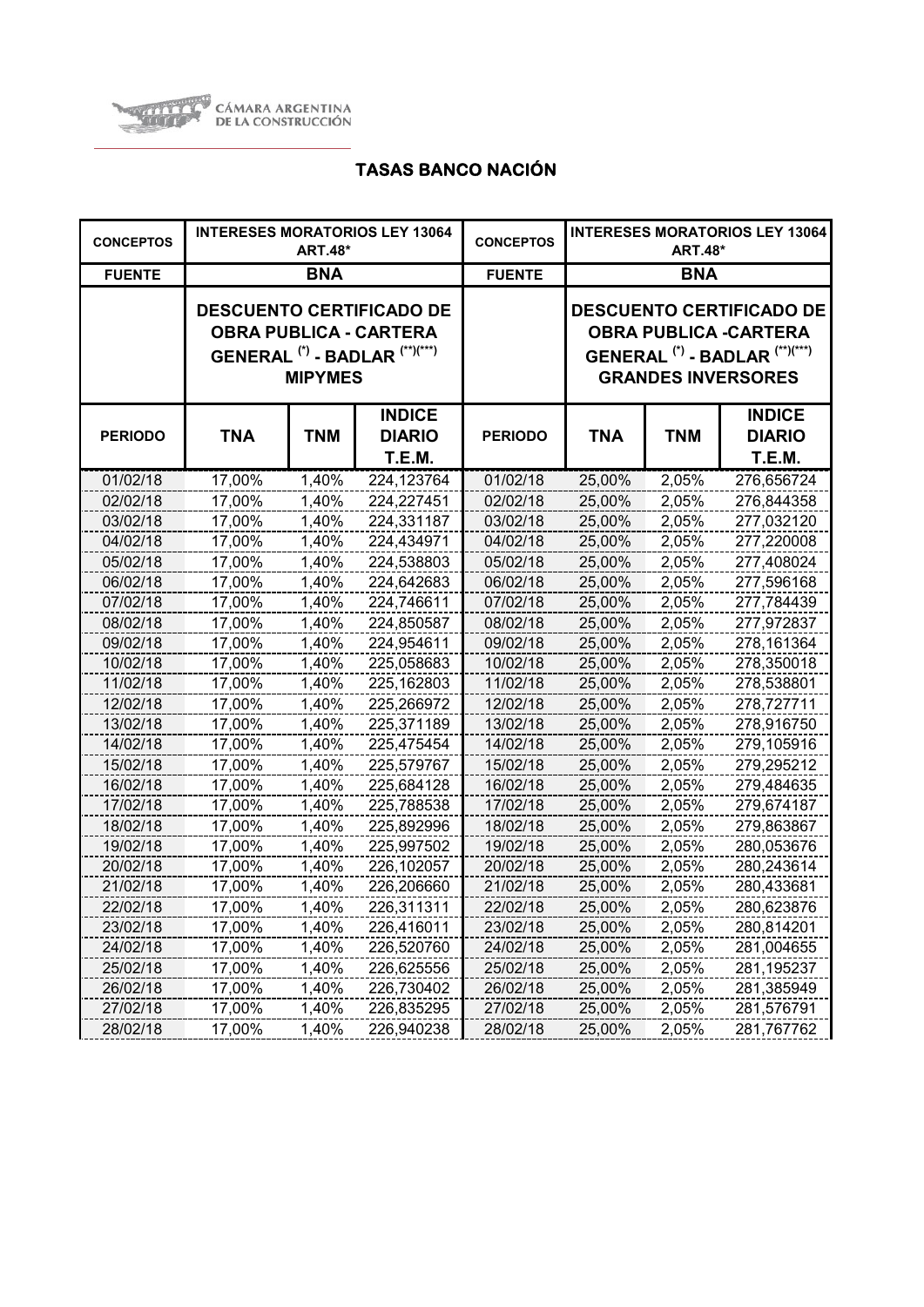

| <b>CONCEPTOS</b> | <b>INTERESES MORATORIOS LEY 13064</b><br><b>ART.48*</b> |                |                                                                                                                          | <b>CONCEPTOS</b> | <b>INTERESES MORATORIOS LEY 13064</b><br><b>ART.48*</b>                                                                                              |            |                                          |
|------------------|---------------------------------------------------------|----------------|--------------------------------------------------------------------------------------------------------------------------|------------------|------------------------------------------------------------------------------------------------------------------------------------------------------|------------|------------------------------------------|
| <b>FUENTE</b>    | <b>BNA</b>                                              |                |                                                                                                                          | <b>FUENTE</b>    | <b>BNA</b>                                                                                                                                           |            |                                          |
|                  |                                                         | <b>MIPYMES</b> | <b>DESCUENTO CERTIFICADO DE</b><br><b>OBRA PUBLICA - CARTERA</b><br>GENERAL <sup>(*)</sup> - BADLAR <sup>(**)(***)</sup> |                  | <b>DESCUENTO CERTIFICADO DE</b><br><b>OBRA PUBLICA -CARTERA</b><br>GENERAL <sup>(*)</sup> - BADLAR <sup>(**)(***)</sup><br><b>GRANDES INVERSORES</b> |            |                                          |
| <b>PERIODO</b>   | <b>TNA</b>                                              | <b>TNM</b>     | <b>INDICE</b><br><b>DIARIO</b><br>T.E.M.                                                                                 | <b>PERIODO</b>   | TNA                                                                                                                                                  | <b>TNM</b> | <b>INDICE</b><br><b>DIARIO</b><br>T.E.M. |
| 01/03/18         | 17,00%                                                  | 1,40%          | 227,045229                                                                                                               | 01/03/18         | 25,00%                                                                                                                                               | 2,05%      | 281,958862                               |
| 02/03/18         | 17,00%                                                  | 1,40%          | 227,150268                                                                                                               | 02/03/18         | 25,00%                                                                                                                                               | 2,05%      | 282,150092                               |
| 03/03/18         | 17,00%                                                  | 1,40%          | 227,255356                                                                                                               | 03/03/18         | 25,00%                                                                                                                                               | 2,05%      | 282,341452                               |
| 04/03/18         | 17,00%                                                  | 1,40%          | 227,360493                                                                                                               | 04/03/18         | 25,00%                                                                                                                                               | 2,05%      | 282,532941                               |
| 05/03/18         | 17,00%                                                  | 1,40%          | 227,465678                                                                                                               | 05/03/18         | 25,00%                                                                                                                                               | 2,05%      | 282,724560                               |
| 06/03/18         | 17,00%                                                  | 1,40%          | 227,570912                                                                                                               | 06/03/18         | 25,00%                                                                                                                                               | 2,05%      | 282,916310                               |
| 07/03/18         | 17,00%                                                  | 1,40%          | 227,676194                                                                                                               | 07/03/18         | 25,00%                                                                                                                                               | 2,05%      | 283,108189                               |
| 08/03/18         | 17,00%                                                  | 1,40%          | 227,781526                                                                                                               | 08/03/18         | 25,00%                                                                                                                                               | 2,05%      | 283,300198                               |
| 09/03/18         | 17,00%                                                  | 1,40%          | 227,886906                                                                                                               | 09/03/18         | 25,00%                                                                                                                                               | 2,05%      | 283,492338                               |
| 10/03/18         | 17,00%                                                  | 1,40%          | 227,992335                                                                                                               | 10/03/18         | 25,00%                                                                                                                                               | 2,05%      | 283,684608                               |
| 11/03/18         | 17,00%                                                  | 1,40%          | 228,097812                                                                                                               | 11/03/18         | 25,00%                                                                                                                                               | 2,05%      | 283,877008                               |
| 12/03/18         | 17,00%                                                  | 1,40%          | 228,203339                                                                                                               | 12/03/18         | 25,00%                                                                                                                                               | 2,05%      | 284,069539                               |
| 13/03/18         | 17,00%                                                  | 1,40%          | 228,308914                                                                                                               | 13/03/18         | 25,00%                                                                                                                                               | 2,05%      | 284,262201                               |
| 14/03/18         | 17,00%                                                  | 1,40%          | 228,414538                                                                                                               | 14/03/18         | 25,00%                                                                                                                                               | 2,05%      | 284,454993                               |
| 15/03/18         | 17,00%                                                  | 1,40%          | 228,520211                                                                                                               | 15/03/18         | 25,00%                                                                                                                                               | 2,05%      | 284,647916                               |
| 16/03/18         | 17,00%                                                  | 1,40%          | 228,625932                                                                                                               | 16/03/18         | 25,00%                                                                                                                                               | 2,05%      | 284,840970                               |
| 17/03/18         | 17,00%                                                  | 1,40%          | 228,731703                                                                                                               | 17/03/18         | 25,00%                                                                                                                                               | 2,05%      | 285,034154                               |
| 18/03/18         | 17,00%                                                  | 1,40%          | 228,837523                                                                                                               | 18/03/18         | 25,00%                                                                                                                                               | 2,05%      | 285,227470                               |
| 19/03/18         | 17,00%                                                  | 1,40%          | 228,943391                                                                                                               | 19/03/18         | 25,00%                                                                                                                                               | 2,05%      | 285,420917                               |
| 20/03/18         | 17,00%                                                  | 1,40%          | 229,049309                                                                                                               | 20/03/18         | 25,00%                                                                                                                                               | 2,05%      | 285,614495                               |
| 21/03/18         | 17,00%                                                  | 1,40%          | 229,155276                                                                                                               | 21/03/18         | 25,00%                                                                                                                                               | 2,05%      | 285,808204                               |
| 22/03/18         | 17,00%                                                  | 1,40%          | 229,261291                                                                                                               | 22/03/18         | 25,00%                                                                                                                                               | 2,05%      | 286,002045                               |
| 23/03/18         | 17,00%                                                  | 1,40%          | 229,367356                                                                                                               | 23/03/18         | 25,00%                                                                                                                                               | 2,05%      | 286,196017                               |
| 24/03/18         | 17,00%                                                  | 1,40%          | 229,473469                                                                                                               | 24/03/18         | 25,00%                                                                                                                                               | 2,05%      | 286,390120                               |
| 25/03/18         | 17,00%                                                  | 1,40%          | 229,579632                                                                                                               | 25/03/18         | 25,00%                                                                                                                                               | 2,05%      | 286,584356                               |
| 26/03/18         | 19,00%                                                  | 1,56%          | 229,685844                                                                                                               | 26/03/18         | 27,00%                                                                                                                                               | 2,22%      | 286,778723                               |
| 27/03/18         | 19,00%                                                  | 1,56%          | 229,804513                                                                                                               | 27/03/18         | 27,00%                                                                                                                                               | 2,22%      | 286,988618                               |
| 28/03/18         | 19,00%                                                  | 1,56%          | 229,923244                                                                                                               | 28/03/18         | 27,00%                                                                                                                                               | 2,22%      | 287,198666                               |
| 29/03/18         | 19,00%                                                  | 1,56%          | 230,042036                                                                                                               | 29/03/18         | 27,00%                                                                                                                                               | 2,22%      | 287,408868                               |
| 30/03/18         | 19,00%                                                  | 1,56%          | 230,160889                                                                                                               | 30/03/18         | 27,00%                                                                                                                                               | 2,22%      | 287,619224                               |
| 31/03/18         | 19,00%                                                  | 1,56%          | 230,279804                                                                                                               | 31/03/18         | 27,00%                                                                                                                                               | 2,22%      | 287,829734                               |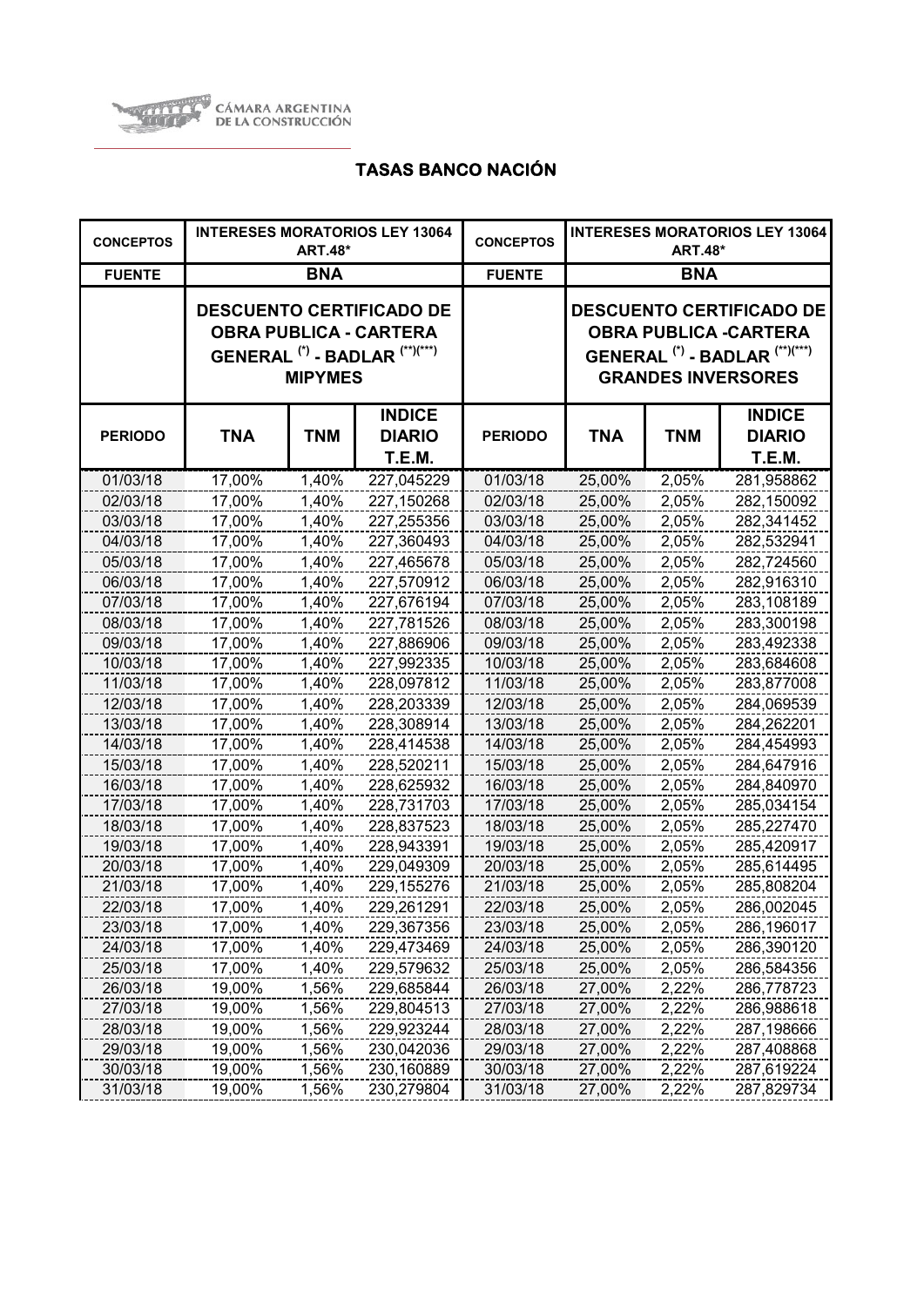

| <b>CONCEPTOS</b> | <b>INTERESES MORATORIOS LEY 13064</b><br><b>ART.48*</b> |                |                                                                                                                          | <b>CONCEPTOS</b> | <b>INTERESES MORATORIOS LEY 13064</b><br><b>ART.48*</b> |            |                                                                                                                                                       |
|------------------|---------------------------------------------------------|----------------|--------------------------------------------------------------------------------------------------------------------------|------------------|---------------------------------------------------------|------------|-------------------------------------------------------------------------------------------------------------------------------------------------------|
| <b>FUENTE</b>    |                                                         | <b>BNA</b>     |                                                                                                                          | <b>FUENTE</b>    | <b>BNA</b>                                              |            |                                                                                                                                                       |
|                  |                                                         | <b>MIPYMES</b> | <b>DESCUENTO CERTIFICADO DE</b><br><b>OBRA PUBLICA - CARTERA</b><br>GENERAL <sup>(*)</sup> - BADLAR <sup>(**)(***)</sup> |                  |                                                         |            | <b>DESCUENTO CERTIFICADO DE</b><br><b>OBRA PUBLICA - CARTERA</b><br>GENERAL <sup>(*)</sup> - BADLAR <sup>(**)(***)</sup><br><b>GRANDES INVERSORES</b> |
| <b>PERIODO</b>   | <b>TNA</b>                                              | <b>TNM</b>     | <b>INDICE</b><br><b>DIARIO</b><br>T.E.M.                                                                                 | <b>PERIODO</b>   | TNA                                                     | <b>TNM</b> | <b>INDICE</b><br><b>DIARIO</b><br>T.E.M.                                                                                                              |
| 01/04/18         | 19,00%                                                  | 1,56%          | 230,398780                                                                                                               | 01/04/18         | 27,00%                                                  | 2,22%      | 288,040399                                                                                                                                            |
| 02/04/18         | 19,00%                                                  | 1,56%          | 230,517817                                                                                                               | 02/04/18         | 27,00%                                                  | 2,22%      | 288,251217                                                                                                                                            |
| 03/04/18         | 19,00%                                                  | 1,56%          | 230,636916                                                                                                               | 03/04/18         | 27,00%                                                  | 2,22%      | 288,462189                                                                                                                                            |
| 04/04/18         | 19,00%                                                  | 1,56%          | 230,756077                                                                                                               | 04/04/18         | 27,00%                                                  | 2,22%      | 288,673316                                                                                                                                            |
| 05/04/18         | 19,00%                                                  | 1,56%          | 230,875299                                                                                                               | 05/04/18         | 27,00%                                                  | 2,22%      | 288,884598                                                                                                                                            |
| 06/04/18         | 19,00%                                                  | 1,56%          | 230,994583                                                                                                               | 06/04/18         | 27,00%                                                  | 2,22%      | 289,096034                                                                                                                                            |
| 07/04/18         | 19,00%                                                  | 1,56%          | 231,113928                                                                                                               | 07/04/18         | 27,00%                                                  | 2,22%      | 289,307625                                                                                                                                            |
| 08/04/18         | 19,00%                                                  | 1,56%          | 231,233335                                                                                                               | 08/04/18         | 27,00%                                                  | 2,22%      | 289,519371                                                                                                                                            |
| 09/04/18         | 19,00%                                                  | 1,56%          | 231,352804                                                                                                               | 09/04/18         | 27,00%                                                  | 2,22%      | 289,731272                                                                                                                                            |
| 10/04/18         | 19,00%                                                  | 1,56%          | 231,472334                                                                                                               | 10/04/18         | 27,00%                                                  | 2,22%      | 289,943327                                                                                                                                            |
| 11/04/18         | 19,00%                                                  | 1,56%          | 231,591926                                                                                                               | 11/04/18         | 27,00%                                                  | 2,22%      | 290,155538                                                                                                                                            |
| 12/04/18         | 19,00%                                                  | 1,56%          | 231,711580                                                                                                               | 12/04/18         | 27,00%                                                  | 2,22%      | 290,367905                                                                                                                                            |
| 13/04/18         | 19,00%                                                  | 1,56%          | 231,831296                                                                                                               | 13/04/18         | 27,00%                                                  | 2,22%      | 290,580427                                                                                                                                            |
| 14/04/18         | 19,00%                                                  | 1,56%          | 231,951074                                                                                                               | 14/04/18         | 27,00%                                                  | 2,22%      | 290,793104                                                                                                                                            |
| 15/04/18         | 19,00%                                                  | 1,56%          | 232,070913                                                                                                               | 15/04/18         | 27,00%                                                  | 2,22%      | 291,005937                                                                                                                                            |
| 16/04/18         | 19,00%                                                  | 1,56%          | 232,190815                                                                                                               | 16/04/18         | 27,00%                                                  | 2,22%      | 291,218926                                                                                                                                            |
| 17/04/18         | 19,00%                                                  | 1,56%          | 232,310778                                                                                                               | 17/04/18         | 27,00%                                                  | 2,22%      | 291,432070                                                                                                                                            |
| 18/04/18         | 19,00%                                                  | 1,56%          | 232,430803                                                                                                               | 18/04/18         | 27,00%                                                  | 2,22%      | 291,645371                                                                                                                                            |
| 19/04/18         | 19,00%                                                  | 1,56%          | 232,550891                                                                                                               | 19/04/18         | 27,00%                                                  | 2,22%      | 291,858828                                                                                                                                            |
| 20/04/18         | 19,00%                                                  | 1,56%          | 232,671040                                                                                                               | 20/04/18         | 27,00%                                                  | 2,22%      | 292,072441                                                                                                                                            |
| 21/04/18         | 19,00%                                                  | 1,56%          | 232,791252                                                                                                               | 21/04/18         | 27,00%                                                  | 2,22%      | 292,286210                                                                                                                                            |
| 22/04/18         | 19,00%                                                  | 1,56%          | 232,911525                                                                                                               | 22/04/18         | 27,00%                                                  | 2,22%      | 292,500136                                                                                                                                            |
| 23/04/18         | 19,00%                                                  | 1,56%          | 233,031861                                                                                                               | 23/04/18         | 27,00%                                                  | 2,22%      | 292,714218                                                                                                                                            |
| 24/04/18         | 19,00%                                                  | 1,56%          | 233, 152259                                                                                                              | 24/04/18         | 27,00%                                                  | 2,22%      | 292,928457                                                                                                                                            |
| 25/04/18         | 19,00%                                                  | 1,56%          | 233,272719                                                                                                               | 25/04/18         | 27,00%                                                  | 2,22%      | 293,142853                                                                                                                                            |
| 26/04/18         | 19,00%                                                  | 1,56%          | 233,393241                                                                                                               | 26/04/18         | 27,00%                                                  | 2,22%      | 293,357406                                                                                                                                            |
| 27/04/18         | 19,00%                                                  | 1,56%          | 233,513826                                                                                                               | 27/04/18         | 27,00%                                                  | 2,22%      | 293,572116                                                                                                                                            |
| 28/04/18         | 19,00%                                                  | 1,56%          | 233,634473                                                                                                               | 28/04/18         | 27,00%                                                  | 2,22%      | 293,786983                                                                                                                                            |
| 29/04/18         | 19,00%                                                  | 1,56%          | 233,755182                                                                                                               | 29/04/18         | 27,00%                                                  | 2,22%      | 294,002007                                                                                                                                            |
| 30/04/18         | 19,00%                                                  | 1,56%          | 233,875954                                                                                                               | 30/04/18         | 27,00%                                                  | 2,22%      | 294,217189                                                                                                                                            |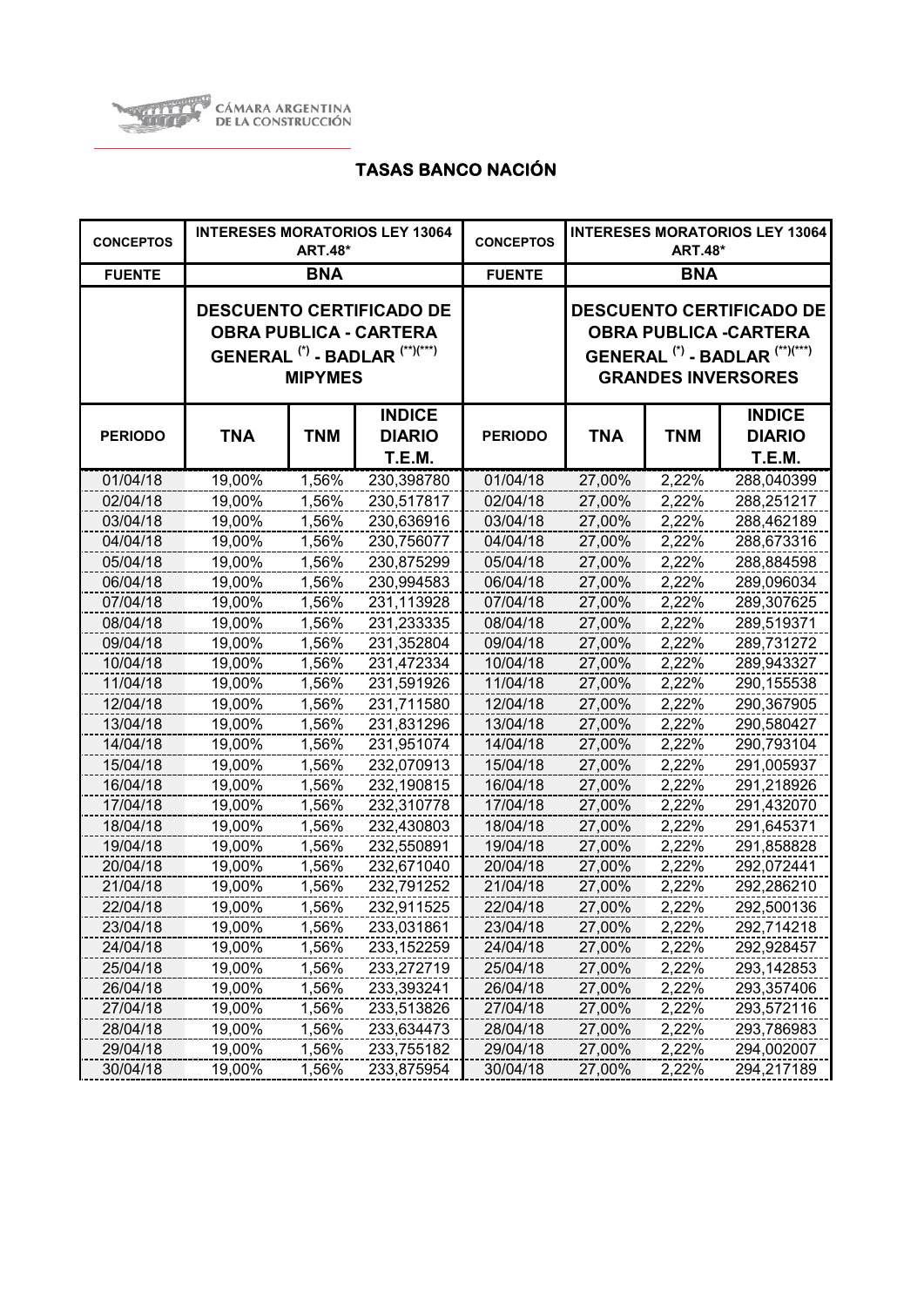

| <b>CONCEPTOS</b>          | <b>INTERESES MORATORIOS LEY 13064</b><br><b>ART.48*</b> |                |                                                                                                                          | <b>CONCEPTOS</b> | <b>INTERESES MORATORIOS LEY 13064</b><br><b>ART.48*</b>                                                                                              |            |                                          |
|---------------------------|---------------------------------------------------------|----------------|--------------------------------------------------------------------------------------------------------------------------|------------------|------------------------------------------------------------------------------------------------------------------------------------------------------|------------|------------------------------------------|
| <b>FUENTE</b>             |                                                         | <b>BNA</b>     |                                                                                                                          | <b>FUENTE</b>    | <b>BNA</b>                                                                                                                                           |            |                                          |
|                           |                                                         | <b>MIPYMES</b> | <b>DESCUENTO CERTIFICADO DE</b><br><b>OBRA PUBLICA - CARTERA</b><br>GENERAL <sup>(*)</sup> - BADLAR <sup>(**)(***)</sup> |                  | <b>DESCUENTO CERTIFICADO DE</b><br><b>OBRA PUBLICA -CARTERA</b><br>GENERAL <sup>(*)</sup> - BADLAR <sup>(**)(***)</sup><br><b>GRANDES INVERSORES</b> |            |                                          |
| <b>PERIODO</b>            | <b>TNA</b>                                              | <b>TNM</b>     | <b>INDICE</b><br><b>DIARIO</b><br>T.E.M.                                                                                 | <b>PERIODO</b>   | <b>TNA</b>                                                                                                                                           | <b>TNM</b> | <b>INDICE</b><br><b>DIARIO</b><br>T.E.M. |
| 01/05/18                  | 27,00%                                                  | 2,22%          | 233,996788                                                                                                               | 01/05/18         | 27,00%                                                                                                                                               | 2,22%      | 294,432528                               |
| 02/05/18                  | 27,00%                                                  | 2,22%          | 234,168051                                                                                                               | 02/05/18         | 27,00%                                                                                                                                               | 2,22%      | 294,648025                               |
| 03/05/18                  | 27,00%                                                  | 2,22%          | 234,339440                                                                                                               | 03/05/18         | 27,00%                                                                                                                                               | 2,22%      | 294,863679                               |
| 04/05/18                  | 28,50%                                                  | 2,34%          | 234,510954                                                                                                               | 04/05/18         | 27,00%                                                                                                                                               | 2,22%      | 295,079491                               |
| 05/05/18                  | 28,50%                                                  | 2,34%          | 234,692024                                                                                                               | 05/05/18         | 27,00%                                                                                                                                               | 2,22%      | 295,295462                               |
| 06/05/18                  | 28,50%                                                  | 2,34%          | 234,873233                                                                                                               | 06/05/18         | 27,00%                                                                                                                                               | 2,22%      | 295,511590                               |
| 07/05/18                  | 28,50%                                                  | 2,34%          | 235,054582                                                                                                               | 07/05/18         | 27,00%                                                                                                                                               | 2,22%      | 295,727876                               |
| 08/05/18                  | 33,00%                                                  | 2,71%          | 235,236071                                                                                                               | 08/05/18         | 32,00%                                                                                                                                               | 2,63%      | 295,944321                               |
| 09/05/18                  | 33,00%                                                  | 2,71%          | 235,446011                                                                                                               | 09/05/18         | 32,00%                                                                                                                                               | 2,63%      | 296,200537                               |
| 10/05/18                  | 33,00%                                                  | 2,71%          | 235,656138                                                                                                               | 10/05/18         | 32,00%                                                                                                                                               | 2,63%      | 296,456974                               |
| 11/05/18                  | 33,00%                                                  | 2,71%          | 235,866453                                                                                                               | 11/05/18         | 32,00%                                                                                                                                               | 2,63%      | 296,713633                               |
| 12/05/18                  | 33,00%                                                  | 2,71%          | 236,076955                                                                                                               | 12/05/18         | 32,00%                                                                                                                                               | 2,63%      | 296,970515                               |
| 13/05/18                  | 33,00%                                                  | 2,71%          | 236,287645                                                                                                               | 13/05/18         | 32,00%                                                                                                                                               | 2,63%      | 297,227619                               |
| 14/05/18                  | 33,00%                                                  | 2,71%          | 236,498523                                                                                                               | 14/05/18         | 32,00%                                                                                                                                               | 2,63%      | 297,484945                               |
| 15/05/18                  | 33,00%                                                  | 2,71%          | 236,709589                                                                                                               | 15/05/18         | 32,00%                                                                                                                                               | 2,63%      | 297,742495                               |
| 16/05/18                  | 33,00%                                                  | 2,71%          | 236,920844                                                                                                               | 16/05/18         | 32,00%                                                                                                                                               | 2,63%      | 298,000267                               |
| 17/05/18                  | 33,00%                                                  | 2,71%          | 237,132287                                                                                                               | 17/05/18         | 32,00%                                                                                                                                               | 2,63%      | 298,258262                               |
| 18/05/18                  | 33,00%                                                  | 2,71%          | 237,343919                                                                                                               | 18/05/18         | 32,00%                                                                                                                                               | 2,63%      | 298,516481                               |
| 19/05/18                  | 33,00%                                                  | 2,71%          | 237,555740                                                                                                               | 19/05/18         | 32,00%                                                                                                                                               | 2,63%      | 298,774924                               |
| 20/05/18                  | 33,00%                                                  | 2,71%          | 237,767750                                                                                                               | 20/05/18         | 32,00%                                                                                                                                               | 2,63%      | 299,033590                               |
| 21/05/18                  | 36,50%                                                  | 3,00%          | 237,979949                                                                                                               | 21/05/18         | 32,00%                                                                                                                                               | 2,63%      | 299,292480                               |
| 22/05/18                  | 36,50%                                                  | 3,00%          | 238,214545                                                                                                               | 22/05/18         | 32,00%                                                                                                                                               | 2,63%      | 299,551594                               |
| 23/05/2018 <sup>(*)</sup> | 36,50%                                                  | 3,00%          | 238,449372                                                                                                               | 23/05/18         | 32,00%                                                                                                                                               | 2,63%      | 299,810932                               |
| 24/05/18                  | 28,81%                                                  | 2,37%          | 238,684430                                                                                                               | 24/05/18         | 31,81%                                                                                                                                               | 2,61%      | 300,070495                               |
| 25/05/18                  | 28,81%                                                  | 2,37%          | 238,870704                                                                                                               | 25/05/18         | 31,81%                                                                                                                                               | 2,61%      | 300,328760                               |
| 26/05/18                  | 28,81%                                                  | 2,37%          | 239,057123                                                                                                               | 26/05/18         | 31,81%                                                                                                                                               | 2,61%      | 300,587246                               |
| 27/05/18                  | 28,81%                                                  | 2,37%          | 239,243688                                                                                                               | 27/05/18         | 31,81%                                                                                                                                               | 2,61%      | 300,845956                               |
| 28/05/18                  | 28,81%                                                  | 2,37%          | 239,430398                                                                                                               | 28/05/18         | 31,81%                                                                                                                                               | 2,61%      | 301,104887                               |
| 29/05/18                  | 28,81%                                                  | 2,37%          | 239,617254                                                                                                               | 29/05/18         | 31,81%                                                                                                                                               | 2,61%      | 301,364042                               |
| 30/05/18                  | 28,81%                                                  | 2,37%          | 239,804256                                                                                                               | 30/05/18         | 31,81%                                                                                                                                               | 2,61%      | 301,623420                               |
| 31/05/18                  | 28,81%                                                  | 2,37%          | 239,991404                                                                                                               | 31/05/18         | 31,81%                                                                                                                                               | 2,61%      | 301,883021                               |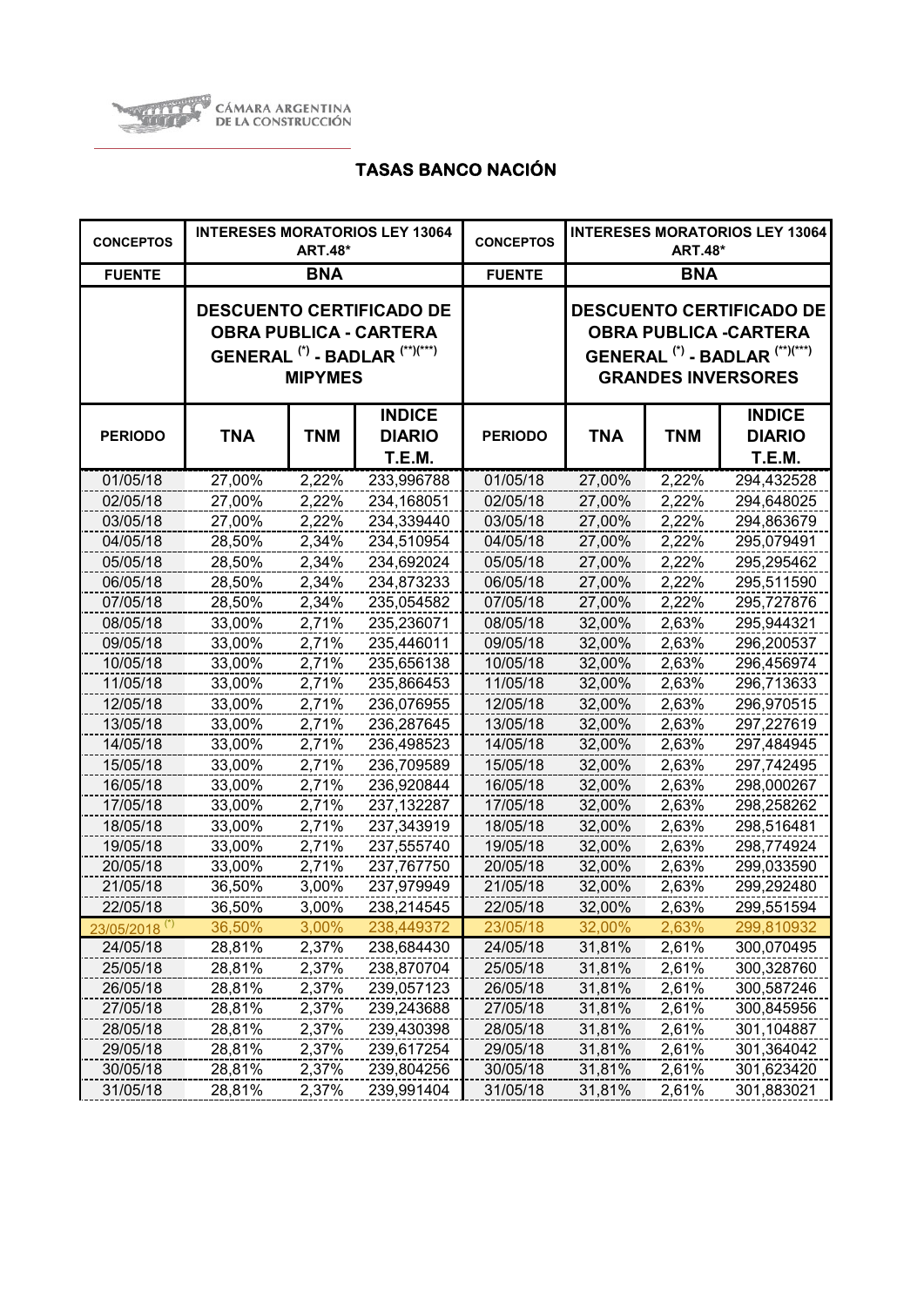

| <b>CONCEPTOS</b> |            | <b>ART.48*</b> | <b>INTERESES MORATORIOS LEY 13064</b>                                                                  | <b>CONCEPTOS</b> | <b>INTERESES MORATORIOS LEY 13064</b><br><b>ART.48*</b> |            |                                                                                                                                                      |
|------------------|------------|----------------|--------------------------------------------------------------------------------------------------------|------------------|---------------------------------------------------------|------------|------------------------------------------------------------------------------------------------------------------------------------------------------|
| <b>FUENTE</b>    |            | <b>BNA</b>     |                                                                                                        | <b>FUENTE</b>    | <b>BNA</b>                                              |            |                                                                                                                                                      |
|                  |            | <b>MIPYMES</b> | <b>DESCUENTO CERTIFICADO DE</b><br><b>OBRA PUBLICA - CARTERA</b><br>GENERAL $(*)$ - BADLAR $(**)(***)$ |                  |                                                         |            | <b>DESCUENTO CERTIFICADO DE</b><br><b>OBRA PUBLICA -CARTERA</b><br>GENERAL <sup>(*)</sup> - BADLAR <sup>(**)(***)</sup><br><b>GRANDES INVERSORES</b> |
| <b>PERIODO</b>   | <b>TNA</b> | <b>TNM</b>     | <b>INDICE</b><br><b>DIARIO</b><br>T.E.M.                                                               | <b>PERIODO</b>   | TNA                                                     | <b>TNM</b> | <b>INDICE</b><br><b>DIARIO</b><br>T.E.M.                                                                                                             |
| 01/06/18         | 28,81%     | 2,37%          | 240,178698                                                                                             | 01/06/18         | 31,81%                                                  | 2,61%      | 302,142845                                                                                                                                           |
| 02/06/18         | 28,81%     | 2,37%          | 240,366138                                                                                             | 02/06/18         | 31,81%                                                  | 2,61%      | 302,402893                                                                                                                                           |
| 03/06/18         | 28,81%     | 2,37%          | 240,553724                                                                                             | 03/06/18         | 31,81%                                                  | 2,61%      | 302,663165                                                                                                                                           |
| 04/06/18         | 28,81%     | 2,37%          | 240,741457                                                                                             | 04/06/18         | 31,81%                                                  | 2,61%      | 302,923661                                                                                                                                           |
| 05/06/18         | 28,81%     | 2,37%          | 240,929336                                                                                             | 05/06/18         | 31,81%                                                  | 2,61%      | 303,184381                                                                                                                                           |
| 06/06/18         | 34,28%     | 2,82%          | 241,117362                                                                                             | 06/06/18         | 37,28%                                                  | 3,06%      | 303,445325                                                                                                                                           |
| 07/06/18         | 34,28%     | 2,82%          | 241,340786                                                                                             | 07/06/18         | 37,28%                                                  | 3,06%      | 303,750755                                                                                                                                           |
| 08/06/18         | 34,28%     | 2,82%          | 241,564417                                                                                             | 08/06/18         | 37,28%                                                  | 3,06%      | 304,056492                                                                                                                                           |
| 09/06/18         | 34,28%     | 2,82%          | 241,788256                                                                                             | 09/06/18         | 37,28%                                                  | 3,06%      | 304,362538                                                                                                                                           |
| 10/06/18         | 34,28%     | 2,82%          | 242,012301                                                                                             | 10/06/18         | 37,28%                                                  | 3,06%      | 304,668891                                                                                                                                           |
| 11/06/18         | 34,28%     | 2,82%          | 242,236555                                                                                             | 11/06/18         | 37,28%                                                  | 3,06%      | 304,975553                                                                                                                                           |
| 12/06/18         | 34,28%     | 2,82%          | 242,461016                                                                                             | 12/06/18         | 37,28%                                                  | 3,06%      | 305,282523                                                                                                                                           |
| 13/06/18         | 34,28%     | 2,82%          | 242,685685                                                                                             | 13/06/18         | 37,28%                                                  | 3,06%      | 305,589802                                                                                                                                           |
| 14/06/18         | 34,28%     | 2,82%          | 242,910562                                                                                             | 14/06/18         | 37,28%                                                  | 3,06%      | 305,897391                                                                                                                                           |
| 15/06/18         | 34,28%     | 2,82%          | 243,135648                                                                                             | 15/06/18         | 37,28%                                                  | 3,06%      | 306,205289                                                                                                                                           |
| 16/06/18         | 34,28%     | 2,82%          | 243,360942                                                                                             | 16/06/18         | 37,28%                                                  | 3,06%      | 306,513497                                                                                                                                           |
| 17/06/18         | 34,28%     | 2,82%          | 243,586446                                                                                             | 17/06/18         | 37,28%                                                  | 3,06%      | 306,822015                                                                                                                                           |
| 18/06/18         | 34,28%     | 2,82%          | 243,812157                                                                                             | 18/06/18         | 37,28%                                                  | 3,06%      | 307,130844                                                                                                                                           |
| 19/06/18         | 34,28%     | 2,82%          | 244,038079                                                                                             | 19/06/18         | 37,28%                                                  | 3,06%      | 307,439984                                                                                                                                           |
| 20/06/18         | 34,28%     | 2,82%          | 244,264209                                                                                             | 20/06/18         | 37,28%                                                  | 3,06%      | 307,749434                                                                                                                                           |
| 21/06/18         | 34,28%     | 2,82%          | 244,490549                                                                                             | 21/06/18         | 37,28%                                                  | 3,06%      | 308,059197                                                                                                                                           |
| 22/06/18         | 34,28%     | 2,82%          | 244,717099                                                                                             | 22/06/18         | 37,28%                                                  | 3,06%      | 308,369271                                                                                                                                           |
| 23/06/18         | 34,28%     | 2,82%          | 244,943859                                                                                             | 23/06/18         | 37,28%                                                  | 3,06%      | 308,679657                                                                                                                                           |
| 24/06/18         | 34,28%     | 2,82%          | 245,170828                                                                                             | 24/06/18         | 37,28%                                                  | 3,06%      | 308,990356                                                                                                                                           |
| 25/06/18         | 34,28%     | 2,82%          | 245,398009                                                                                             | 25/06/18         | 37,28%                                                  | 3,06%      | 309,301367                                                                                                                                           |
| 26/06/18         | 34,28%     | 2,82%          | 245,625399                                                                                             | 26/06/18         | 37,28%                                                  | 3,06%      | 309,612691                                                                                                                                           |
| 27/06/18         | 34,28%     | 2,82%          | 245,853000                                                                                             | 27/06/18         | 37,28%                                                  | 3,06%      | 309,924329                                                                                                                                           |
| 28/06/18         | 34,28%     | 2,82%          | 246,080813                                                                                             | 28/06/18         | 37,28%                                                  | 3,06%      | 310,236281                                                                                                                                           |
| 29/06/18         | 34,28%     | 2,82%          | 246,308836                                                                                             | 29/06/18         | 37,28%                                                  | 3,06%      | 310,548546                                                                                                                                           |
| 30/06/18         | 34,28%     | 2,82%          | 246,537071                                                                                             | 30/06/18         | 37,28%                                                  | 3,06%      | 310,861126                                                                                                                                           |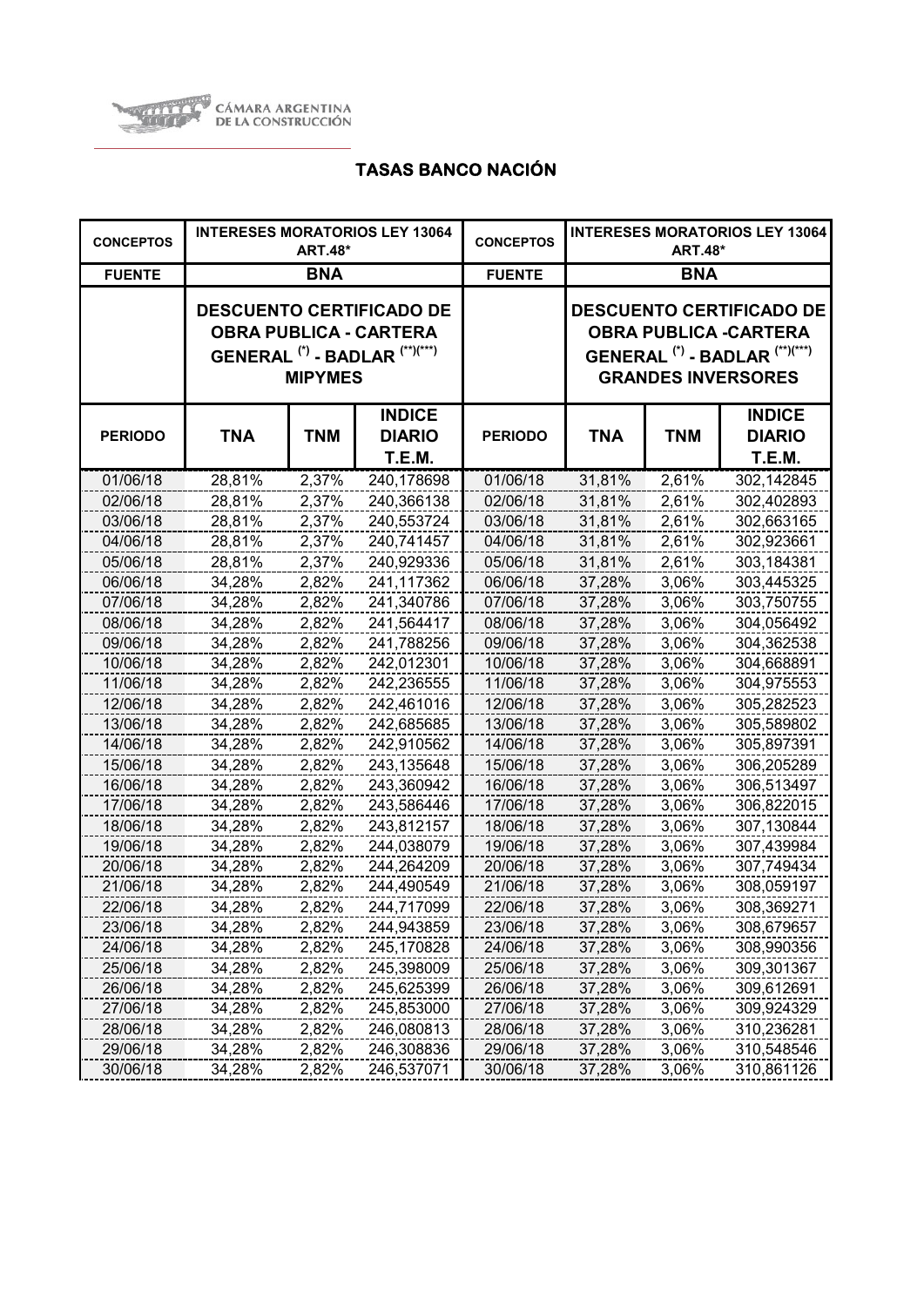

| <b>CONCEPTOS</b> | <b>INTERESES MORATORIOS LEY 13064</b><br><b>ART.48*</b> |                |                                                                                                                          | <b>CONCEPTOS</b> | <b>INTERESES MORATORIOS LEY 13064</b><br><b>ART.48*</b>                                                                                              |            |                                                 |  |
|------------------|---------------------------------------------------------|----------------|--------------------------------------------------------------------------------------------------------------------------|------------------|------------------------------------------------------------------------------------------------------------------------------------------------------|------------|-------------------------------------------------|--|
| <b>FUENTE</b>    |                                                         | <b>BNA</b>     |                                                                                                                          | <b>FUENTE</b>    | <b>BNA</b>                                                                                                                                           |            |                                                 |  |
|                  |                                                         | <b>MIPYMES</b> | <b>DESCUENTO CERTIFICADO DE</b><br><b>OBRA PUBLICA - CARTERA</b><br>GENERAL <sup>(*)</sup> - BADLAR <sup>(**)(***)</sup> |                  | <b>DESCUENTO CERTIFICADO DE</b><br><b>OBRA PUBLICA -CARTERA</b><br>GENERAL <sup>(*)</sup> - BADLAR <sup>(**)(***)</sup><br><b>GRANDES INVERSORES</b> |            |                                                 |  |
| <b>PERIODO</b>   | <b>TNA</b>                                              | <b>TNM</b>     | <b>INDICE</b><br><b>DIARIO</b><br><b>T.E.M.</b>                                                                          | <b>PERIODO</b>   | <b>TNA</b>                                                                                                                                           | <b>TNM</b> | <b>INDICE</b><br><b>DIARIO</b><br><b>T.E.M.</b> |  |
| 01/07/18         | 34,28%                                                  | 2,82%          | 246,765517                                                                                                               | 01/07/18         | 37,28%                                                                                                                                               | 3,06%      | 311,174020                                      |  |
| 02/07/18         | 34,28%                                                  | 2,82%          | 246,994175                                                                                                               | 02/07/18         | 37,28%                                                                                                                                               | 3,06%      | 311,487229                                      |  |
| 03/07/18         | 34,28%                                                  | 2,82%          | 247,223044                                                                                                               | 03/07/18         | 37,28%                                                                                                                                               | 3,06%      | 311,800754                                      |  |
| 04/07/18         | 34,28%                                                  | 2,82%          | 247,452126                                                                                                               | 04/07/18         | 37,28%                                                                                                                                               | 3,06%      | 312,114594                                      |  |
| 05/07/18         | 36,56%                                                  | 3,00%          | 247,681420                                                                                                               | 05/07/18         | 39,56%                                                                                                                                               | 3,25%      | 312,428750                                      |  |
| 06/07/18         | 36,56%                                                  | 3,00%          | 247,925975                                                                                                               | 06/07/18         | 39,56%                                                                                                                                               | 3,25%      | 312,762161                                      |  |
| 07/07/18         | 36,56%                                                  | 3,00%          | 248,170771                                                                                                               | 07/07/18         | 39,56%                                                                                                                                               | 3,25%      | 313,095927                                      |  |
| 08/07/18         | 36,56%                                                  | 3,00%          | 248,415809                                                                                                               | 08/07/18         | 39,56%                                                                                                                                               | 3,25%      | 313,430049                                      |  |
| 09/07/18         | 36,56%                                                  | 3,00%          | 248,661089                                                                                                               | 09/07/18         | 39,56%                                                                                                                                               | 3,25%      | 313,764528                                      |  |
| 10/07/18         | 36,56%                                                  | 3,00%          | 248,906611                                                                                                               | 10/07/18         | 39,56%                                                                                                                                               | 3,25%      | 314,099364                                      |  |
| 11/07/18         | 36,56%                                                  | 3,00%          | 249,152376                                                                                                               | 11/07/18         | 39,56%                                                                                                                                               | 3,25%      | 314,434558                                      |  |
| 12/07/18         | 36,56%                                                  | 3,00%          | 249,398383                                                                                                               | 12/07/18         | 39,56%                                                                                                                                               | 3,25%      | 314,770109                                      |  |
| 13/07/18         | 36,56%                                                  | 3,00%          | 249,644633                                                                                                               | 13/07/18         | 39,56%                                                                                                                                               | 3,25%      | 315,106018                                      |  |
| 14/07/18         | 36,56%                                                  | 3,00%          | 249,891126                                                                                                               | 14/07/18         | 39,56%                                                                                                                                               | 3,25%      | 315,442286                                      |  |
| 15/07/18         | 36,56%                                                  | 3,00%          | 250,137863                                                                                                               | 15/07/18         | 39,56%                                                                                                                                               | 3,25%      | 315,778912                                      |  |
| 16/07/18         | 36,56%                                                  | 3,00%          | 250,384843                                                                                                               | 16/07/18         | 39,56%                                                                                                                                               | 3,25%      | 316,115898                                      |  |
| 17/07/18         | 36,56%                                                  | 3,00%          | 250,632067                                                                                                               | 17/07/18         | 39,56%                                                                                                                                               | 3,25%      | 316,453243                                      |  |
| 18/07/18         | 36,56%                                                  | 3,00%          | 250,879535                                                                                                               | 18/07/18         | 39,56%                                                                                                                                               | 3,25%      | 316,790948                                      |  |
| 19/07/18         | 36,56%                                                  | 3,00%          | 251,127248                                                                                                               | 19/07/18         | 39,56%                                                                                                                                               | 3,25%      | 317,129014                                      |  |
| 20/07/18         | 36,56%                                                  | 3,00%          | 251,375205                                                                                                               | 20/07/18         | 39,56%                                                                                                                                               | 3,25%      | 317,467440                                      |  |
| 21/07/18         | 36,56%                                                  | 3,00%          | 251,623407                                                                                                               | 21/07/18         | 39,56%                                                                                                                                               | 3,25%      | 317,806228                                      |  |
| 22/07/18         | 36,56%                                                  | 3,00%          | 251,871854                                                                                                               | 22/07/18         | 39,56%                                                                                                                                               | 3,25%      | 318,145377                                      |  |
| 23/07/18         | 36,56%                                                  | 3,00%          | 252,120546                                                                                                               | 23/07/18         | 39,56%                                                                                                                                               | 3,25%      | 318,484888                                      |  |
| 24/07/18         | 36,56%                                                  | 3,00%          | 252,369484                                                                                                               | 24/07/18         | 39,56%                                                                                                                                               | 3,25%      | 318,824762                                      |  |
| 25/07/18         | 36,56%                                                  | 3,00%          | 252,618668                                                                                                               | 25/07/18         | 39,56%                                                                                                                                               | 3,25%      | 319,164998                                      |  |
| 26/07/18         | 36,56%                                                  | 3,00%          | 252,868098                                                                                                               | 26/07/18         | 39,56%                                                                                                                                               | 3,25%      | 319,505597                                      |  |
| 27/07/18         | 36,56%                                                  | 3,00%          | 253,117774                                                                                                               | 27/07/18         | 39,56%                                                                                                                                               | 3,25%      | 319,846559                                      |  |
| 28/07/18         | 36,56%                                                  | 3,00%          | 253,367696                                                                                                               | 28/07/18         | 39,56%                                                                                                                                               | 3,25%      | 320,187886                                      |  |
| 29/07/18         | 36,56%                                                  | 3,00%          | 253,617865                                                                                                               | 29/07/18         | 39,56%                                                                                                                                               | 3,25%      | 320,529577                                      |  |
| 30/07/18         | 36,56%                                                  | 3,00%          | 253,868282                                                                                                               | 30/07/18         | 39,56%                                                                                                                                               | 3,25%      | 320,871632                                      |  |
| 31/07/18         | 36,56%                                                  | 3,00%          | 254,118945                                                                                                               | 31/07/18         | 39,56%                                                                                                                                               | 3,25%      | 321,214053                                      |  |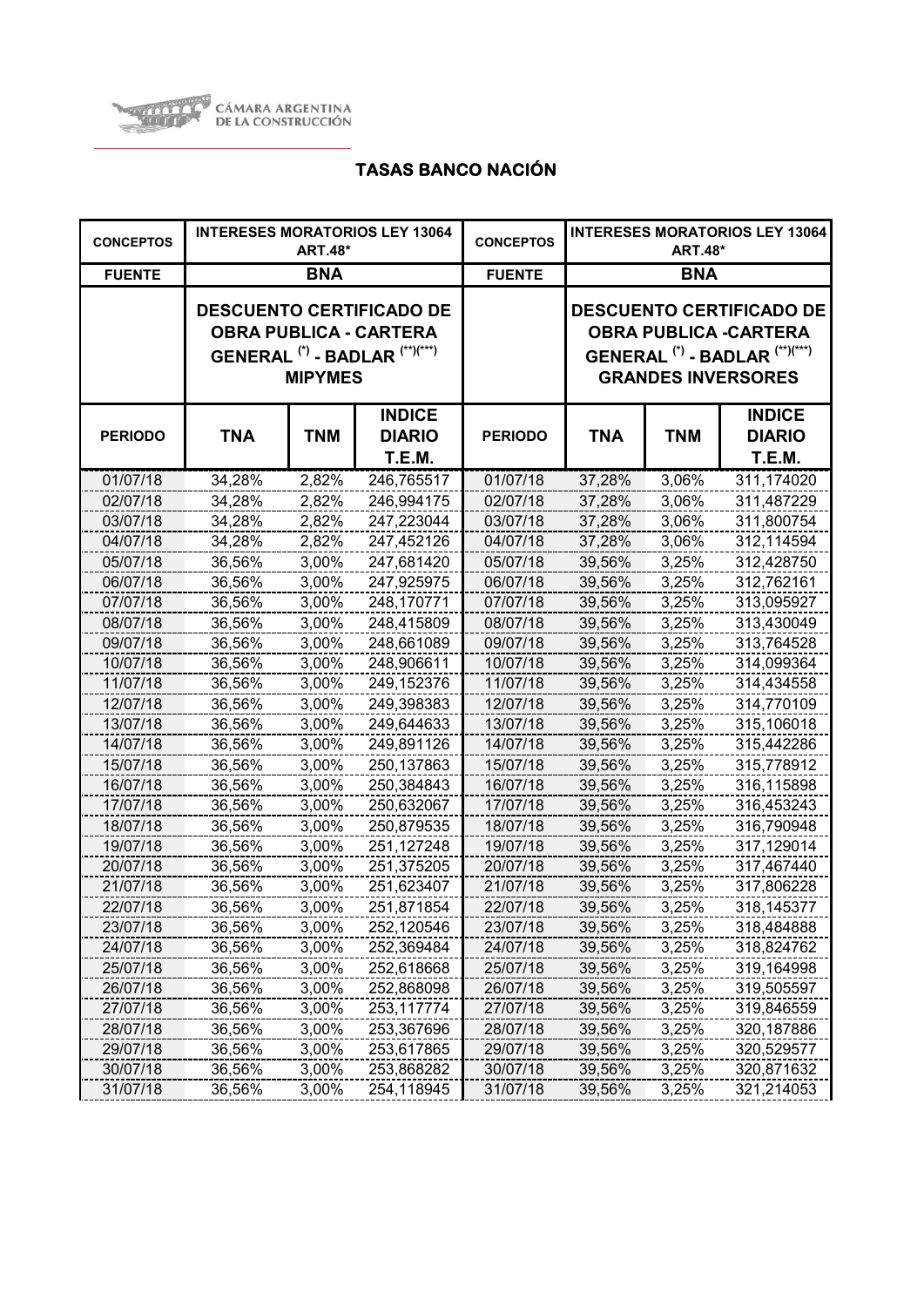

| <b>CONCEPTOS</b> |            | <b>ART.48*</b> | <b>INTERESES MORATORIOS LEY 13064</b>                                                                  | <b>CONCEPTOS</b> | <b>INTERESES MORATORIOS LEY 13064</b><br><b>ART.48*</b>                                                                                              |            |                                          |
|------------------|------------|----------------|--------------------------------------------------------------------------------------------------------|------------------|------------------------------------------------------------------------------------------------------------------------------------------------------|------------|------------------------------------------|
| <b>FUENTE</b>    |            | <b>BNA</b>     |                                                                                                        | <b>FUENTE</b>    | <b>BNA</b>                                                                                                                                           |            |                                          |
|                  |            | <b>MIPYMES</b> | <b>DESCUENTO CERTIFICADO DE</b><br><b>OBRA PUBLICA - CARTERA</b><br>GENERAL $(*)$ - BADLAR $(**)(***)$ |                  | <b>DESCUENTO CERTIFICADO DE</b><br><b>OBRA PUBLICA -CARTERA</b><br>GENERAL <sup>(*)</sup> - BADLAR <sup>(**)(***)</sup><br><b>GRANDES INVERSORES</b> |            |                                          |
| <b>PERIODO</b>   | <b>TNA</b> | <b>TNM</b>     | <b>INDICE</b><br><b>DIARIO</b><br>T.E.M.                                                               | <b>PERIODO</b>   | TNA                                                                                                                                                  | <b>TNM</b> | <b>INDICE</b><br><b>DIARIO</b><br>T.E.M. |
| 01/08/18         | 36,56%     | 3,00%          | 254,369856                                                                                             | 01/08/18         | 39,56%                                                                                                                                               | 3,25%      | 321,556838                               |
| 02/08/18         | 36,56%     | 3,00%          | 254,621015                                                                                             | 02/08/18         | 39,56%                                                                                                                                               | 3,25%      | 321,899990                               |
| 03/08/18         | 40,52%     | 3,33%          | 254,872422                                                                                             | 03/08/18         | 43,52%                                                                                                                                               | 3,58%      | 322,243508                               |
| 04/08/18         | 40,52%     | 3,33%          | 255,150908                                                                                             | 04/08/18         | 43,52%                                                                                                                                               | 3,58%      | 322,621237                               |
| 05/08/18         | 40,52%     | 3,33%          | 255,429698                                                                                             | 05/08/18         | 43,52%                                                                                                                                               | 3,58%      | 322,999409                               |
| 06/08/18         | 40,52%     | 3,33%          | 255,708793                                                                                             | 06/08/18         | 43,52%                                                                                                                                               | 3,58%      | 323,378024                               |
| 07/08/18         | 40,52%     | 3,33%          | 255,988192                                                                                             | 07/08/18         | 43,52%                                                                                                                                               | 3,58%      | 323,757084                               |
| 08/08/18         | 40,52%     | 3,33%          | 256,267897                                                                                             | 08/08/18         | 43,52%                                                                                                                                               | 3,58%      | 324,136587                               |
| 09/08/18         | 40,52%     | 3,33%          | 256,547908                                                                                             | 09/08/18         | 43,52%                                                                                                                                               | 3,58%      | 324,516535                               |
| 10/08/18         | 40,52%     | 3,33%          | 256,828224                                                                                             | 10/08/18         | 43,52%                                                                                                                                               | 3,58%      | 324,896929                               |
| 11/08/18         | 40,52%     | 3,33%          | 257,108847                                                                                             | 11/08/18         | 43,52%                                                                                                                                               | 3,58%      | 325,277768                               |
| 12/08/18         | 40,52%     | 3,33%          | 257,389777                                                                                             | 12/08/18         | 43,52%                                                                                                                                               | 3,58%      | 325,659054                               |
| 13/08/18         | 40,52%     | 3,33%          | 257,671013                                                                                             | 13/08/18         | 43,52%                                                                                                                                               | 3,58%      | 326,040787                               |
| 14/08/18         | 40,52%     | 3,33%          | 257,952557                                                                                             | 14/08/18         | 43,52%                                                                                                                                               | 3,58%      | 326,422968                               |
| 15/08/18         | 40,52%     | 3,33%          | 258,234408                                                                                             | 15/08/18         | 43,52%                                                                                                                                               | 3,58%      | 326,805596                               |
| 16/08/18         | 40,52%     | 3,33%          | 258,516567                                                                                             | 16/08/18         | 43,52%                                                                                                                                               | 3,58%      | 327,188673                               |
| 17/08/18         | 40,52%     | 3,33%          | 258,799035                                                                                             | 17/08/18         | 43,52%                                                                                                                                               | 3,58%      | 327,572199                               |
| 18/08/18         | 40,52%     | 3,33%          | 259,081811                                                                                             | 18/08/18         | 43,52%                                                                                                                                               | 3,58%      | 327,956174                               |
| 19/08/18         | 40,52%     | 3,33%          | 259,364896                                                                                             | 19/08/18         | 43,52%                                                                                                                                               | 3,58%      | 328,340600                               |
| 20/08/18         | 40,52%     | 3,33%          | 259,648291                                                                                             | 20/08/18         | 43,52%                                                                                                                                               | 3,58%      | 328,725476                               |
| 21/08/18         | 40,52%     | 3,33%          | 259,931995                                                                                             | 21/08/18         | 43,52%                                                                                                                                               | 3,58%      | 329,110803                               |
| 22/08/18         | 40,52%     | 3,33%          | 260,216009                                                                                             | 22/08/18         | 43,52%                                                                                                                                               | 3,58%      | 329,496582                               |
| 23/08/18         | 40,52%     | 3,33%          | 260,500333                                                                                             | 23/08/18         | 43,52%                                                                                                                                               | 3,58%      | 329,882814                               |
| 24/08/18         | 40,52%     | 3,33%          | 260,784969                                                                                             | 24/08/18         | 43,52%                                                                                                                                               | 3,58%      | 330,269498                               |
| 25/08/18         | 40,52%     | 3,33%          | 261,069915                                                                                             | 25/08/18         | 43,52%                                                                                                                                               | 3,58%      | 330,656635                               |
| 26/08/18         | 40,52%     | 3,33%          | 261,355172                                                                                             | 26/08/18         | 43,52%                                                                                                                                               | 3,58%      | 331,044226                               |
| 27/08/18         | 40,52%     | 3,33%          | 261,640741                                                                                             | 27/08/18         | 43,52%                                                                                                                                               | 3,58%      | 331,432271                               |
| 28/08/18         | 40,52%     | 3,33%          | 261,926623                                                                                             | 28/08/18         | 43,52%                                                                                                                                               | 3,58%      | 331,820771                               |
| 29/08/18         | 40,52%     | 3,33%          | 262,212816                                                                                             | 29/08/18         | 43,52%                                                                                                                                               | 3,58%      | 332,209727                               |
| 30/08/18         | 40,52%     | 3,33%          | 262,499322                                                                                             | 30/08/18         | 43,52%                                                                                                                                               | 3,58%      | 332,599138                               |
| 31/08/18         | 40,52%     | 3,33%          | 262,786142                                                                                             | 31/08/18         | 43,52%                                                                                                                                               | 3,58%      | 332,989006                               |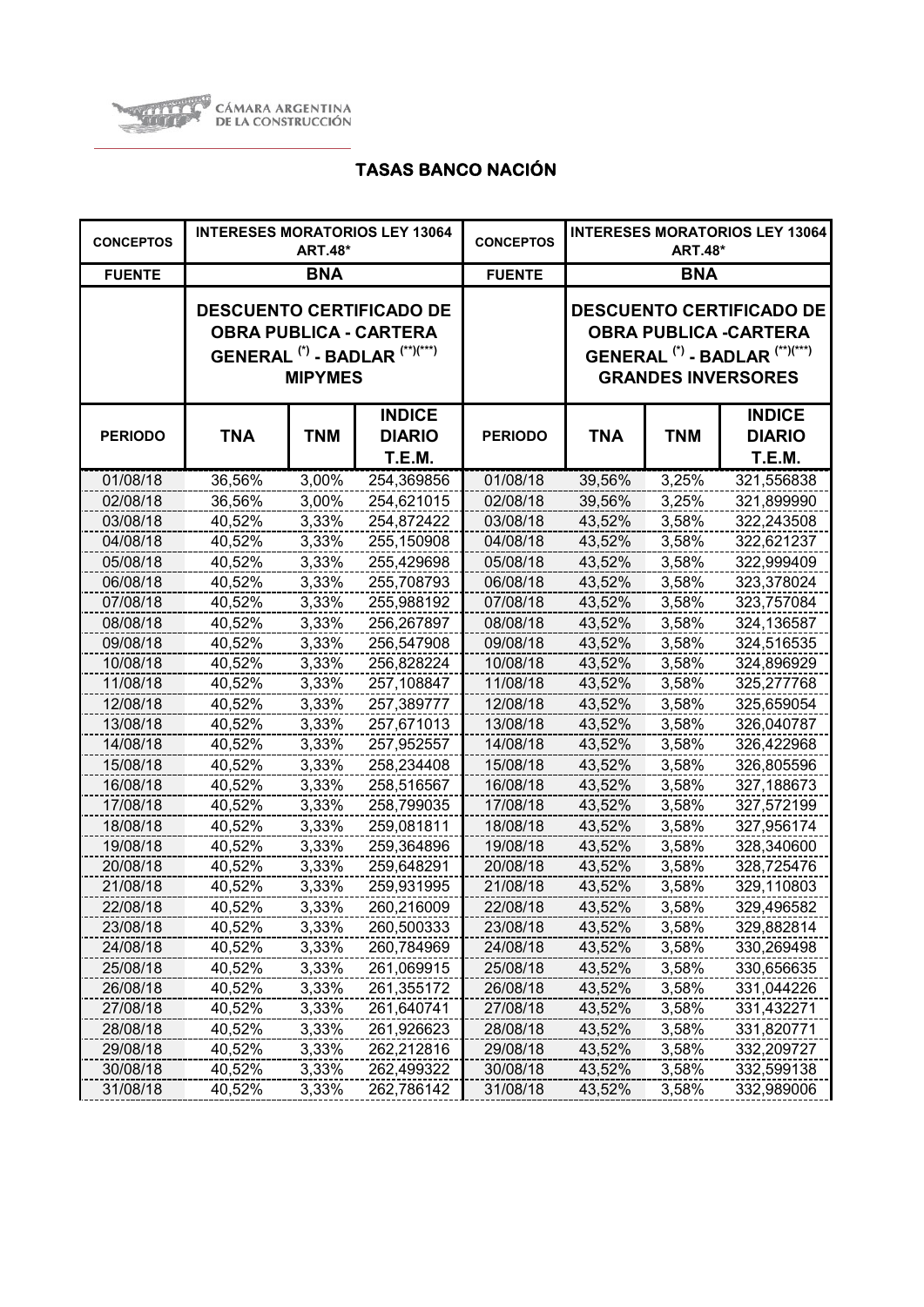

| <b>CONCEPTOS</b> |            | <b>ART.48*</b> | <b>INTERESES MORATORIOS LEY 13064</b>                                                                  | <b>CONCEPTOS</b> | <b>INTERESES MORATORIOS LEY 13064</b><br><b>ART.48*</b> |            |                                                                                                                                                      |
|------------------|------------|----------------|--------------------------------------------------------------------------------------------------------|------------------|---------------------------------------------------------|------------|------------------------------------------------------------------------------------------------------------------------------------------------------|
| <b>FUENTE</b>    |            | <b>BNA</b>     |                                                                                                        | <b>FUENTE</b>    | <b>BNA</b>                                              |            |                                                                                                                                                      |
|                  |            | <b>MIPYMES</b> | <b>DESCUENTO CERTIFICADO DE</b><br><b>OBRA PUBLICA - CARTERA</b><br>GENERAL $(*)$ - BADLAR $(**)(***)$ |                  |                                                         |            | <b>DESCUENTO CERTIFICADO DE</b><br><b>OBRA PUBLICA -CARTERA</b><br>GENERAL <sup>(*)</sup> - BADLAR <sup>(**)(***)</sup><br><b>GRANDES INVERSORES</b> |
| <b>PERIODO</b>   | <b>TNA</b> | <b>TNM</b>     | <b>INDICE</b><br><b>DIARIO</b><br>T.E.M.                                                               | <b>PERIODO</b>   | TNA                                                     | <b>TNM</b> | <b>INDICE</b><br><b>DIARIO</b><br><b>T.E.M.</b>                                                                                                      |
| 01/09/18         | 40,52%     | 3,33%          | 263,073275                                                                                             | 01/09/18         | 43,52%                                                  | 3,58%      | 333,379331                                                                                                                                           |
| 02/09/18         | 40,52%     | 3,33%          | 263,360721                                                                                             | 02/09/18         | 43,52%                                                  | 3,58%      | 333,770114                                                                                                                                           |
| 03/09/18         | 40,52%     | 3,33%          | 263,648482                                                                                             | 03/09/18         | 43,52%                                                  | 3,58%      | 334, 161355                                                                                                                                          |
| 04/09/18         | 40,52%     | 3,33%          | 263,936556                                                                                             | 04/09/18         | 43,52%                                                  | 3,58%      | 334,553054                                                                                                                                           |
| 05/09/18         | 47,16%     | 3,88%          | 264,224946                                                                                             | 05/09/18         | 50,16%                                                  | 4,12%      | 334,945212                                                                                                                                           |
| 06/09/18         | 47,16%     | 3,88%          | 264,560101                                                                                             | 06/09/18         | 50,16%                                                  | 4,12%      | 335,396578                                                                                                                                           |
| 07/09/18         | 47,16%     | 3,88%          | 264,895682                                                                                             | 07/09/18         | 50,16%                                                  | 4,12%      | 335,848552                                                                                                                                           |
| 08/09/18         | 47,16%     | 3,88%          | 265,231688                                                                                             | 08/09/18         | 50,16%                                                  | 4,12%      | 336,301135                                                                                                                                           |
| 09/09/18         | 47,16%     | 3,88%          | 265,568120                                                                                             | 09/09/18         | 50,16%                                                  | 4,12%      | 336,754328                                                                                                                                           |
| 10/09/18         | 47,16%     | 3,88%          | 265,904979                                                                                             | 10/09/18         | 50,16%                                                  | 4,12%      | 337,208131                                                                                                                                           |
| 11/09/18         | 47,16%     | 3,88%          | 266,242265                                                                                             | 11/09/18         | 50,16%                                                  | 4,12%      | 337,662547                                                                                                                                           |
| 12/09/18         | 47,16%     | 3,88%          | 266,579979                                                                                             | 12/09/18         | 50,16%                                                  | 4,12%      | 338,117574                                                                                                                                           |
| 13/09/18         | 47,16%     | 3,88%          | 266,918121                                                                                             | 13/09/18         | 50,16%                                                  | 4,12%      | 338,573215                                                                                                                                           |
| 14/09/18         | 47,16%     | 3,88%          | 267,256693                                                                                             | 14/09/18         | 50,16%                                                  | 4,12%      | 339,029470                                                                                                                                           |
| 15/09/18         | 47,16%     | 3,88%          | 267,595693                                                                                             | 15/09/18         | 50,16%                                                  | 4,12%      | 339,486339                                                                                                                                           |
| 16/09/18         | 47,16%     | 3,88%          | 267,935124                                                                                             | 16/09/18         | 50,16%                                                  | 4,12%      | 339,943824                                                                                                                                           |
| 17/09/18         | 47,16%     | 3,88%          | 268,274986                                                                                             | 17/09/18         | 50,16%                                                  | 4,12%      | 340,401926                                                                                                                                           |
| 18/09/18         | 47,16%     | 3,88%          | 268,615278                                                                                             | 18/09/18         | 50,16%                                                  | 4,12%      | 340,860645                                                                                                                                           |
| 19/09/18         | 47,16%     | 3,88%          | 268,956002                                                                                             | 19/09/18         | 50,16%                                                  | 4,12%      | 341,319982                                                                                                                                           |
| 20/09/18         | 47,16%     | 3,88%          | 269,297158                                                                                             | 20/09/18         | 50,16%                                                  | 4,12%      | 341,779939                                                                                                                                           |
| 21/09/18         | 47,16%     | 3,88%          | 269,638747                                                                                             | 21/09/18         | 50,16%                                                  | 4,12%      | 342,240515                                                                                                                                           |
| 22/09/18         | 47,16%     | 3,88%          | 269,980770                                                                                             | 22/09/18         | 50,16%                                                  | 4,12%      | 342,701711                                                                                                                                           |
| 23/09/18         | 47,16%     | 3,88%          | 270,323226                                                                                             | 23/09/18         | 50,16%                                                  | 4,12%      | 343,163530                                                                                                                                           |
| 24/09/18         | 47,16%     | 3,88%          | 270,666116                                                                                             | 24/09/18         | 50,16%                                                  | 4,12%      | 343,625970                                                                                                                                           |
| 25/09/18         | 47,16%     | 3,88%          | 271,009442                                                                                             | 25/09/18         | 50,16%                                                  | 4,12%      | 344,089034                                                                                                                                           |
| 26/09/18         | 47,16%     | 3,88%          | 271,353203                                                                                             | 26/09/18         | 50,16%                                                  | 4,12%      | 344,552722                                                                                                                                           |
| 27/09/18         | 47,16%     | 3,88%          | 271,697400                                                                                             | 27/09/18         | 50,16%                                                  | 4,12%      | 345,017034                                                                                                                                           |
| 28/09/18         | 47,16%     | 3,88%          | 272,042033                                                                                             | 28/09/18         | 50,16%                                                  | 4,12%      | 345,481973                                                                                                                                           |
| 29/09/18         | 47,16%     | 3,88%          | 272,387104                                                                                             | 29/09/18         | 50,16%                                                  | 4,12%      | 345,947537                                                                                                                                           |
| 30/09/18         | 47,16%     | 3,88%          | 272,732612                                                                                             | 30/09/18         | 50,16%                                                  | 4,12%      | 346,413730                                                                                                                                           |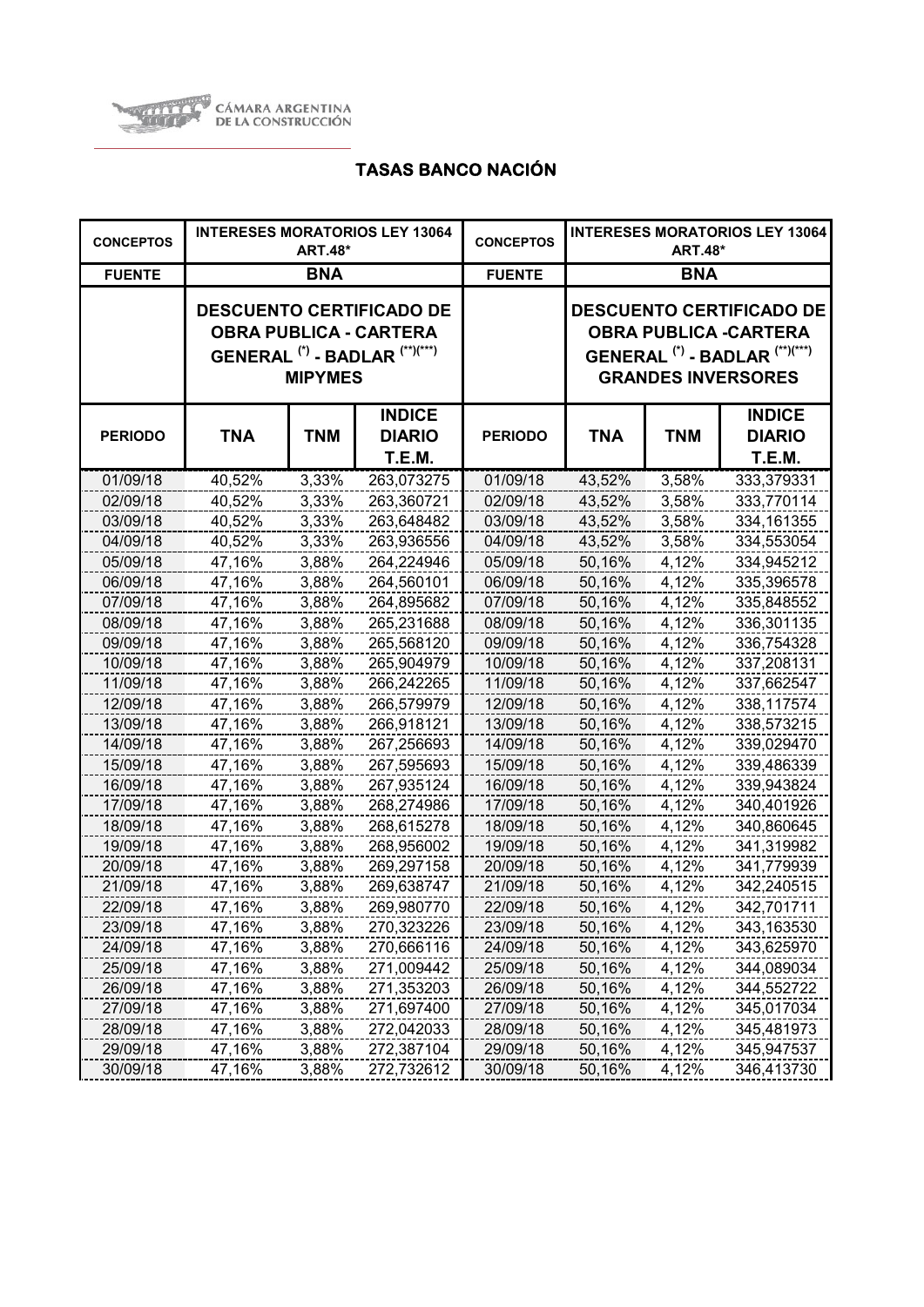

| <b>CONCEPTOS</b> | <b>INTERESES MORATORIOS LEY 13064</b><br><b>ART.48*</b> |                |                                                                                                                          | <b>CONCEPTOS</b> | <b>INTERESES MORATORIOS LEY 13064</b><br><b>ART.48*</b>                                                                                              |            |                                          |
|------------------|---------------------------------------------------------|----------------|--------------------------------------------------------------------------------------------------------------------------|------------------|------------------------------------------------------------------------------------------------------------------------------------------------------|------------|------------------------------------------|
| <b>FUENTE</b>    |                                                         | <b>BNA</b>     |                                                                                                                          | <b>FUENTE</b>    | <b>BNA</b>                                                                                                                                           |            |                                          |
|                  |                                                         | <b>MIPYMES</b> | <b>DESCUENTO CERTIFICADO DE</b><br><b>OBRA PUBLICA - CARTERA</b><br>GENERAL <sup>(*)</sup> - BADLAR <sup>(**)(***)</sup> |                  | <b>DESCUENTO CERTIFICADO DE</b><br><b>OBRA PUBLICA -CARTERA</b><br>GENERAL <sup>(*)</sup> - BADLAR <sup>(**)(***)</sup><br><b>GRANDES INVERSORES</b> |            |                                          |
| <b>PERIODO</b>   | <b>TNA</b>                                              | <b>TNM</b>     | <b>INDICE</b><br><b>DIARIO</b><br>T.E.M.                                                                                 | <b>PERIODO</b>   | <b>TNA</b>                                                                                                                                           | <b>TNM</b> | <b>INDICE</b><br><b>DIARIO</b><br>T.E.M. |
| 01/10/18         | 47,16%                                                  | 3,88%          | 273,078559                                                                                                               | 01/10/18         | 50,16%                                                                                                                                               | 4,12%      | 346,880550                               |
| 02/10/18         | 47,16%                                                  | 3,88%          | 273,424944                                                                                                               | 02/10/18         | 50,16%                                                                                                                                               | 4,12%      | 347,348000                               |
| 03/10/18         | 53,85%                                                  | 4,43%          | 273,771769                                                                                                               | 03/10/18         | 56,85%                                                                                                                                               | 4,67%      | 347,816079                               |
| 04/10/18         | 53,85%                                                  | 4,43%          | 274,167279                                                                                                               | 04/10/18         | 56,85%                                                                                                                                               | 4,67%      | 348,345942                               |
| 05/10/18         | 53,85%                                                  | 4,43%          | 274,563359                                                                                                               | 05/10/18         | 56,85%                                                                                                                                               | 4,67%      | 348,876612                               |
| 06/10/18         | 53,85%                                                  | 4,43%          | 274,960012                                                                                                               | 06/10/18         | 56,85%                                                                                                                                               | 4,67%      | 349,408091                               |
| 07/10/18         | 53,85%                                                  | 4,43%          | 275,357238                                                                                                               | 07/10/18         | 56,85%                                                                                                                                               | 4,67%      | 349,940379                               |
| 08/10/18         | 53,85%                                                  | 4,43%          | 275,755038                                                                                                               | 08/10/18         | 56,85%                                                                                                                                               | 4,67%      | 350,473479                               |
| 09/10/18         | 53,85%                                                  | 4,43%          | 276,153412                                                                                                               | 09/10/18         | 56,85%                                                                                                                                               | 4,67%      | 351,007390                               |
| 10/10/18         | 55,68%                                                  | 4,58%          | 276,552362                                                                                                               | 10/10/18         | 58,68%                                                                                                                                               | 4,82%      | 351,542114                               |
| 11/10/18         | 56,00%                                                  | 4,60%          | 276,965176                                                                                                               | 11/10/18         | 59,00%                                                                                                                                               | 4,85%      | 352,094506                               |
| 12/10/18         | 57,18%                                                  | 4,70%          | 277,380932                                                                                                               | 12/10/18         | 60,18%                                                                                                                                               | 4,95%      | 352,650715                               |
| 13/10/18         | 57,18%                                                  | 4,70%          | 277,805893                                                                                                               | 13/10/18         | 60,18%                                                                                                                                               | 4,95%      | 353,218688                               |
| 14/10/18         | 57,18%                                                  | 4,70%          | 278,231506                                                                                                               | 14/10/18         | 60,18%                                                                                                                                               | 4,95%      | 353,787576                               |
| 15/10/18         | 57,18%                                                  | 4,70%          | 278,657770                                                                                                               | 15/10/18         | 60,18%                                                                                                                                               | 4,95%      | 354,357380                               |
| 16/10/18         | 55,81%                                                  | 4,59%          | 279,084688                                                                                                               | 16/10/18         | 58,81%                                                                                                                                               | 4,83%      | 354,928102                               |
| 17/10/18         | 55,68%                                                  | 4,58%          | 279,502234                                                                                                               | 17/10/18         | 58,68%                                                                                                                                               | 4,82%      | 355,487022                               |
| 18/10/18         | 58,37%                                                  | 4,80%          | 279,919451                                                                                                               | 18/10/18         | 61,37%                                                                                                                                               | 5,04%      | 356,045613                               |
| 19/10/18         | 56,81%                                                  | 4,67%          | 280,357027                                                                                                               | 19/10/18         | 59,81%                                                                                                                                               | 4,92%      | 356,630127                               |
| 20/10/18         | 56,81%                                                  | 4,67%          | 280,783829                                                                                                               | 20/10/18         | 59,81%                                                                                                                                               | 4,92%      | 357,201059                               |
| 21/10/18         | 56,81%                                                  | 4,67%          | 281,211281                                                                                                               | 21/10/18         | 59,81%                                                                                                                                               | 4,92%      | 357,772905                               |
| 22/10/18         | 59,81%                                                  | 4,92%          | 281,639383                                                                                                               | 22/10/18         | 62,81%                                                                                                                                               | 5,16%      | 358,345666                               |
| 23/10/18         | 60,43%                                                  | 4,97%          | 282,090262                                                                                                               | 23/10/18         | 63,43%                                                                                                                                               | 5,21%      | 358,947430                               |
| 24/10/18         | 60,25%                                                  | 4,95%          | 282,546435                                                                                                               | 24/10/18         | 63,25%                                                                                                                                               | 5,20%      | 359,556011                               |
| 25/10/18         | 58,18%                                                  | 4,78%          | 283,002017                                                                                                               | 25/10/18         | 61,18%                                                                                                                                               | 5,03%      | 360,163935                               |
| 26/10/18         | 59,56%                                                  | 4,90%          | 283,443004                                                                                                               | 26/10/18         | 62,56%                                                                                                                                               | 5,14%      | 360,753423                               |
| 27/10/18         | 59,56%                                                  | 4,90%          | 283,894916                                                                                                               | 27/10/18         | 62,56%                                                                                                                                               | 5,14%      | 361,356876                               |
| 28/10/18         | 59,56%                                                  | 4,90%          | 284,347549                                                                                                               | 28/10/18         | 62,56%                                                                                                                                               | 5,14%      | 361,961339                               |
| 29/10/18         | 58,50%                                                  | 4,81%          | 284,800903                                                                                                               | 29/10/18         | 61,50%                                                                                                                                               | 5,05%      | 362,566814                               |
| 30/10/18         | 60,81%                                                  | 5,00%          | 285,247080                                                                                                               | 30/10/18         | 63,81%                                                                                                                                               | 5,24%      | 363,163265                               |
| 31/10/18         | 57,25%                                                  | 4,71%          | 285,711192                                                                                                               | 31/10/18         | 60,25%                                                                                                                                               | 4,95%      | 363,782593                               |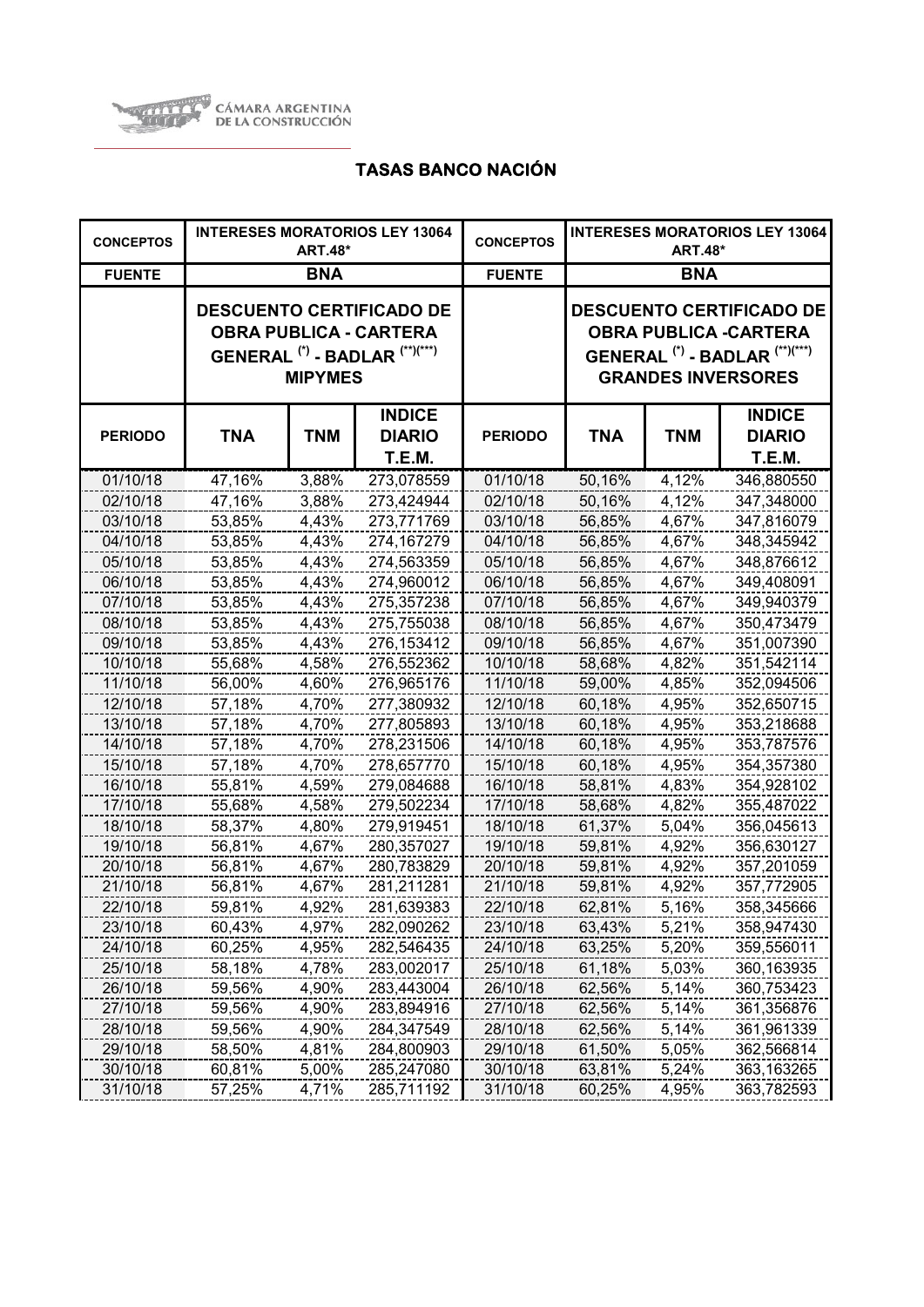

| <b>CONCEPTOS</b> | <b>INTERESES MORATORIOS LEY 13064</b><br><b>ART.48*</b> |                |                                                                                                                          | <b>CONCEPTOS</b> | <b>INTERESES MORATORIOS LEY 13064</b><br><b>ART.48*</b> |            |                                                                                                                                                      |
|------------------|---------------------------------------------------------|----------------|--------------------------------------------------------------------------------------------------------------------------|------------------|---------------------------------------------------------|------------|------------------------------------------------------------------------------------------------------------------------------------------------------|
| <b>FUENTE</b>    |                                                         | <b>BNA</b>     |                                                                                                                          | <b>FUENTE</b>    | <b>BNA</b>                                              |            |                                                                                                                                                      |
|                  |                                                         | <b>MIPYMES</b> | <b>DESCUENTO CERTIFICADO DE</b><br><b>OBRA PUBLICA - CARTERA</b><br>GENERAL <sup>(*)</sup> - BADLAR <sup>(**)(***)</sup> |                  |                                                         |            | <b>DESCUENTO CERTIFICADO DE</b><br><b>OBRA PUBLICA -CARTERA</b><br>GENERAL <sup>(*)</sup> - BADLAR <sup>(**)(***)</sup><br><b>GRANDES INVERSORES</b> |
| <b>PERIODO</b>   | <b>TNA</b>                                              | <b>TNM</b>     | <b>INDICE</b><br><b>DIARIO</b><br>T.E.M.                                                                                 | <b>PERIODO</b>   | TNA                                                     | <b>TNM</b> | <b>INDICE</b><br><b>DIARIO</b><br>T.E.M.                                                                                                             |
| 01/11/18         | 58,43%                                                  | 4,80%          | 286,149440                                                                                                               | 01/11/18         | 61,43%                                                  | 5,05%      | 364,369161                                                                                                                                           |
| 02/11/18         | 60,25%                                                  | 4,95%          | 286,597205                                                                                                               | 02/11/18         | 63,25%                                                  | 5,20%      | 364,967911                                                                                                                                           |
| 03/11/18         | 58,50%                                                  | 4,81%          | 287,059318                                                                                                               | 03/11/18         | 61,50%                                                  | 5,05%      | 365,584986                                                                                                                                           |
| 04/11/18         | 58,50%                                                  | 4,81%          | 287,509032                                                                                                               | 04/11/18         | 61,50%                                                  | 5,05%      | 366,186403                                                                                                                                           |
| 05/11/18         | 58,50%                                                  | 4,81%          | 287,959451                                                                                                               | 05/11/18         | 61,50%                                                  | 5,05%      | 366,788809                                                                                                                                           |
| 06/11/18         | 58,50%                                                  | 4,81%          | 288,410576                                                                                                               | 06/11/18         | 61,50%                                                  | 5,05%      | 367,392207                                                                                                                                           |
| 07/11/18         | 60,62%                                                  | 4,98%          | 288,862408                                                                                                               | 07/11/18         | 63,62%                                                  | 5,23%      | 367,996597                                                                                                                                           |
| 08/11/18         | 58,25%                                                  | 4,79%          | 289,330968                                                                                                               | 08/11/18         | 61,25%                                                  | 5,03%      | 368,622344                                                                                                                                           |
| 09/11/18         | 58,68%                                                  | 4,82%          | 289,782347                                                                                                               | 09/11/18         | 61,68%                                                  | 5,07%      | 369,226350                                                                                                                                           |
| 10/11/18         | 58,68%                                                  | 4,82%          | 290,237693                                                                                                               | 10/11/18         | 61,68%                                                  | 5,07%      | 369,835493                                                                                                                                           |
| 11/11/18         | 58,68%                                                  | 4,82%          | 290,693755                                                                                                               | 11/11/18         | 61,68%                                                  | 5,07%      | 370,445641                                                                                                                                           |
| 12/11/18         | 87,12%                                                  | 7,16%          | 291,150533                                                                                                               | 12/11/18         | 90,12%                                                  | 7,41%      | 371,056796                                                                                                                                           |
| 13/11/18         | 87,06%                                                  | 7,16%          | 291,822487                                                                                                               | 13/11/18         | 90,06%                                                  | 7,40%      | 371,941661                                                                                                                                           |
| 14/11/18         | 85,93%                                                  | 7,06%          | 292,495542                                                                                                               | 14/11/18         | 88,93%                                                  | 7,31%      | 372,828066                                                                                                                                           |
| 15/11/18         | 86,87%                                                  | 7,14%          | 293,161677                                                                                                               | 15/11/18         | 89,87%                                                  | 7,39%      | 373,705806                                                                                                                                           |
| 16/11/18         | 86,25%                                                  | 7,09%          | 293,836394                                                                                                               | 16/11/18         | 89,25%                                                  | 7,34%      | 374,594599                                                                                                                                           |
| 17/11/18         | 86,25%                                                  | 7,09%          | 294,507993                                                                                                               | 17/11/18         | 89,25%                                                  | 7,34%      | 375,479566                                                                                                                                           |
| 18/11/18         | 86,25%                                                  | 7,09%          | 295,181127                                                                                                               | 18/11/18         | 89,25%                                                  | 7,34%      | 376,366623                                                                                                                                           |
| 19/11/18         | 86,25%                                                  | 7,09%          | 295,855800                                                                                                               | 19/11/18         | 89,25%                                                  | 7,34%      | 377,255775                                                                                                                                           |
| 20/11/18         | 88,06%                                                  | 7,24%          | 296,532015                                                                                                               | 20/11/18         | 91,06%                                                  | 7,48%      | 378,147029                                                                                                                                           |
| 21/11/18         | 87,25%                                                  | 7,17%          | 297,223529                                                                                                               | 21/11/18         | 90,25%                                                  | 7,42%      | 379,057887                                                                                                                                           |
| 22/11/18         | 86,56%                                                  | 7,11%          | 297,910489                                                                                                               | 22/11/18         | 89,56%                                                  | 7,36%      | 379,963093                                                                                                                                           |
| 23/11/18         | 86,12%                                                  | 7,08%          | 298,593768                                                                                                               | 23/11/18         | 89,12%                                                  | 7,32%      | 380,863755                                                                                                                                           |
| 24/11/18         | 86,12%                                                  | 7,08%          | 299,275246                                                                                                               | 24/11/18         | 89,12%                                                  | 7,32%      | 381,762266                                                                                                                                           |
| 25/11/18         | 86,12%                                                  | 7,08%          | 299,958278                                                                                                               | 25/11/18         | 89,12%                                                  | 7,32%      | 382,662895                                                                                                                                           |
| 26/11/18         | 85,31%                                                  | 7,01%          | 300,642870                                                                                                               | 26/11/18         | 88,31%                                                  | 7,26%      | 383,565650                                                                                                                                           |
| 27/11/18         | 85,43%                                                  | 7,02%          | 301,322777                                                                                                               | 27/11/18         | 88,43%                                                  | 7,27%      | 384,462582                                                                                                                                           |
| 28/11/18         | 85,06%                                                  | 6,99%          | 302,005150                                                                                                               | 28/11/18         | 88,06%                                                  | 7,24%      | 385,362793                                                                                                                                           |
| 29/11/18         | 83,81%                                                  | 6,89%          | 302,686201                                                                                                               | 29/11/18         | 86,81%                                                  | 7,14%      | 386,261461                                                                                                                                           |
| 30/11/18         | 83,81%                                                  | 6,89%          | 303,359072                                                                                                               | 30/11/18         | 86,81%                                                  | 7,14%      | 387,149854                                                                                                                                           |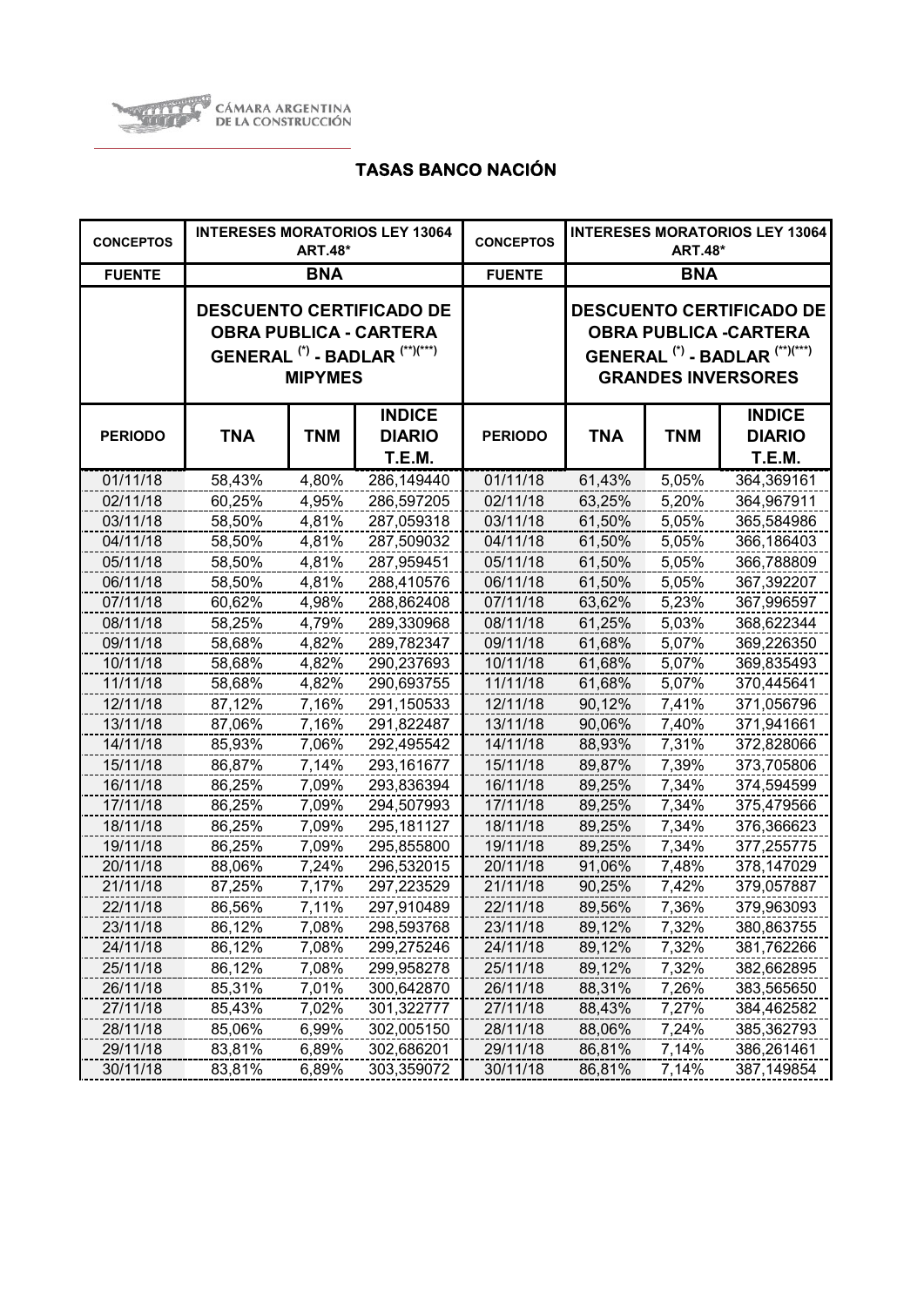

| <b>CONCEPTOS</b>           | <b>INTERESES MORATORIOS LEY 13064</b><br><b>ART.48*</b> |                |                                                                                                        | <b>CONCEPTOS</b> | <b>INTERESES MORATORIOS LEY 13064</b><br><b>ART.48*</b> |            |                                                                                                                                                      |
|----------------------------|---------------------------------------------------------|----------------|--------------------------------------------------------------------------------------------------------|------------------|---------------------------------------------------------|------------|------------------------------------------------------------------------------------------------------------------------------------------------------|
| <b>FUENTE</b>              |                                                         | <b>BNA</b>     |                                                                                                        | <b>FUENTE</b>    | <b>BNA</b>                                              |            |                                                                                                                                                      |
|                            |                                                         | <b>MIPYMES</b> | <b>DESCUENTO CERTIFICADO DE</b><br><b>OBRA PUBLICA - CARTERA</b><br>GENERAL $(*)$ - BADLAR $(**)(***)$ |                  |                                                         |            | <b>DESCUENTO CERTIFICADO DE</b><br><b>OBRA PUBLICA -CARTERA</b><br>GENERAL <sup>(*)</sup> - BADLAR <sup>(**)(***)</sup><br><b>GRANDES INVERSORES</b> |
| <b>PERIODO</b>             | <b>TNA</b>                                              | <b>TNM</b>     | <b>INDICE</b><br><b>DIARIO</b><br>T.E.M.                                                               | <b>PERIODO</b>   | TNA                                                     | <b>TNM</b> | <b>INDICE</b><br><b>DIARIO</b><br>T.E.M.                                                                                                             |
| 01/12/18                   | 83,81%                                                  | 6,89%          | 304,033439                                                                                             | 01/12/18         | 86,81%                                                  | 7,14%      | 388,040291                                                                                                                                           |
| 02/12/18                   | 83,81%                                                  | 6,89%          | 304,709306                                                                                             | 02/12/18         | 86,81%                                                  | 7,14%      | 388,932776                                                                                                                                           |
| 03/12/18                   | 86,62%                                                  | 7,12%          | 305,386675                                                                                             | 03/12/18         | 89,62%                                                  | 7,37%      | 389,827314                                                                                                                                           |
| 04/12/18                   | 58,58%                                                  | 4,81%          | 306,087570                                                                                             | 04/12/18         | 61,58%                                                  | 5,06%      | 390,751957                                                                                                                                           |
| 05/12/18                   | 61,95%                                                  | 5,09%          | 306,567736                                                                                             | 05/12/18         | 64,95%                                                  | 5,34%      | 391,395592                                                                                                                                           |
| 06/12/2018 <sup>(**)</sup> | 76,25%                                                  | 6,27%          | 307,075668                                                                                             | 06/12/18         | 79,25%                                                  | 6,51%      | 392,074696                                                                                                                                           |
| 07/12/18                   | 76,25%                                                  | 6,27%          | 307,698493                                                                                             | 07/12/18         | 79,25%                                                  | 6,51%      | 392,900273                                                                                                                                           |
| 08/12/18                   | 76,25%                                                  | 6,27%          | 308,322582                                                                                             | 08/12/18         | 79,25%                                                  | 6,51%      | 393,727587                                                                                                                                           |
| 09/12/18                   | 76,25%                                                  | 6,27%          | 308,947936                                                                                             | 09/12/18         | 79,25%                                                  | 6,51%      | 394,556644                                                                                                                                           |
| 10/12/18                   | 74,25%                                                  | 6,10%          | 309,574558                                                                                             | 10/12/18         | 77,25%                                                  | 6,35%      | 395,387447                                                                                                                                           |
| 11/12/18                   | 75,19%                                                  | 6,18%          | 310,186445                                                                                             | 11/12/18         | 78,19%                                                  | 6,43%      | 396,199601                                                                                                                                           |
| 12/12/18                   | 74,19%                                                  | 6,10%          | 310,807062                                                                                             | 12/12/18         | 77,19%                                                  | 6,34%      | 397,023008                                                                                                                                           |
| 13/12/18                   | 74,25%                                                  | 6,10%          | 311,420882                                                                                             | 13/12/18         | 77,25%                                                  | 6,35%      | 397,837880                                                                                                                                           |
| 14/12/18                   | 73,88%                                                  | 6,07%          | 312,036418                                                                                             | 14/12/18         | 76,88%                                                  | 6,32%      | 398,655067                                                                                                                                           |
| 15/12/18                   | 73,88%                                                  | 6,07%          | 312,650143                                                                                             | 15/12/18         | 76,88%                                                  | 6,32%      | 399,470073                                                                                                                                           |
| 16/12/18                   | 73,88%                                                  | 6,07%          | 313,265074                                                                                             | 16/12/18         | 76,88%                                                  | 6,32%      | 400,286745                                                                                                                                           |
| 17/12/18                   | 73,00%                                                  | 6,00%          | 313,881216                                                                                             | 17/12/18         | 76,00%                                                  | 6,25%      | 401,105087                                                                                                                                           |
| 18/12/18                   | 74,63%                                                  | 6,13%          | 314,491458                                                                                             | 18/12/18         | 77,63%                                                  | 6,38%      | 401,916036                                                                                                                                           |
| 19/12/18                   | 72,81%                                                  | 5,98%          | 315,116114                                                                                             | 19/12/18         | 75,81%                                                  | 6,23%      | 402,745490                                                                                                                                           |
| 20/12/18                   | 73,56%                                                  | 6,05%          | 315,727228                                                                                             | 20/12/18         | 76,56%                                                  | 6,29%      | 403,557805                                                                                                                                           |
| 21/12/18                   | 72,31%                                                  | 5,94%          | 316,345658                                                                                             | 21/12/18         | 75,31%                                                  | 6,19%      | 404,379577                                                                                                                                           |
| 22/12/18                   | 72,31%                                                  | 5,94%          | 316,955059                                                                                             | 22/12/18         | 75,31%                                                  | 6,19%      | 405,189961                                                                                                                                           |
| 23/12/18                   | 72,31%                                                  | 5,94%          | 317,565633                                                                                             | 23/12/18         | 75,31%                                                  | 6,19%      | 406,001970                                                                                                                                           |
| 24/12/18                   | 72,31%                                                  | 5,94%          | 318,177384                                                                                             | 24/12/18         | 75,31%                                                  | 6,19%      | 406,815605                                                                                                                                           |
| 25/12/18                   | 72,31%                                                  | 5,94%          | 318,790313                                                                                             | 25/12/18         | 75,31%                                                  | 6,19%      | 407,630871                                                                                                                                           |
| 26/12/18                   | 73,50%                                                  | 6,04%          | 319,404423                                                                                             | 26/12/18         | 76,50%                                                  | 6,29%      | 408,447771                                                                                                                                           |
| 27/12/18                   | 73,06%                                                  | 6,01%          | 320,029539                                                                                             | 27/12/18         | 76,06%                                                  | 6,25%      | 409,278842                                                                                                                                           |
| 28/12/18                   | 74,56%                                                  | 6,13%          | 320,652254                                                                                             | 28/12/18         | 77,56%                                                  | 6,38%      | 410,106977                                                                                                                                           |
| 29/12/18                   | 74,56%                                                  | 6,13%          | 321,288628                                                                                             | 29/12/18         | 77,56%                                                  | 6,38%      | 410,952674                                                                                                                                           |
| 30/12/18                   | 74,56%                                                  | 6,13%          | 321,926265                                                                                             | 30/12/18         | 77,56%                                                  | 6,38%      | 411,800115                                                                                                                                           |
| 31/12/18                   | 74,56%                                                  | 6,13%          | 322,565168                                                                                             | 31/12/18         | 77,56%                                                  | 6,38%      | 412,649303                                                                                                                                           |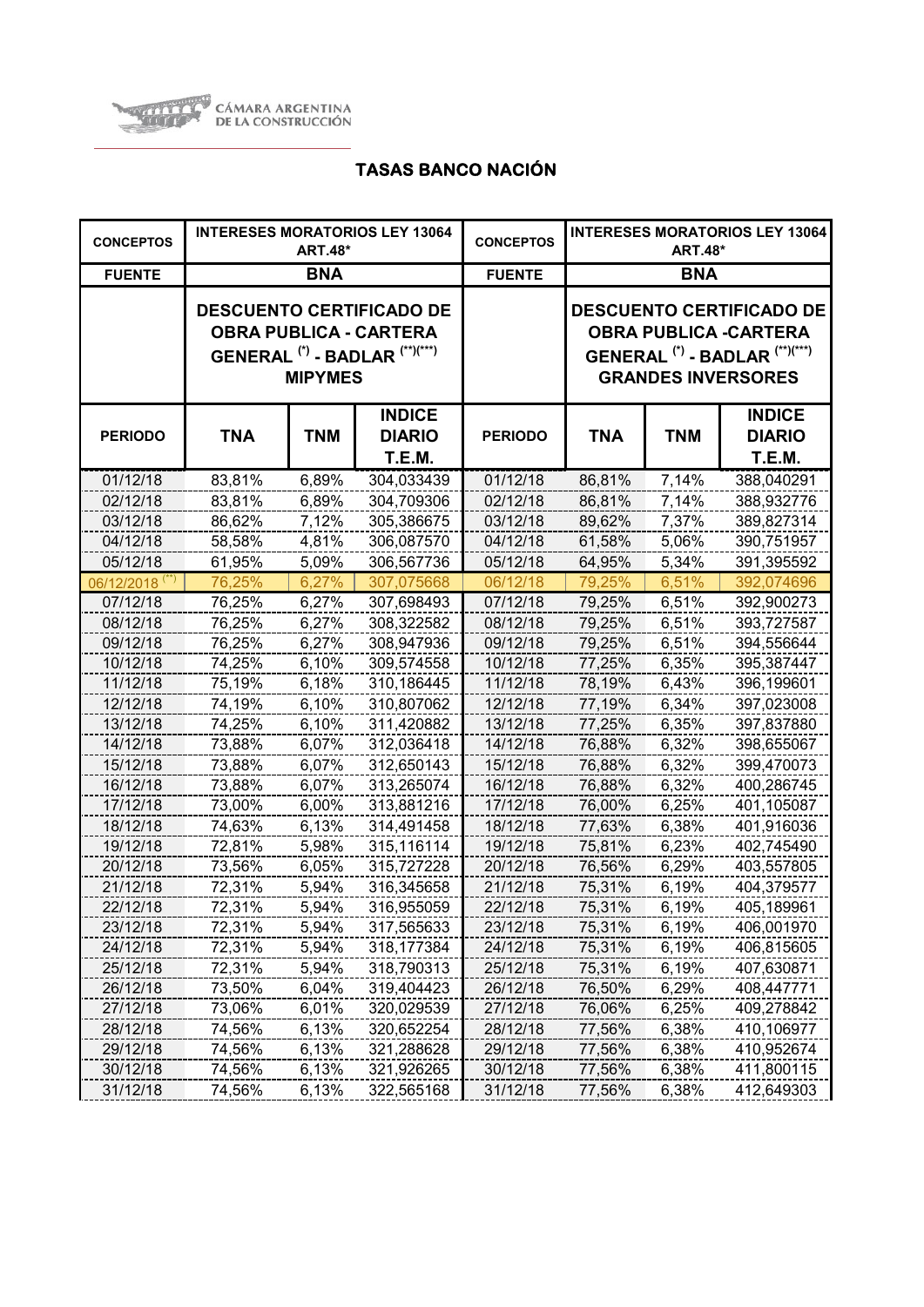

| <b>CONCEPTOS</b> | <b>INTERESES MORATORIOS LEY 13064</b><br><b>ART.48*</b> |                |                                                                                                                          | <b>CONCEPTOS</b> | <b>INTERESES MORATORIOS LEY 13064</b><br><b>ART.48*</b>                                                                                              |            |                                                 |
|------------------|---------------------------------------------------------|----------------|--------------------------------------------------------------------------------------------------------------------------|------------------|------------------------------------------------------------------------------------------------------------------------------------------------------|------------|-------------------------------------------------|
| <b>FUENTE</b>    |                                                         | <b>BNA</b>     |                                                                                                                          | <b>FUENTE</b>    | <b>BNA</b>                                                                                                                                           |            |                                                 |
|                  |                                                         | <b>MIPYMES</b> | <b>DESCUENTO CERTIFICADO DE</b><br><b>OBRA PUBLICA - CARTERA</b><br>GENERAL <sup>(*)</sup> - BADLAR <sup>(**)(***)</sup> |                  | <b>DESCUENTO CERTIFICADO DE</b><br><b>OBRA PUBLICA -CARTERA</b><br>GENERAL <sup>(*)</sup> - BADLAR <sup>(**)(***)</sup><br><b>GRANDES INVERSORES</b> |            |                                                 |
| <b>PERIODO</b>   | <b>TNA</b>                                              | <b>TNM</b>     | <b>INDICE</b><br><b>DIARIO</b><br><b>T.E.M.</b>                                                                          | <b>PERIODO</b>   | <b>TNA</b>                                                                                                                                           | <b>TNM</b> | <b>INDICE</b><br><b>DIARIO</b><br><b>T.E.M.</b> |
| 01/01/19         | 74,56%                                                  | 6,13%          | 323,205339                                                                                                               | 01/01/19         | 77,56%                                                                                                                                               | 6,38%      | 413,500242                                      |
| 02/01/19         | 73,56%                                                  | 6,05%          | 323,846780                                                                                                               | 02/01/19         | 76,56%                                                                                                                                               | 6,29%      | 414,352936                                      |
| 03/01/19         | 72,94%                                                  | 5,99%          | 324,481114                                                                                                               | 03/01/19         | 75,94%                                                                                                                                               | 6,24%      | 415,196690                                      |
| 04/01/19         | 72,00%                                                  | 5,92%          | 325,111440                                                                                                               | 04/01/19         | 75,00%                                                                                                                                               | 6,16%      | 416,035459                                      |
| 05/01/19         | 72,00%                                                  | 5,92%          | 325,735094                                                                                                               | 05/01/19         | 75,00%                                                                                                                                               | 6,16%      | 416,865841                                      |
| 06/01/19         | 72,00%                                                  | 5,92%          | 326,359945                                                                                                               | 06/01/19         | 75,00%                                                                                                                                               | 6,16%      | 417,697880                                      |
| 07/01/19         | 73,25%                                                  | 6,02%          | 326,985994                                                                                                               | 07/01/19         | 76,25%                                                                                                                                               | 6,27%      | 418,531579                                      |
| 08/01/19         | 74,50%                                                  | 6,12%          | 327,623832                                                                                                               | 08/01/19         | 77,50%                                                                                                                                               | 6,37%      | 419,380464                                      |
| 09/01/19         | 72,00%                                                  | 5,92%          | 328,273512                                                                                                               | 09/01/19         | 75,00%                                                                                                                                               | 6,16%      | 420,244608                                      |
| 10/01/19         | 72,50%                                                  | 5,96%          | 328,903232                                                                                                               | 10/01/19         | 75,50%                                                                                                                                               | 6,21%      | 421,083390                                      |
| 11/01/19         | 71,94%                                                  | 5,91%          | 329,538421                                                                                                               | 11/01/19         | 74,94%                                                                                                                                               | 6,16%      | 421,929290                                      |
| 12/01/19         | 71,94%                                                  | 5,91%          | 330,170034                                                                                                               | 12/01/19         | 74,94%                                                                                                                                               | 6,16%      | 422,770754                                      |
| 13/01/19         | 71,94%                                                  | 5,91%          | 330,802857                                                                                                               | 13/01/19         | 74,94%                                                                                                                                               | 6,16%      | 423,613895                                      |
| 14/01/19         | 72,25%                                                  | 5,94%          | 331,436893                                                                                                               | 14/01/19         | 75,25%                                                                                                                                               | 6,18%      | 424,458718                                      |
| 15/01/19         | 72,06%                                                  | 5,92%          | 332,074828                                                                                                               | 15/01/19         | 75,06%                                                                                                                                               | 6,17%      | 425,308655                                      |
| 16/01/19         | 70,94%                                                  | 5,83%          | 332,712378                                                                                                               | 16/01/19         | 73,94%                                                                                                                                               | 6,08%      | 426,158233                                      |
| 17/01/19         | 71,56%                                                  | 5,88%          | 333,341447                                                                                                               | 17/01/19         | 74,56%                                                                                                                                               | 6,13%      | 426,997106                                      |
| 18/01/19         | 70,63%                                                  | 5,80%          | 333,977109                                                                                                               | 18/01/19         | 73,63%                                                                                                                                               | 6,05%      | 427,844534                                      |
| 19/01/19         | 70,63%                                                  | 5,80%          | 334,605862                                                                                                               | 19/01/19         | 73,63%                                                                                                                                               | 6,05%      | 428,683266                                      |
| 20/01/19         | 70,63%                                                  | 5,80%          | 335,235800                                                                                                               | 20/01/19         | 73,63%                                                                                                                                               | 6,05%      | 429,523643                                      |
| 21/01/19         | 70,88%                                                  | 5,83%          | 335,866923                                                                                                               | 21/01/19         | 73,88%                                                                                                                                               | 6,07%      | 430,365666                                      |
| 22/01/19         | 71,50%                                                  | 5,88%          | 336,501412                                                                                                               | 22/01/19         | 74,50%                                                                                                                                               | 6,12%      | 431,212125                                      |
| 23/01/19         | 70,63%                                                  | 5,80%          | 337, 142554                                                                                                              | 23/01/19         | 73,63%                                                                                                                                               | 6,05%      | 432,067222                                      |
| 24/01/19         | 70,75%                                                  | 5,82%          | 337,777267                                                                                                               | 24/01/19         | 73,75%                                                                                                                                               | 6,06%      | 432,914232                                      |
| 25/01/19         | 71,00%                                                  | 5,84%          | 338,414271                                                                                                               | 25/01/19         | 74,00%                                                                                                                                               | 6,08%      | 433,764303                                      |
| 26/01/19         | 71,00%                                                  | 5,84%          | 339,054670                                                                                                               | 26/01/19         | 74,00%                                                                                                                                               | 6,08%      | 434,618850                                      |
| 27/01/19         | 71,00%                                                  | 5,84%          | 339,696280                                                                                                               | 27/01/19         | 74,00%                                                                                                                                               | 6,08%      | 435,475080                                      |
| 28/01/19         | 70,13%                                                  | 5,76%          | 340,339105                                                                                                               | 28/01/19         | 73,13%                                                                                                                                               | 6,01%      | 436,332997                                      |
| 29/01/19         | 70,56%                                                  | 5,80%          | 340,975421                                                                                                               | 29/01/19         | 73,56%                                                                                                                                               | 6,05%      | 437,182721                                      |
| 30/01/19         | 70,81%                                                  | 5,82%          | 341,616797                                                                                                               | 30/01/19         | 73,81%                                                                                                                                               | 6,07%      | 438,039052                                      |
| 31/01/19         | 70,38%                                                  | 5,78%          | 342,261595                                                                                                               | 31/01/19         | 73,38%                                                                                                                                               | 6,03%      | 438,899895                                      |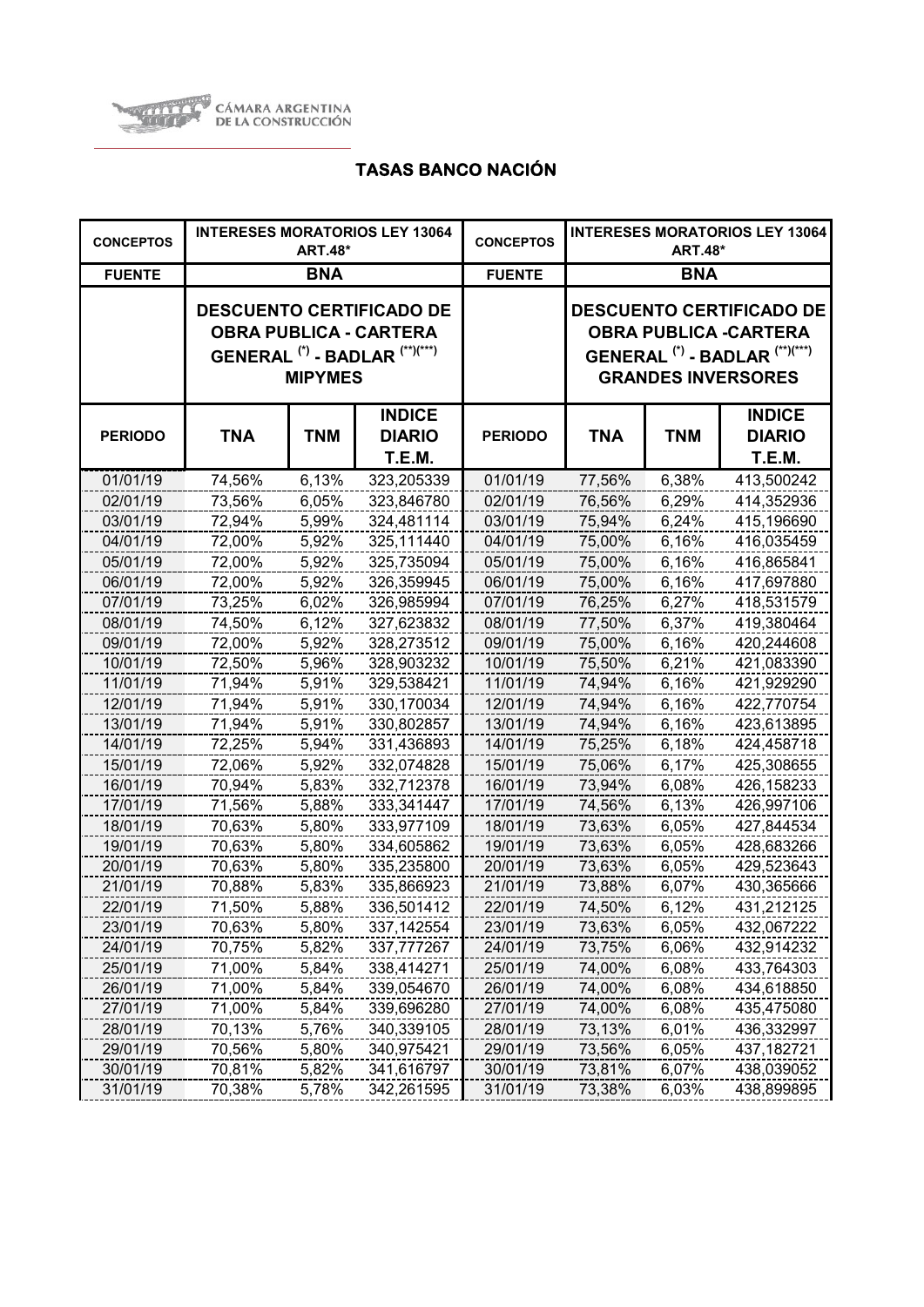

| <b>CONCEPTOS</b> |            | <b>ART.48*</b> | <b>INTERESES MORATORIOS LEY 13064</b>                                                                                    | <b>CONCEPTOS</b> | <b>INTERESES MORATORIOS LEY 13064</b><br><b>ART.48*</b> |            |                                                                                                                                                      |
|------------------|------------|----------------|--------------------------------------------------------------------------------------------------------------------------|------------------|---------------------------------------------------------|------------|------------------------------------------------------------------------------------------------------------------------------------------------------|
| <b>FUENTE</b>    |            | <b>BNA</b>     |                                                                                                                          | <b>FUENTE</b>    | <b>BNA</b>                                              |            |                                                                                                                                                      |
|                  |            | <b>MIPYMES</b> | <b>DESCUENTO CERTIFICADO DE</b><br><b>OBRA PUBLICA - CARTERA</b><br>GENERAL <sup>(*)</sup> - BADLAR <sup>(**)(***)</sup> |                  |                                                         |            | <b>DESCUENTO CERTIFICADO DE</b><br><b>OBRA PUBLICA -CARTERA</b><br>GENERAL <sup>(*)</sup> - BADLAR <sup>(**)(***)</sup><br><b>GRANDES INVERSORES</b> |
| <b>PERIODO</b>   | <b>TNA</b> | <b>TNM</b>     | <b>INDICE</b><br><b>DIARIO</b><br><b>T.E.M.</b>                                                                          | <b>PERIODO</b>   | TNA                                                     | <b>TNM</b> | <b>INDICE</b><br><b>DIARIO</b><br><b>T.E.M.</b>                                                                                                      |
| 01/02/19         | 69,63%     | 5,72%          | 342,903725                                                                                                               | 01/02/19         | 72,63%                                                  | 5,97%      | 439,757459                                                                                                                                           |
| 02/02/19         | 69,63%     | 5,72%          | 343,540385                                                                                                               | 02/02/19         | 72,63%                                                  | 5,97%      | 440,608157                                                                                                                                           |
| 03/02/19         | 69,63%     | 5,72%          | 344,178226                                                                                                               | 03/02/19         | 72,63%                                                  | 5,97%      | 441,460501                                                                                                                                           |
| 04/02/19         | 69,50%     | 5,71%          | 344,817253                                                                                                               | 04/02/19         | 72,50%                                                  | 5,96%      | 442,314494                                                                                                                                           |
| 05/02/19         | 69,63%     | 5,72%          | 345,456346                                                                                                               | 05/02/19         | 72,63%                                                  | 5,97%      | 443,168707                                                                                                                                           |
| 06/02/19         | 69,06%     | 5,68%          | 346,097745                                                                                                               | 06/02/19         | 72,06%                                                  | 5,92%      | 444,026004                                                                                                                                           |
| 07/02/19         | 69,56%     | 5,72%          | 346,735280                                                                                                               | 07/02/19         | 72,56%                                                  | 5,96%      | 444,878488                                                                                                                                           |
| 08/02/19         | 67,56%     | 5,55%          | 347,378491                                                                                                               | 08/02/19         | 70,56%                                                  | 5,80%      | 445,738373                                                                                                                                           |
| 09/02/19         | 67,56%     | 5,55%          | 348,004843                                                                                                               | 09/02/19         | 70,56%                                                  | 5,80%      | 446,576808                                                                                                                                           |
| 10/02/19         | 67,56%     | 5,55%          | 348,632325                                                                                                               | 10/02/19         | 70,56%                                                  | 5,80%      | 447,416821                                                                                                                                           |
| 11/02/19         | 67,38%     | 5,54%          | 349,260938                                                                                                               | 11/02/19         | 70,38%                                                  | 5,78%      | 448,258414                                                                                                                                           |
| 12/02/19         | 66,44%     | 5,46%          | 349,888982                                                                                                               | 12/02/19         | 69,44%                                                  | 5,71%      | 449,099408                                                                                                                                           |
| 13/02/19         | 65,81%     | 5,41%          | 350,509621                                                                                                               | 13/02/19         | 68,81%                                                  | 5,66%      | 449,931053                                                                                                                                           |
| 14/02/19         | 64,44%     | 5,30%          | 351,125659                                                                                                               | 14/02/19         | 67,44%                                                  | 5,54%      | 450,756933                                                                                                                                           |
| 15/02/19         | 63,13%     | 5,19%          | 351,730202                                                                                                               | 15/02/19         | 66,13%                                                  | 5,43%      | 451,568220                                                                                                                                           |
| 16/02/19         | 63,13%     | 5,19%          | 352,323748                                                                                                               | 16/02/19         | 66,13%                                                  | 5,43%      | 452,365547                                                                                                                                           |
| 17/02/19         | 63,13%     | 5,19%          | 352,918295                                                                                                               | 17/02/19         | 66,13%                                                  | 5,43%      | 453,164282                                                                                                                                           |
| 18/02/19         | 62,38%     | 5,13%          | 353,513846                                                                                                               | 18/02/19         | 65,38%                                                  | 5,37%      | 453,964427                                                                                                                                           |
| 19/02/19         | 61,63%     | 5,07%          | 354,103482                                                                                                               | 19/02/19         | 64,63%                                                  | 5,31%      | 454,757119                                                                                                                                           |
| 20/02/19         | 60,88%     | 5,00%          | 354,687168                                                                                                               | 20/02/19         | 63,88%                                                  | 5,25%      | 455,542310                                                                                                                                           |
| 21/02/19         | 61,06%     | 5,02%          | 355,264865                                                                                                               | 21/02/19         | 64,06%                                                  | 5,27%      | 456,319950                                                                                                                                           |
| 22/02/19         | 60,38%     | 4,96%          | 355,845243                                                                                                               | 22/02/19         | 63,38%                                                  | 5,21%      | 457,101149                                                                                                                                           |
| 23/02/19         | 60,38%     | 4,96%          | 356,420176                                                                                                               | 23/02/19         | 63,38%                                                  | 5,21%      | 457,875490                                                                                                                                           |
| 24/02/19         | 60,38%     | 4,96%          | 356,996037                                                                                                               | 24/02/19         | 63,38%                                                  | 5,21%      | 458,651142                                                                                                                                           |
| 25/02/19         | 60,25%     | 4,95%          | 357,572829                                                                                                               | 25/02/19         | 63,25%                                                  | 5,20%      | 459,428108                                                                                                                                           |
| 26/02/19         | 60,38%     | 4,96%          | 358,149384                                                                                                               | 26/02/19         | 63,38%                                                  | 5,21%      | 460,204893                                                                                                                                           |
| 27/02/19         | 60,19%     | 4,95%          | 358,728040                                                                                                               | 27/02/19         | 63,19%                                                  | 5,19%      | 460,984492                                                                                                                                           |
| 28/02/19         | 60,94%     | 5,01%          | 359,305871                                                                                                               | 28/02/19         | 63,94%                                                  | 5,26%      | 461,763156                                                                                                                                           |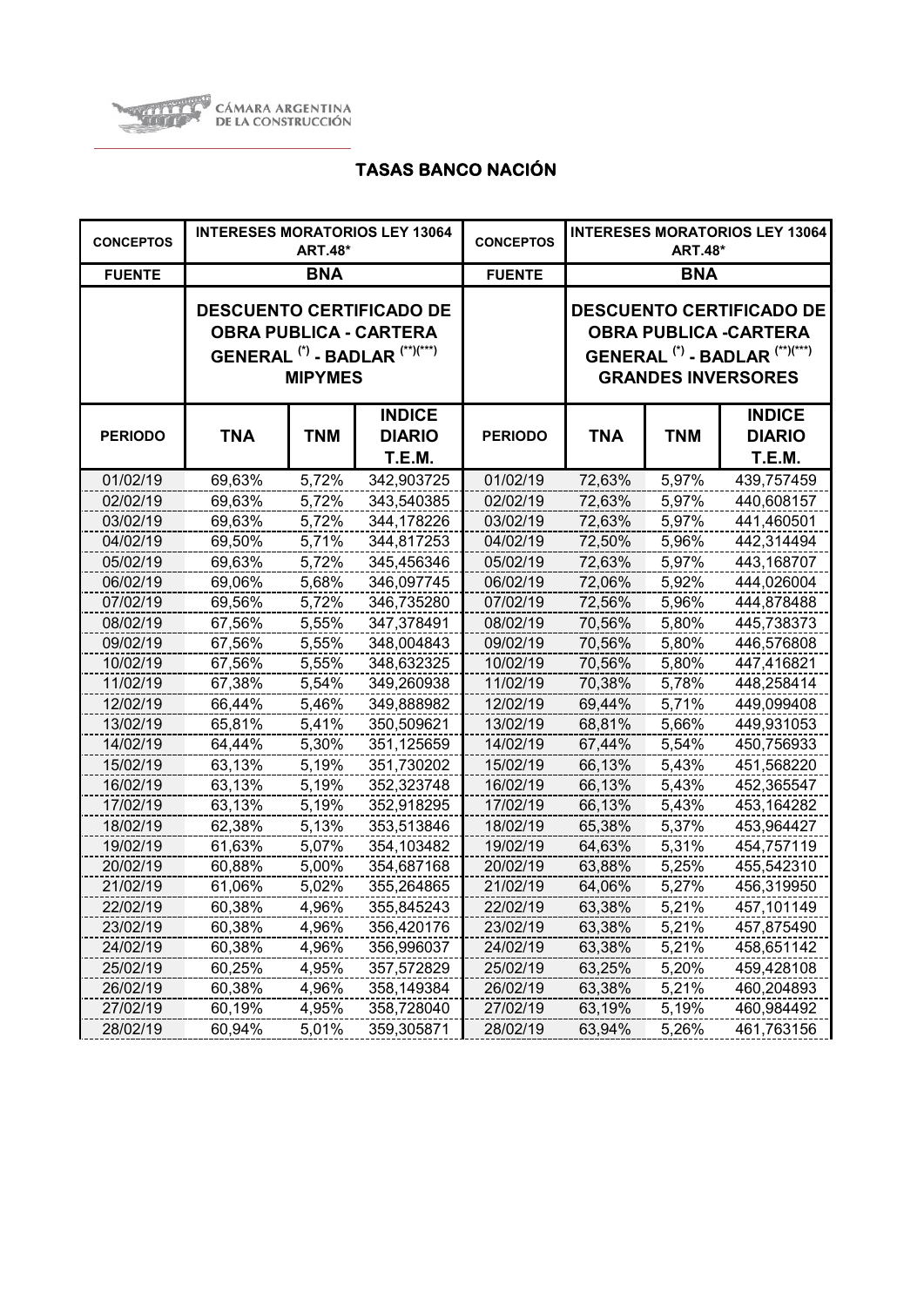

| <b>CONCEPTOS</b> |            | <b>ART.48*</b> | <b>INTERESES MORATORIOS LEY 13064</b>                                                                                    | <b>CONCEPTOS</b> | <b>INTERESES MORATORIOS LEY 13064</b><br><b>ART.48*</b> |            |                                                                                                                                                      |
|------------------|------------|----------------|--------------------------------------------------------------------------------------------------------------------------|------------------|---------------------------------------------------------|------------|------------------------------------------------------------------------------------------------------------------------------------------------------|
| <b>FUENTE</b>    |            | <b>BNA</b>     |                                                                                                                          | <b>FUENTE</b>    | <b>BNA</b>                                              |            |                                                                                                                                                      |
|                  |            | <b>MIPYMES</b> | <b>DESCUENTO CERTIFICADO DE</b><br><b>OBRA PUBLICA - CARTERA</b><br>GENERAL <sup>(*)</sup> - BADLAR <sup>(**)(***)</sup> |                  |                                                         |            | <b>DESCUENTO CERTIFICADO DE</b><br><b>OBRA PUBLICA -CARTERA</b><br>GENERAL <sup>(*)</sup> - BADLAR <sup>(**)(***)</sup><br><b>GRANDES INVERSORES</b> |
| <b>PERIODO</b>   | <b>TNA</b> | <b>TNM</b>     | <b>INDICE</b><br><b>DIARIO</b><br>T.E.M.                                                                                 | <b>PERIODO</b>   | <b>TNA</b>                                              | <b>TNM</b> | <b>INDICE</b><br><b>DIARIO</b><br><b>T.E.M.</b>                                                                                                      |
| 01/03/19         | 61,56%     | 5,06%          | 359,891678                                                                                                               | 01/03/19         | 64,56%                                                  | 5,31%      | 462,552168                                                                                                                                           |
| 02/03/19         | 61,56%     | 5,06%          | 360,484316                                                                                                               | 02/03/19         | 64,56%                                                  | 5,31%      | 463,350065                                                                                                                                           |
| 03/03/19         | 61,56%     | 5,06%          | 361,077931                                                                                                               | 03/03/19         | 64,56%                                                  | 5,31%      | 464,149337                                                                                                                                           |
| 04/03/19         | 61,56%     | 5,06%          | 361,672523                                                                                                               | 04/03/19         | 64,56%                                                  | 5,31%      | 464,949989                                                                                                                                           |
| 05/03/19         | 61,56%     | 5,06%          | 362,268094                                                                                                               | 05/03/19         | 64,56%                                                  | 5,31%      | 465,752022                                                                                                                                           |
| 06/03/19         | 61,00%     | 5,01%          | 362,864645                                                                                                               | 06/03/19         | 64,00%                                                  | 5,26%      | 466,555438                                                                                                                                           |
| 07/03/19         | 62,38%     | 5,13%          | 363,456847                                                                                                               | 07/03/19         | 65,38%                                                  | 5,37%      | 467,353399                                                                                                                                           |
| 08/03/19         | 61,81%     | 5,08%          | 364,063068                                                                                                               | 08/03/19         | 64,81%                                                  | 5,33%      | 468,169470                                                                                                                                           |
| 09/03/19         | 61,81%     | 5,08%          | 364,664952                                                                                                               | 09/03/19         | 64,81%                                                  | 5,33%      | 468,980107                                                                                                                                           |
| 10/03/19         | 61,81%     | 5,08%          | 365,267832                                                                                                               | 10/03/19         | 64,81%                                                  | 5,33%      | 469,792147                                                                                                                                           |
| 11/03/19         | 62,13%     | 5,11%          | 365,871709                                                                                                               | 11/03/19         | 65,13%                                                  | 5,35%      | 470,605592                                                                                                                                           |
| 12/03/19         | 61,63%     | 5,07%          | 366,479569                                                                                                               | 12/03/19         | 64,63%                                                  | 5,31%      | 471,424278                                                                                                                                           |
| 13/03/19         | 61,56%     | 5,06%          | 367,083654                                                                                                               | 13/03/19         | 64,56%                                                  | 5,31%      | 472,238247                                                                                                                                           |
| 14/03/19         | 62,31%     | 5,12%          | 367,688136                                                                                                               | 14/03/19         | 65,31%                                                  | 5,37%      | 473,052852                                                                                                                                           |
| 15/03/19         | 64,13%     | 5,27%          | 368,300814                                                                                                               | 15/03/19         | 67,13%                                                  | 5,52%      | 473,878105                                                                                                                                           |
| 16/03/19         | 64,13%     | 5,27%          | 368,931928                                                                                                               | 16/03/19         | 67,13%                                                  | 5,52%      | 474,727155                                                                                                                                           |
| 17/03/19         | 64,13%     | 5,27%          | 369,564124                                                                                                               | 17/03/19         | 67,13%                                                  | 5,52%      | 475,577726                                                                                                                                           |
| 18/03/19         | 64,56%     | 5,31%          | 370,197403                                                                                                               | 18/03/19         | 67,56%                                                  | 5,55%      | 476,429821                                                                                                                                           |
| 19/03/19         | 65,81%     | 5,41%          | 370,835988                                                                                                               | 19/03/19         | 68,81%                                                  | 5,66%      | 477,288864                                                                                                                                           |
| 20/03/19         | 65,75%     | 5,40%          | 371,487751                                                                                                               | 20/03/19         | 68,75%                                                  | 5,65%      | 478,164962                                                                                                                                           |
| 21/03/19         | 66,31%     | 5,45%          | 372,140054                                                                                                               | 21/03/19         | 69,31%                                                  | 5,70%      | 479,041891                                                                                                                                           |
| 22/03/19         | 68,50%     | 5,63%          | 372,798952                                                                                                               | 22/03/19         | 71,50%                                                  | 5,88%      | 479,927428                                                                                                                                           |
| 23/03/19         | 68,50%     | 5,63%          | 373,480224                                                                                                               | 23/03/19         | 71,50%                                                  | 5,88%      | 480,841842                                                                                                                                           |
| 24/03/19         | 68,50%     | 5,63%          | 374,162741                                                                                                               | 24/03/19         | 71,50%                                                  | 5,88%      | 481,757999                                                                                                                                           |
| 25/03/19         | 67,25%     | 5,53%          | 374,846506                                                                                                               | 25/03/19         | 70,25%                                                  | 5,77%      | 482,675901                                                                                                                                           |
| 26/03/19         | 68,13%     | 5,60%          | 375,519339                                                                                                               | 26/03/19         | 71,13%                                                  | 5,85%      | 483,579902                                                                                                                                           |
| 27/03/19         | 67,06%     | 5,51%          | 376,201923                                                                                                               | 27/03/19         | 70,06%                                                  | 5,76%      | 484,496573                                                                                                                                           |
| 28/03/19         | 68,25%     | 5,61%          | 376,875354                                                                                                               | 28/03/19         | 71,25%                                                  | 5,86%      | 485,401627                                                                                                                                           |
| 29/03/19         | 68,00%     | 5,59%          | 377,561628                                                                                                               | 29/03/19         | 71,00%                                                  | 5,84%      | 486,323324                                                                                                                                           |
| 30/03/19         | 68,00%     | 5,59%          | 378,246697                                                                                                               | 30/03/19         | 71,00%                                                  | 5,84%      | 487,243619                                                                                                                                           |
| 31/03/19         | 68,00%     | 5,59%          | 378,933010                                                                                                               | 31/03/19         | 71,00%                                                  | 5,84%      | 488,165656                                                                                                                                           |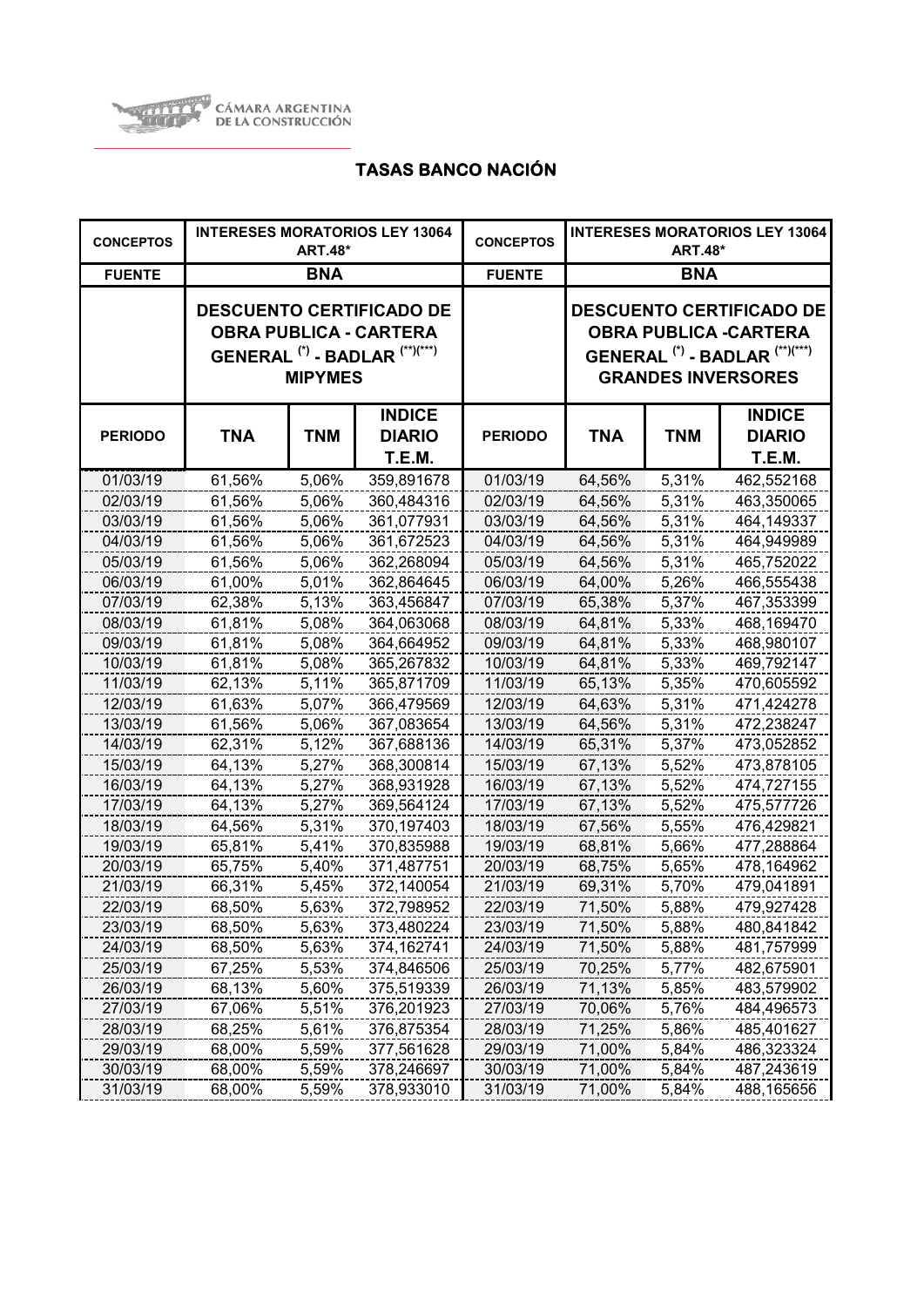

| <b>CONCEPTOS</b> |            | <b>ART.48*</b> | <b>INTERESES MORATORIOS LEY 13064</b>                                                                  | <b>CONCEPTOS</b> | <b>INTERESES MORATORIOS LEY 13064</b><br><b>ART.48*</b> |            |                                                                                                                                                      |
|------------------|------------|----------------|--------------------------------------------------------------------------------------------------------|------------------|---------------------------------------------------------|------------|------------------------------------------------------------------------------------------------------------------------------------------------------|
| <b>FUENTE</b>    |            | <b>BNA</b>     |                                                                                                        | <b>FUENTE</b>    | <b>BNA</b>                                              |            |                                                                                                                                                      |
|                  |            | <b>MIPYMES</b> | <b>DESCUENTO CERTIFICADO DE</b><br><b>OBRA PUBLICA - CARTERA</b><br>GENERAL $(*)$ - BADLAR $(**)(***)$ |                  |                                                         |            | <b>DESCUENTO CERTIFICADO DE</b><br><b>OBRA PUBLICA -CARTERA</b><br>GENERAL <sup>(*)</sup> - BADLAR <sup>(**)(***)</sup><br><b>GRANDES INVERSORES</b> |
| <b>PERIODO</b>   | <b>TNA</b> | <b>TNM</b>     | <b>INDICE</b><br><b>DIARIO</b><br><b>T.E.M.</b>                                                        | <b>PERIODO</b>   | TNA                                                     | <b>TNM</b> | <b>INDICE</b><br><b>DIARIO</b><br><b>T.E.M.</b>                                                                                                      |
| 01/04/19         | 69,19%     | 5,69%          | 379,620567                                                                                             | 01/04/19         | 72,19%                                                  | 5,93%      | 489,089437                                                                                                                                           |
| 02/04/19         | 69,19%     | 5,69%          | 380,321086                                                                                             | 02/04/19         | 72,19%                                                  | 5,93%      | 490,030023                                                                                                                                           |
| 03/04/19         | 69,13%     | 5,68%          | 381,022897                                                                                             | 03/04/19         | 72,13%                                                  | 5,93%      | 490,972418                                                                                                                                           |
| 04/04/19         | 68,25%     | 5,61%          | 381,725384                                                                                             | 04/04/19         | 71,25%                                                  | 5,86%      | 491,915830                                                                                                                                           |
| 05/04/19         | 70,31%     | 5,78%          | 382,420489                                                                                             | 05/04/19         | 73,31%                                                  | 6,03%      | 492,849897                                                                                                                                           |
| 06/04/19         | 70,31%     | 5,78%          | 383,137343                                                                                             | 06/04/19         | 73,31%                                                  | 6,03%      | 493,812076                                                                                                                                           |
| 07/04/19         | 70,31%     | 5,78%          | 383,855540                                                                                             | 07/04/19         | 73,31%                                                  | 6,03%      | 494,776134                                                                                                                                           |
| 08/04/19         | 70,69%     | 5,81%          | 384,575084                                                                                             | 08/04/19         | 73,69%                                                  | 6,06%      | 495,742073                                                                                                                                           |
| 09/04/19         | 71,13%     | 5,85%          | 385,299718                                                                                             | 09/04/19         | 74,13%                                                  | 6,09%      | 496,714711                                                                                                                                           |
| 10/04/19         | 73,50%     | 6,04%          | 386,030090                                                                                             | 10/04/19         | 76,50%                                                  | 6,29%      | 497,694881                                                                                                                                           |
| 11/04/19         | 73,50%     | 6,04%          | 386,785601                                                                                             | 11/04/19         | 76,50%                                                  | 6,29%      | 498,707543                                                                                                                                           |
| 12/04/19         | 72,25%     | 5,94%          | 387,542591                                                                                             | 12/04/19         | 75,25%                                                  | 6,18%      | 499,722266                                                                                                                                           |
| 13/04/19         | 72,25%     | 5,94%          | 388,288516                                                                                             | 13/04/19         | 75,25%                                                  | 6,18%      | 500,722911                                                                                                                                           |
| 14/04/19         | 72,25%     | 5,94%          | 389,035877                                                                                             | 14/04/19         | 75,25%                                                  | 6,18%      | 501,725560                                                                                                                                           |
| 15/04/19         | 72,69%     | 5,97%          | 389,784676                                                                                             | 15/04/19         | 75,69%                                                  | 6,22%      | 502,730217                                                                                                                                           |
| 16/04/19         | 73,81%     | 6,07%          | 390,539335                                                                                             | 16/04/19         | 76,81%                                                  | 6,31%      | 503,742571                                                                                                                                           |
| 17/04/19         | 72,81%     | 5,98%          | 391,306830                                                                                             | 17/04/19         | 75,81%                                                  | 6,23%      | 504,771603                                                                                                                                           |
| 18/04/19         | 72,81%     | 5,98%          | 392,065703                                                                                             | 18/04/19         | 75,81%                                                  | 6,23%      | 505,789699                                                                                                                                           |
| 19/04/19         | 72,81%     | 5,98%          | 392,826047                                                                                             | 19/04/19         | 75,81%                                                  | 6,23%      | 506,809847                                                                                                                                           |
| 20/04/19         | 72,81%     | 5,98%          | 393,587865                                                                                             | 20/04/19         | 75,81%                                                  | 6,23%      | 507,832053                                                                                                                                           |
| 21/04/19         | 72,81%     | 5,98%          | 394,351162                                                                                             | 21/04/19         | 75,81%                                                  | 6,23%      | 508,856321                                                                                                                                           |
| 22/04/19         | 73,81%     | 6,07%          | 395,115938                                                                                             | 22/04/19         | 76,81%                                                  | 6,31%      | 509,882655                                                                                                                                           |
| 23/04/19         | 73,13%     | 6,01%          | 395,892427                                                                                             | 23/04/19         | 76,13%                                                  | 6,26%      | 510,924231                                                                                                                                           |
| 24/04/19         | 73,31%     | 6,03%          | 396,663397                                                                                             | 24/04/19         | 76,31%                                                  | 6,27%      | 511,958861                                                                                                                                           |
| 25/04/19         | 74,13%     | 6,09%          | 397,437793                                                                                             | 25/04/19         | 77,13%                                                  | 6,34%      | 512,998066                                                                                                                                           |
| 26/04/19         | 73,13%     | 6,01%          | 398,222060                                                                                             | 26/04/19         | 76,13%                                                  | 6,26%      | 514,050145                                                                                                                                           |
| 27/04/19         | 73,13%     | 6,01%          | 398,997566                                                                                             | 27/04/19         | 76,13%                                                  | 6,26%      | 515,091105                                                                                                                                           |
| 28/04/19         | 73,13%     | 6,01%          | 399,774582                                                                                             | 28/04/19         | 76,13%                                                  | 6,26%      | 516,134174                                                                                                                                           |
| 29/04/19         | 73,13%     | 6,01%          | 400,553112                                                                                             | 29/04/19         | 76,13%                                                  | 6,26%      | 517,179354                                                                                                                                           |
| 30/04/19         | 74,56%     | 6,13%          | 401,333157                                                                                             | 30/04/19         | 77,56%                                                  | 6,38%      | 518,226651                                                                                                                                           |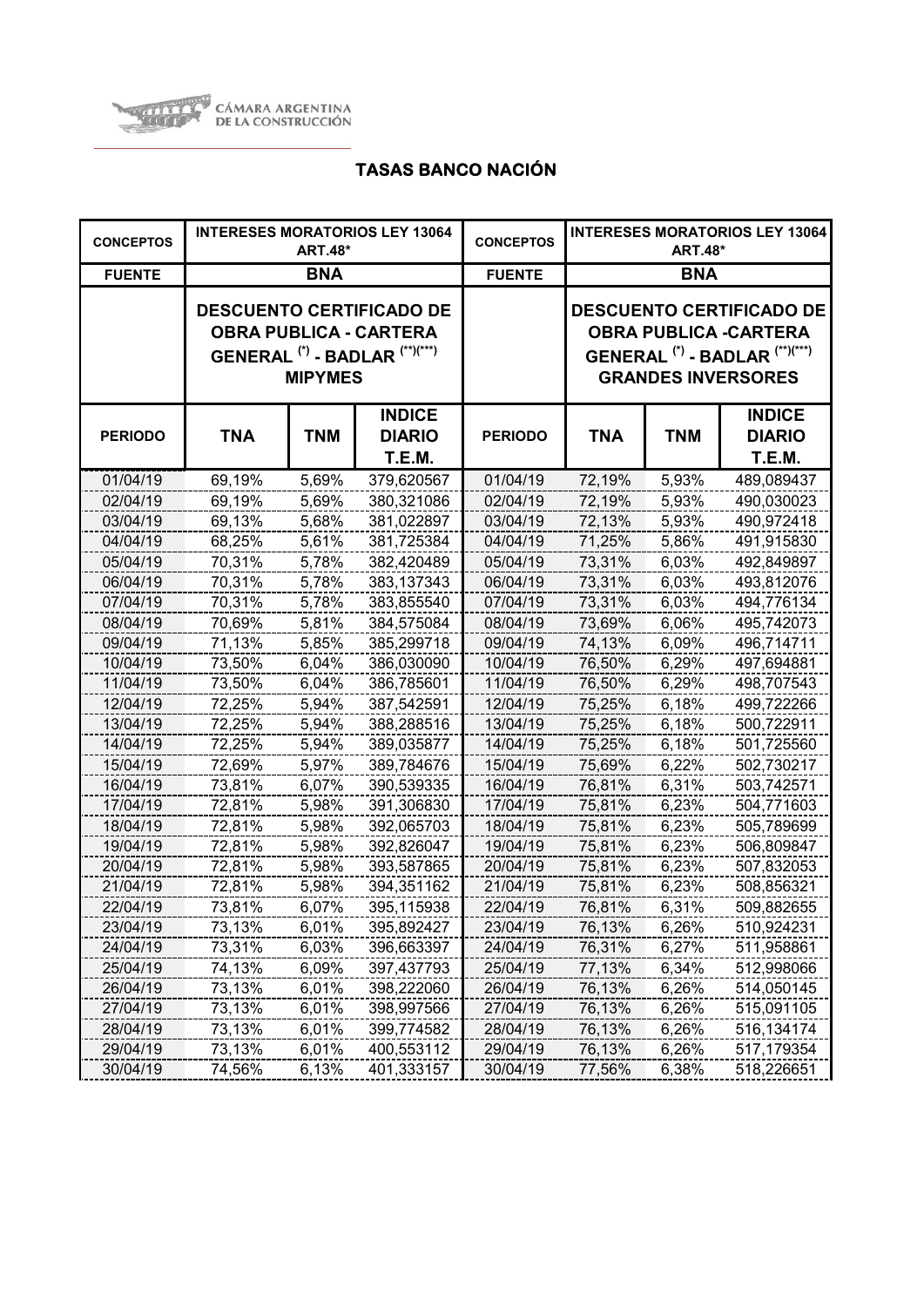

| <b>CONCEPTOS</b> |            | <b>ART.48*</b> | <b>INTERESES MORATORIOS LEY 13064</b>                                                                  | <b>CONCEPTOS</b> | <b>INTERESES MORATORIOS LEY 13064</b><br><b>ART.48*</b> |            |                                                                                                                                                      |
|------------------|------------|----------------|--------------------------------------------------------------------------------------------------------|------------------|---------------------------------------------------------|------------|------------------------------------------------------------------------------------------------------------------------------------------------------|
| <b>FUENTE</b>    |            | <b>BNA</b>     |                                                                                                        | <b>FUENTE</b>    | <b>BNA</b>                                              |            |                                                                                                                                                      |
|                  |            | <b>MIPYMES</b> | <b>DESCUENTO CERTIFICADO DE</b><br><b>OBRA PUBLICA - CARTERA</b><br>GENERAL $(*)$ - BADLAR $(**)(***)$ |                  |                                                         |            | <b>DESCUENTO CERTIFICADO DE</b><br><b>OBRA PUBLICA -CARTERA</b><br>GENERAL <sup>(*)</sup> - BADLAR <sup>(**)(***)</sup><br><b>GRANDES INVERSORES</b> |
| <b>PERIODO</b>   | <b>TNA</b> | <b>TNM</b>     | <b>INDICE</b><br><b>DIARIO</b><br><b>T.E.M.</b>                                                        | <b>PERIODO</b>   | TNA                                                     | <b>TNM</b> | <b>INDICE</b><br><b>DIARIO</b><br><b>T.E.M.</b>                                                                                                      |
| 01/05/19         | 74,56%     | 6,13%          | 402,129653                                                                                             | 01/05/19         | 77,56%                                                  | 6,38%      | 519,295305                                                                                                                                           |
| 02/05/19         | 73,63%     | 6,05%          | 402,927729                                                                                             | 02/05/19         | 76,63%                                                  | 6,30%      | 520,366163                                                                                                                                           |
| 03/05/19         | 74,31%     | 6,11%          | 403,717615                                                                                             | 03/05/19         | 77,31%                                                  | 6,35%      | 521,426634                                                                                                                                           |
| 04/05/19         | 74,31%     | 6,11%          | 404,516232                                                                                             | 04/05/19         | 77,31%                                                  | 6,35%      | 522,498523                                                                                                                                           |
| 05/05/19         | 74,31%     | $6,11\%$       | 405,316429                                                                                             | 05/05/19         | 77,31%                                                  | 6,35%      | 523,572615                                                                                                                                           |
| 06/05/19         | 74,25%     | 6,10%          | 406,118208                                                                                             | 06/05/19         | 77,25%                                                  | 6,35%      | 524,648914                                                                                                                                           |
| 07/05/19         | 75,00%     | 6,16%          | 406,920917                                                                                             | 07/05/19         | 78,00%                                                  | 6,41%      | 525,726580                                                                                                                                           |
| 08/05/19         | 78,38%     | 6,44%          | 407,733107                                                                                             | 08/05/19         | 81,38%                                                  | 6,69%      | 526,816635                                                                                                                                           |
| 09/05/19         | 75,38%     | 6,20%          | 408,582455                                                                                             | 09/05/19         | 78,38%                                                  | 6,44%      | 527,954766                                                                                                                                           |
| 10/05/19         | 77,13%     | 6,34%          | 409,401922                                                                                             | 10/05/19         | 80,13%                                                  | 6,59%      | 529,054548                                                                                                                                           |
| 11/05/19         | 77,13%     | 6,34%          | 410,241542                                                                                             | 11/05/19         | 80,13%                                                  | 6,59%      | 530,180486                                                                                                                                           |
| 12/05/19         | 77,13%     | 6,34%          | 411,082883                                                                                             | 12/05/19         | 80,13%                                                  | 6,59%      | 531,308820                                                                                                                                           |
| 13/05/19         | 77,00%     | 6,33%          | 411,925950                                                                                             | 13/05/19         | 80,00%                                                  | 6,58%      | 532,439556                                                                                                                                           |
| 14/05/19         | 78,31%     | 6,44%          | 412,769416                                                                                             | 14/05/19         | 81,31%                                                  | 6,68%      | 533,570983                                                                                                                                           |
| 15/05/19         | 77,00%     | 6,33%          | 413,628590                                                                                             | 15/05/19         | 80,00%                                                  | 6,58%      | 534,722847                                                                                                                                           |
| 16/05/19         | 77,50%     | 6,37%          | 414,475543                                                                                             | 16/05/19         | 80,50%                                                  | 6,62%      | 535,859127                                                                                                                                           |
| 17/05/19         | 76,88%     | 6,32%          | 415,329580                                                                                             | 17/05/19         | 79,88%                                                  | 6,57%      | 537,004722                                                                                                                                           |
| 18/05/19         | 76,88%     | 6,32%          | 416,178675                                                                                             | 18/05/19         | 79,88%                                                  | 6,57%      | 538,144121                                                                                                                                           |
| 19/05/19         | 76,88%     | 6,32%          | 417,029506                                                                                             | 19/05/19         | 79,88%                                                  | 6,57%      | 539,285937                                                                                                                                           |
| 20/05/19         | 77,56%     | 6,38%          | 417,882076                                                                                             | 20/05/19         | 80,56%                                                  | 6,62%      | 540,430176                                                                                                                                           |
| 21/05/19         | 78,56%     | 6,46%          | 418,743806                                                                                             | 21/05/19         | 81,56%                                                  | 6,70%      | 541,586413                                                                                                                                           |
| 22/05/19         | 77,63%     | 6,38%          | 419,618116                                                                                             | 22/05/19         | 80,63%                                                  | 6,63%      | 542,759065                                                                                                                                           |
| 23/05/19         | 77,19%     | 6,34%          | 420,484103                                                                                             | 23/05/19         | 80,19%                                                  | 6,59%      | 543,921159                                                                                                                                           |
| 24/05/19         | 76,94%     | 6,32%          | 421,347128                                                                                             | 24/05/19         | 79,94%                                                  | 6,57%      | 545,079611                                                                                                                                           |
| 25/05/19         | 76,94%     | 6,32%          | 422,209206                                                                                             | 25/05/19         | 79,94%                                                  | 6,57%      | 546,237021                                                                                                                                           |
| 26/05/19         | 76,94%     | 6,32%          | 423,073047                                                                                             | 26/05/19         | 79,94%                                                  | 6,57%      | 547,396889                                                                                                                                           |
| 27/05/19         | 78,69%     | 6,47%          | 423,938655                                                                                             | 27/05/19         | 81,69%                                                  | 6,71%      | 548,559219                                                                                                                                           |
| 28/05/19         | 78,69%     | 6,47%          | 424,825179                                                                                             | 28/05/19         | 81,69%                                                  | 6,71%      | 549,748733                                                                                                                                           |
| 29/05/19         | 77,31%     | 6,35%          | 425,713556                                                                                             | 29/05/19         | 80,31%                                                  | 6,60%      | 550,940826                                                                                                                                           |
| 30/05/19         | 78,44%     | 6,45%          | 426,588688                                                                                             | 30/05/19         | 81,44%                                                  | 6,69%      | 552,116003                                                                                                                                           |
| 31/05/19         | 78,00%     | 6,41%          | 427,478003                                                                                             | 31/05/19         | 81,00%                                                  | 6,66%      | 553,309678                                                                                                                                           |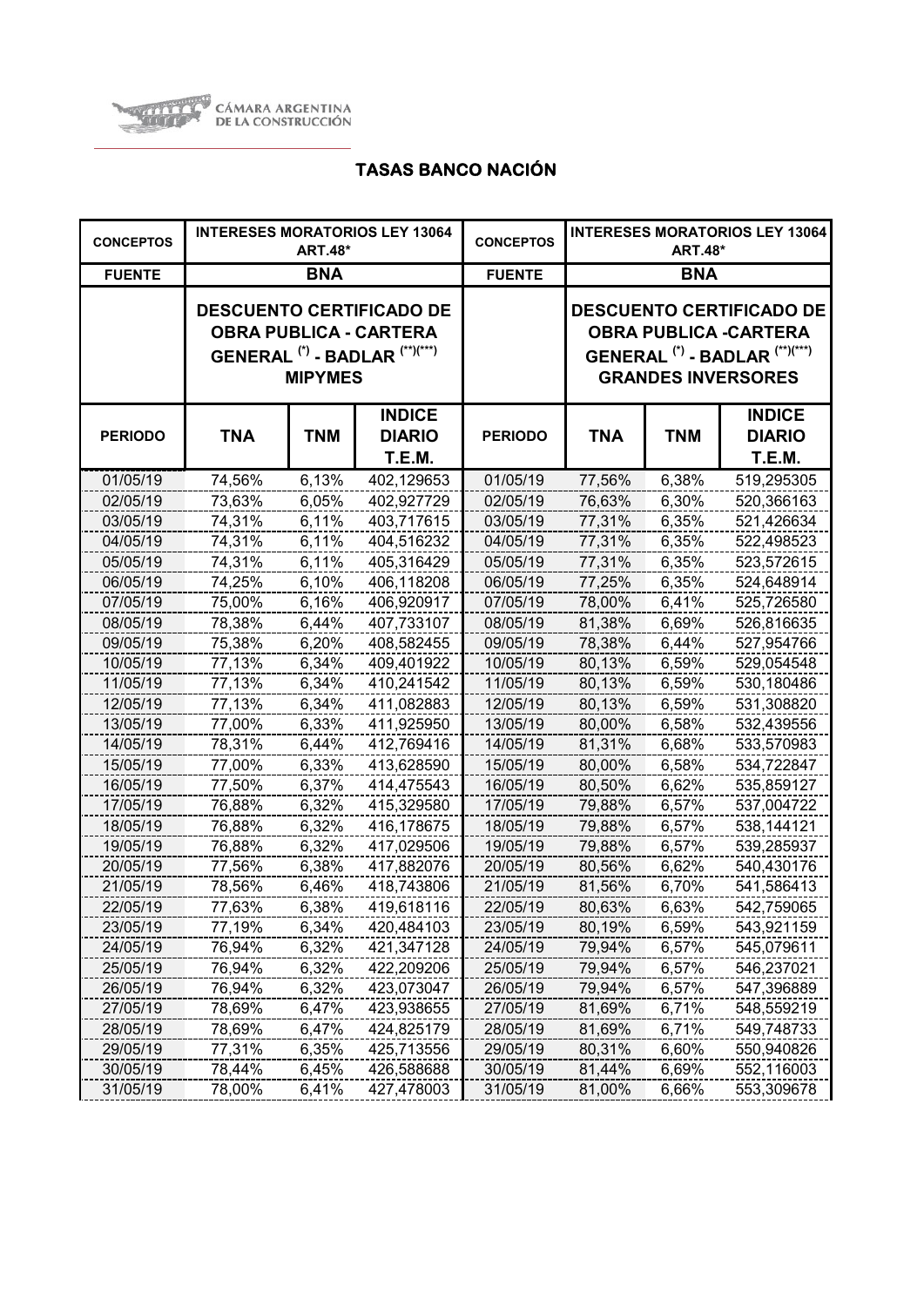

| <b>CONCEPTOS</b> |            | <b>ART.48*</b> | <b>INTERESES MORATORIOS LEY 13064</b>                                                                  | <b>CONCEPTOS</b> | <b>INTERESES MORATORIOS LEY 13064</b><br><b>ART.48*</b> |            |                                                                                                                                                      |
|------------------|------------|----------------|--------------------------------------------------------------------------------------------------------|------------------|---------------------------------------------------------|------------|------------------------------------------------------------------------------------------------------------------------------------------------------|
| <b>FUENTE</b>    |            | <b>BNA</b>     |                                                                                                        | <b>FUENTE</b>    | <b>BNA</b>                                              |            |                                                                                                                                                      |
|                  |            | <b>MIPYMES</b> | <b>DESCUENTO CERTIFICADO DE</b><br><b>OBRA PUBLICA - CARTERA</b><br>GENERAL $(*)$ - BADLAR $(**)(***)$ |                  |                                                         |            | <b>DESCUENTO CERTIFICADO DE</b><br><b>OBRA PUBLICA -CARTERA</b><br>GENERAL <sup>(*)</sup> - BADLAR <sup>(**)(***)</sup><br><b>GRANDES INVERSORES</b> |
| <b>PERIODO</b>   | <b>TNA</b> | <b>TNM</b>     | <b>INDICE</b><br><b>DIARIO</b><br><b>T.E.M.</b>                                                        | <b>PERIODO</b>   | TNA                                                     | <b>TNM</b> | <b>INDICE</b><br><b>DIARIO</b><br><b>T.E.M.</b>                                                                                                      |
| 01/06/19         | 78,00%     | 6,41%          | 428,364347                                                                                             | 01/06/19         | 81,00%                                                  | 6,66%      | 554,499703                                                                                                                                           |
| 02/06/19         | 78,00%     | 6,41%          | 429,252528                                                                                             | 02/06/19         | 81,00%                                                  | 6,66%      | 555,692287                                                                                                                                           |
| 03/06/19         | 77,63%     | 6,38%          | 430,142552                                                                                             | 03/06/19         | 80,63%                                                  | 6,63%      | 556,887437                                                                                                                                           |
| 04/06/19         | 77,63%     | 6,38%          | 431,030258                                                                                             | 04/06/19         | 80,63%                                                  | 6,63%      | 558,079780                                                                                                                                           |
| 05/06/19         | 77,81%     | 6,40%          | 431,919797                                                                                             | 05/06/19         | 80,81%                                                  | 6,64%      | 559,274676                                                                                                                                           |
| 06/06/19         | 77,69%     | 6,39%          | 432,813261                                                                                             | 06/06/19         | 80,69%                                                  | 6,63%      | 560,474831                                                                                                                                           |
| 07/06/19         | 78,00%     | 6,41%          | 433,707177                                                                                             | 07/06/19         | 81,00%                                                  | 6,66%      | 561,675757                                                                                                                                           |
| 08/06/19         | 78,00%     | 6,41%          | 434,606437                                                                                             | 08/06/19         | 81,00%                                                  | 6,66%      | 562,883775                                                                                                                                           |
| 09/06/19         | 78,00%     | 6,41%          | 435,507561                                                                                             | 09/06/19         | 81,00%                                                  | 6,66%      | 564,094392                                                                                                                                           |
| 10/06/19         | 77,94%     | 6,41%          | 436,410554                                                                                             | 10/06/19         | 80,94%                                                  | 6,65%      | 565,307612                                                                                                                                           |
| 11/06/19         | 78,31%     | 6,44%          | 437,314715                                                                                             | 11/06/19         | 81,31%                                                  | 6,68%      | 566,522532                                                                                                                                           |
| 12/06/19         | 77,69%     | 6,39%          | 438,224980                                                                                             | 12/06/19         | 80,69%                                                  | 6,63%      | 567,745531                                                                                                                                           |
| 13/06/19         | 77,94%     | 6,41%          | 439,130074                                                                                             | 13/06/19         | 80,94%                                                  | 6,65%      | 568,962036                                                                                                                                           |
| 14/06/19         | 77,69%     | 6,39%          | 440,039869                                                                                             | 14/06/19         | 80,69%                                                  | 6,63%      | 570,184810                                                                                                                                           |
| 15/06/19         | 77,69%     | 6,39%          | 440,948711                                                                                             | 15/06/19         | 80,69%                                                  | 6,63%      | 571,406541                                                                                                                                           |
| 16/06/19         | 77,69%     | 6,39%          | 441,859430                                                                                             | 16/06/19         | 80,69%                                                  | 6,63%      | 572,630891                                                                                                                                           |
| 17/06/19         | 77,69%     | 6,39%          | 442,772030                                                                                             | 17/06/19         | 80,69%                                                  | 6,63%      | 573,857864                                                                                                                                           |
| 18/06/19         | 77,13%     | 6,34%          | 443,686515                                                                                             | 18/06/19         | 80,13%                                                  | 6,59%      | 575,087465                                                                                                                                           |
| 19/06/19         | 77,31%     | 6,35%          | 444,596447                                                                                             | 19/06/19         | 80,31%                                                  | 6,60%      | 576,311371                                                                                                                                           |
| 20/06/19         | 77,31%     | 6,35%          | 445,510396                                                                                             | 20/06/19         | 80,31%                                                  | 6,60%      | 577,540664                                                                                                                                           |
| 21/06/19         | 76,81%     | 6,31%          | 446,426225                                                                                             | 21/06/19         | 79,81%                                                  | 6,56%      | 578,772580                                                                                                                                           |
| 22/06/19         | 76,81%     | 6,31%          | 447,338173                                                                                             | 22/06/19         | 79,81%                                                  | 6,56%      | 579,999669                                                                                                                                           |
| 23/06/19         | 76,81%     | 6,31%          | 448,251984                                                                                             | 23/06/19         | 79,81%                                                  | 6,56%      | 581,229359                                                                                                                                           |
| 24/06/19         | 76,31%     | 6,27%          | 449,167662                                                                                             | 24/06/19         | 79,31%                                                  | 6,52%      | 582,461657                                                                                                                                           |
| 25/06/19         | 76,06%     | 6,25%          | 450,079410                                                                                             | 25/06/19         | 79,06%                                                  | 6,50%      | 583,689062                                                                                                                                           |
| 26/06/19         | 75,81%     | 6,23%          | 450,990102                                                                                             | 26/06/19         | 78,81%                                                  | 6,48%      | 584,915292                                                                                                                                           |
| 27/06/19         | 75,75%     | 6,23%          | 451,899723                                                                                             | 27/06/19         | 78,75%                                                  | 6,47%      | 586,140328                                                                                                                                           |
| 28/06/19         | 74,94%     | 6,16%          | 452,810449                                                                                             | 28/06/19         | 77,94%                                                  | 6,41%      | 587,366985                                                                                                                                           |
| 29/06/19         | 74,94%     | 6,16%          | 453,713499                                                                                             | 29/06/19         | 77,94%                                                  | 6,41%      | 588,583900                                                                                                                                           |
| 30/06/19         | 74,94%     | 6,16%          | 454,618350                                                                                             | 30/06/19         | 77,94%                                                  | 6,41%      | 589,803336                                                                                                                                           |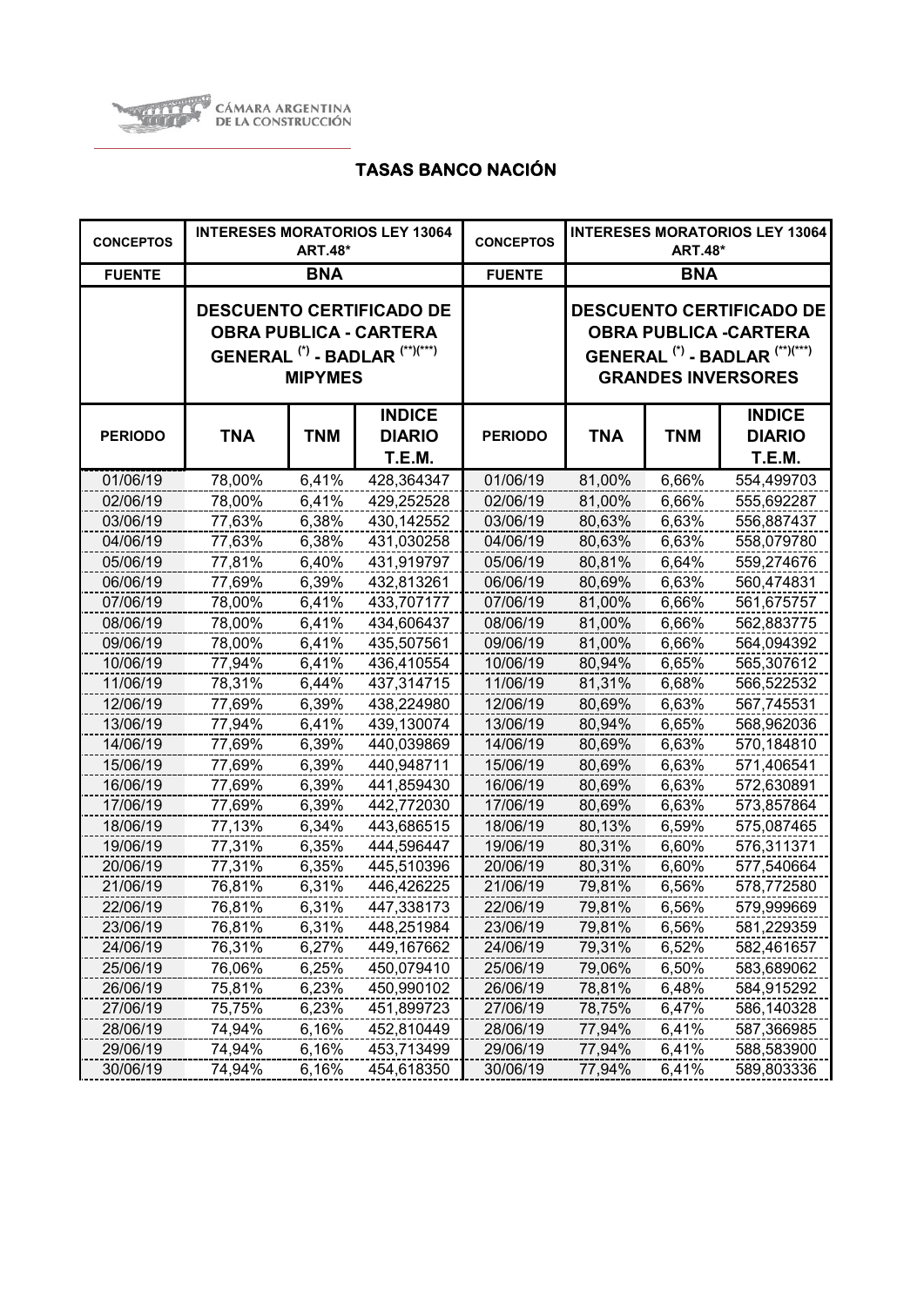

| <b>CONCEPTOS</b> |            | <b>ART.48*</b> | <b>INTERESES MORATORIOS LEY 13064</b>                                                                  | <b>CONCEPTOS</b> | <b>INTERESES MORATORIOS LEY 13064</b><br><b>ART.48*</b>                                                                                              |            |                                                 |
|------------------|------------|----------------|--------------------------------------------------------------------------------------------------------|------------------|------------------------------------------------------------------------------------------------------------------------------------------------------|------------|-------------------------------------------------|
| <b>FUENTE</b>    |            | <b>BNA</b>     |                                                                                                        | <b>FUENTE</b>    | <b>BNA</b>                                                                                                                                           |            |                                                 |
|                  |            | <b>MIPYMES</b> | <b>DESCUENTO CERTIFICADO DE</b><br><b>OBRA PUBLICA - CARTERA</b><br>GENERAL $(*)$ - BADLAR $(**)(***)$ |                  | <b>DESCUENTO CERTIFICADO DE</b><br><b>OBRA PUBLICA -CARTERA</b><br>GENERAL <sup>(*)</sup> - BADLAR <sup>(**)(***)</sup><br><b>GRANDES INVERSORES</b> |            |                                                 |
| <b>PERIODO</b>   | <b>TNA</b> | <b>TNM</b>     | <b>INDICE</b><br><b>DIARIO</b><br><b>T.E.M.</b>                                                        | <b>PERIODO</b>   | TNA                                                                                                                                                  | <b>TNM</b> | <b>INDICE</b><br><b>DIARIO</b><br><b>T.E.M.</b> |
| 01/07/19         | 74,75%     | 6,14%          | 455,525006                                                                                             | 01/07/19         | 77,75%                                                                                                                                               | 6,39%      | 591,025299                                      |
| 02/07/19         | 73,31%     | 6,03%          | 456,431261                                                                                             | 02/07/19         | 76,31%                                                                                                                                               | 6,27%      | 592,246934                                      |
| 03/07/19         | 73,19%     | 6,02%          | 457,322341                                                                                             | 03/07/19         | 76,19%                                                                                                                                               | 6,26%      | 593,449112                                      |
| 04/07/19         | 72,69%     | 5,97%          | 458,213680                                                                                             | 04/07/19         | 75,69%                                                                                                                                               | 6,22%      | 594,651815                                      |
| 05/07/19         | 72,50%     | 5,96%          | 459,100824                                                                                             | 05/07/19         | 75,50%                                                                                                                                               | 6,21%      | 595,849273                                      |
| 06/07/19         | 72,50%     | 5,96%          | 459,987455                                                                                             | 06/07/19         | 75,50%                                                                                                                                               | 6,21%      | 597,046254                                      |
| 07/07/19         | 72,50%     | 5,96%          | 460,875798                                                                                             | 07/07/19         | 75,50%                                                                                                                                               | 6,21%      | 598,245640                                      |
| 08/07/19         | 72,50%     | 5,96%          | 461,765857                                                                                             | 08/07/19         | 75,50%                                                                                                                                               | 6,21%      | 599,447435                                      |
| 09/07/19         | 72,50%     | 5,96%          | 462,657634                                                                                             | 09/07/19         | 75,50%                                                                                                                                               | 6,21%      | 600,651644                                      |
| 10/07/19         | 72,69%     | 5,97%          | 463,551134                                                                                             | 10/07/19         | 75,69%                                                                                                                                               | 6,22%      | 601,858272                                      |
| 11/07/19         | 73,00%     | 6,00%          | 464,448611                                                                                             | 11/07/19         | 76,00%                                                                                                                                               | 6,25%      | 603,070242                                      |
| 12/07/19         | 73,44%     | 6,04%          | 465,351585                                                                                             | 12/07/19         | 76,44%                                                                                                                                               | 6,28%      | 604,289521                                      |
| 13/07/19         | 73,44%     | 6,04%          | 466,261586                                                                                             | 13/07/19         | 76,44%                                                                                                                                               | 6,28%      | 605,518096                                      |
| 14/07/19         | 73,44%     | 6,04%          | 467,173366                                                                                             | 14/07/19         | 76,44%                                                                                                                                               | 6,28%      | 606,749169                                      |
| 15/07/19         | 73,44%     | 6,04%          | 468,086930                                                                                             | 15/07/19         | 76,44%                                                                                                                                               | 6,28%      | 607,982745                                      |
| 16/07/19         | 73,06%     | 6,01%          | 469,002279                                                                                             | 16/07/19         | 76,06%                                                                                                                                               | 6,25%      | 609,218828                                      |
| 17/07/19         | 72,81%     | 5,98%          | 469,914865                                                                                             | 17/07/19         | 75,81%                                                                                                                                               | 6,23%      | 610,451523                                      |
| 18/07/19         | 73,50%     | 6,04%          | 470,826185                                                                                             | 18/07/19         | 76,50%                                                                                                                                               | 6,29%      | 611,682769                                      |
| 19/07/19         | 72,56%     | 5,96%          | 471,747653                                                                                             | 19/07/19         | 75,56%                                                                                                                                               | 6,21%      | 612,927362                                      |
| 20/07/19         | 72,56%     | 5,96%          | 472,659472                                                                                             | 20/07/19         | 75,56%                                                                                                                                               | 6,21%      | 614,159641                                      |
| 21/07/19         | 72,56%     | 5,96%          | 473,573053                                                                                             | 21/07/19         | 75,56%                                                                                                                                               | 6,21%      | 615,394397                                      |
| 22/07/19         | 73,13%     | 6,01%          | 474,488400                                                                                             | 22/07/19         | 76,13%                                                                                                                                               | 6,26%      | 616,631636                                      |
| 23/07/19         | 72,63%     | 5,97%          | 475,412429                                                                                             | 23/07/19         | 75,63%                                                                                                                                               | 6,22%      | 617,880326                                      |
| 24/07/19         | 73,06%     | 6,01%          | 476,332101                                                                                             | 24/07/19         | 76,06%                                                                                                                                               | 6,25%      | 619,123561                                      |
| 25/07/19         | 72,81%     | 5,98%          | 477,258949                                                                                             | 25/07/19         | 75,81%                                                                                                                                               | 6,23%      | 620,376297                                      |
| 26/07/19         | 73,25%     | 6,02%          | 478,184511                                                                                             | 26/07/19         | 76,25%                                                                                                                                               | 6,27%      | 621,627560                                      |
| 27/07/19         | 73,25%     | 6,02%          | 479,117285                                                                                             | 27/07/19         | 76,25%                                                                                                                                               | 6,27%      | 622,888374                                      |
| 28/07/19         | 73,25%     | 6,02%          | 480,051879                                                                                             | 28/07/19         | 76,25%                                                                                                                                               | 6,27%      | 624,151745                                      |
| 29/07/19         | 72,94%     | 5,99%          | 480,988296                                                                                             | 29/07/19         | 75,94%                                                                                                                                               | 6,24%      | 625,417678                                      |
| 30/07/19         | 75,25%     | 6,18%          | 481,922648                                                                                             | 30/07/19         | 78,25%                                                                                                                                               | 6,43%      | 626,681130                                      |
| 31/07/19         | 74,13%     | 6,09%          | 482,887651                                                                                             | 31/07/19         | 77,13%                                                                                                                                               | 6,34%      | 627,984549                                      |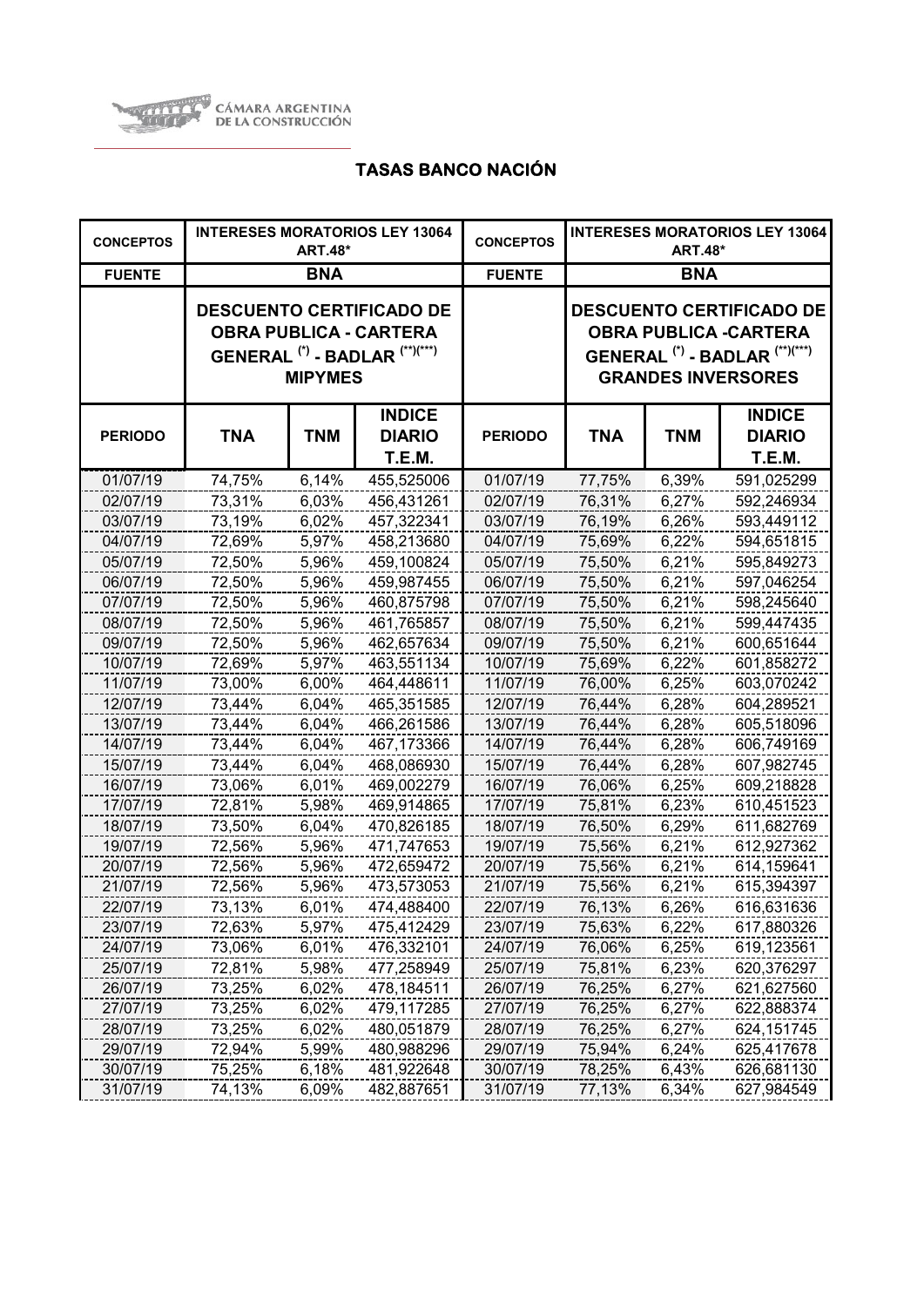

| <b>CONCEPTOS</b>            | <b>INTERESES MORATORIOS LEY 13064</b><br><b>ART.48*</b> |                |                                                                                                                          | <b>CONCEPTOS</b> | <b>INTERESES MORATORIOS LEY 13064</b><br><b>ART.48*</b>                                                                                              |            |                                                 |
|-----------------------------|---------------------------------------------------------|----------------|--------------------------------------------------------------------------------------------------------------------------|------------------|------------------------------------------------------------------------------------------------------------------------------------------------------|------------|-------------------------------------------------|
| <b>FUENTE</b>               |                                                         | <b>BNA</b>     |                                                                                                                          | <b>FUENTE</b>    | <b>BNA</b>                                                                                                                                           |            |                                                 |
|                             |                                                         | <b>MIPYMES</b> | <b>DESCUENTO CERTIFICADO DE</b><br><b>OBRA PUBLICA - CARTERA</b><br>GENERAL <sup>(*)</sup> - BADLAR <sup>(**)(***)</sup> |                  | <b>DESCUENTO CERTIFICADO DE</b><br><b>OBRA PUBLICA -CARTERA</b><br>GENERAL <sup>(*)</sup> - BADLAR <sup>(**)(***)</sup><br><b>GRANDES INVERSORES</b> |            |                                                 |
| <b>PERIODO</b>              | <b>TNA</b>                                              | <b>TNM</b>     | <b>INDICE</b><br><b>DIARIO</b><br>T.E.M.                                                                                 | <b>PERIODO</b>   | <b>TNA</b>                                                                                                                                           | <b>TNM</b> | <b>INDICE</b><br><b>DIARIO</b><br><b>T.E.M.</b> |
| 01/08/19                    | 75,81%                                                  | 6,23%          | 483,840536                                                                                                               | 01/08/19         | 78,81%                                                                                                                                               | 6,48%      | 629,272447                                      |
| 02/08/19                    | 74,38%                                                  | 6,11%          | 484,816415                                                                                                               | 02/08/19         | 77,38%                                                                                                                                               | 6,36%      | 630,590384                                      |
| 03/08/19                    | 74,38%                                                  | 6,11%          | 485,776241                                                                                                               | 03/08/19         | 77,38%                                                                                                                                               | 6,36%      | 631,887695                                      |
| 04/08/19                    | 74,38%                                                  | 6,11%          | 486,737969                                                                                                               | 04/08/19         | 77,38%                                                                                                                                               | 6,36%      | 633,187676                                      |
| 05/08/19                    | 74,50%                                                  | $6,12\%$       | 487,701600                                                                                                               | 05/08/19         | 77,50%                                                                                                                                               | 6,37%      | 634,490331                                      |
| 06/08/19                    | 75,13%                                                  | 6,17%          | 488,668716                                                                                                               | 06/08/19         | 78,13%                                                                                                                                               | 6,42%      | 635,797714                                      |
| 07/08/19                    | 74,63%                                                  | 6,13%          | 489,645648                                                                                                               | 07/08/19         | 77,63%                                                                                                                                               | 6,38%      | 637,118044                                      |
| 08/08/19                    | 74,81%                                                  | 6,15%          | 490,618203                                                                                                               | 08/08/19         | 77,81%                                                                                                                                               | 6,40%      | 638,432896                                      |
| 09/08/19                    | 74,81%                                                  | 6,15%          | 491,595068                                                                                                               | 09/08/19         | 77,81%                                                                                                                                               | 6,40%      | 639,753551                                      |
| 10/08/19                    | 74,81%                                                  | 6,15%          | 492,573878                                                                                                               | 10/08/19         | 77,81%                                                                                                                                               | 6,40%      | 641,076937                                      |
| 11/08/19                    | 74,81%                                                  | 6,15%          | 493,554637                                                                                                               | 11/08/19         | 77,81%                                                                                                                                               | 6,40%      | 642,403061                                      |
| 12/08/19                    | 75,44%                                                  | 6,20%          | 494,537349                                                                                                               | 12/08/19         | 78,44%                                                                                                                                               | 6,45%      | 643,731929                                      |
| 13/08/19                    | 76,56%                                                  | 6,29%          | 495,530009                                                                                                               | 13/08/19         | 79,56%                                                                                                                                               | 6,54%      | 645,073924                                      |
| 14/08/19                    | 77,38%                                                  | 6,36%          | 496,539066                                                                                                               | 14/08/19         | 80,38%                                                                                                                                               | 6,61%      | 646,437427                                      |
| 15/08/19                    | 77,00%                                                  | 6,33%          | 497,560594                                                                                                               | 15/08/19         | 80,00%                                                                                                                                               | 6,58%      | 647,817342                                      |
| 16/08/19                    | 76,25%                                                  | 6,27%          | 498,579408                                                                                                               | 16/08/19         | 79,25%                                                                                                                                               | 6,51%      | 649,193946                                      |
| 17/08/19                    | 76,25%                                                  | 6,27%          | 499,590650                                                                                                               | 17/08/19         | 79,25%                                                                                                                                               | 6,51%      | 650,560928                                      |
| 18/08/19                    | 76,25%                                                  | 6,27%          | 500,603943                                                                                                               | 18/08/19         | 79,25%                                                                                                                                               | 6,51%      | 651,930789                                      |
| 19/08/19                    | 76,25%                                                  | 6,27%          | 501,619291                                                                                                               | 19/08/19         | 79,25%                                                                                                                                               | 6,51%      | 653,303534                                      |
| 20/08/19                    | 78,13%                                                  | 6,42%          | 502,636698                                                                                                               | 20/08/19         | 81,13%                                                                                                                                               | 6,67%      | 654,679170                                      |
| 21/08/19                    | 82,50%                                                  | 6,78%          | 503,680499                                                                                                               | 21/08/19         | 85,50%                                                                                                                                               | 7,03%      | 656,089321                                      |
| 22/08/19                    | 83,13%                                                  | 6,83%          | 504,783223                                                                                                               | 22/08/19         | 86,13%                                                                                                                                               | 7,08%      | 657,576273                                      |
| 23/08/19                    | 82,56%                                                  | 6,79%          | 505,896471                                                                                                               | 23/08/19         | 85,56%                                                                                                                                               | 7,03%      | 659,077137                                      |
| 24/08/19                    | 82,56%                                                  | 6,79%          | 507,004859                                                                                                               | 24/08/19         | 85,56%                                                                                                                                               | 7,03%      | 660,571917                                      |
| 25/08/19                    | 82,56%                                                  | 6,79%          | 508,115676                                                                                                               | 25/08/19         | 85,56%                                                                                                                                               | 7,03%      | 662,070088                                      |
| 26/08/2019 <sup>(***)</sup> | 77,88%                                                  | 6,40%          | 509,228926                                                                                                               | 26/08/19         | 80,88%                                                                                                                                               | 6,65%      | 663,571656                                      |
| 27/08/19                    | 77,38%                                                  | 6,36%          | 510,283132                                                                                                               | 27/08/19         | 80,38%                                                                                                                                               | 6,61%      | 664,996691                                      |
| 28/08/19                    | 77,13%                                                  | 6,34%          | 511,332936                                                                                                               | 28/08/19         | 80,13%                                                                                                                                               | 6,59%      | 666,416224                                      |
| 29/08/19                    | 78,94%                                                  | 6,49%          | 512,381600                                                                                                               | 29/08/19         | 81,94%                                                                                                                                               | 6,73%      | 667,834496                                      |
| 30/08/19                    | 78,13%                                                  | 6,42%          | 513,456374                                                                                                               | 30/08/19         | 81,13%                                                                                                                                               | 6,67%      | 669,286946                                      |
| 31/08/19                    | 78,13%                                                  | 6,42%          | 514,522644                                                                                                               | 31/08/19         | 81,13%                                                                                                                                               | 6,67%      | 670,728561                                      |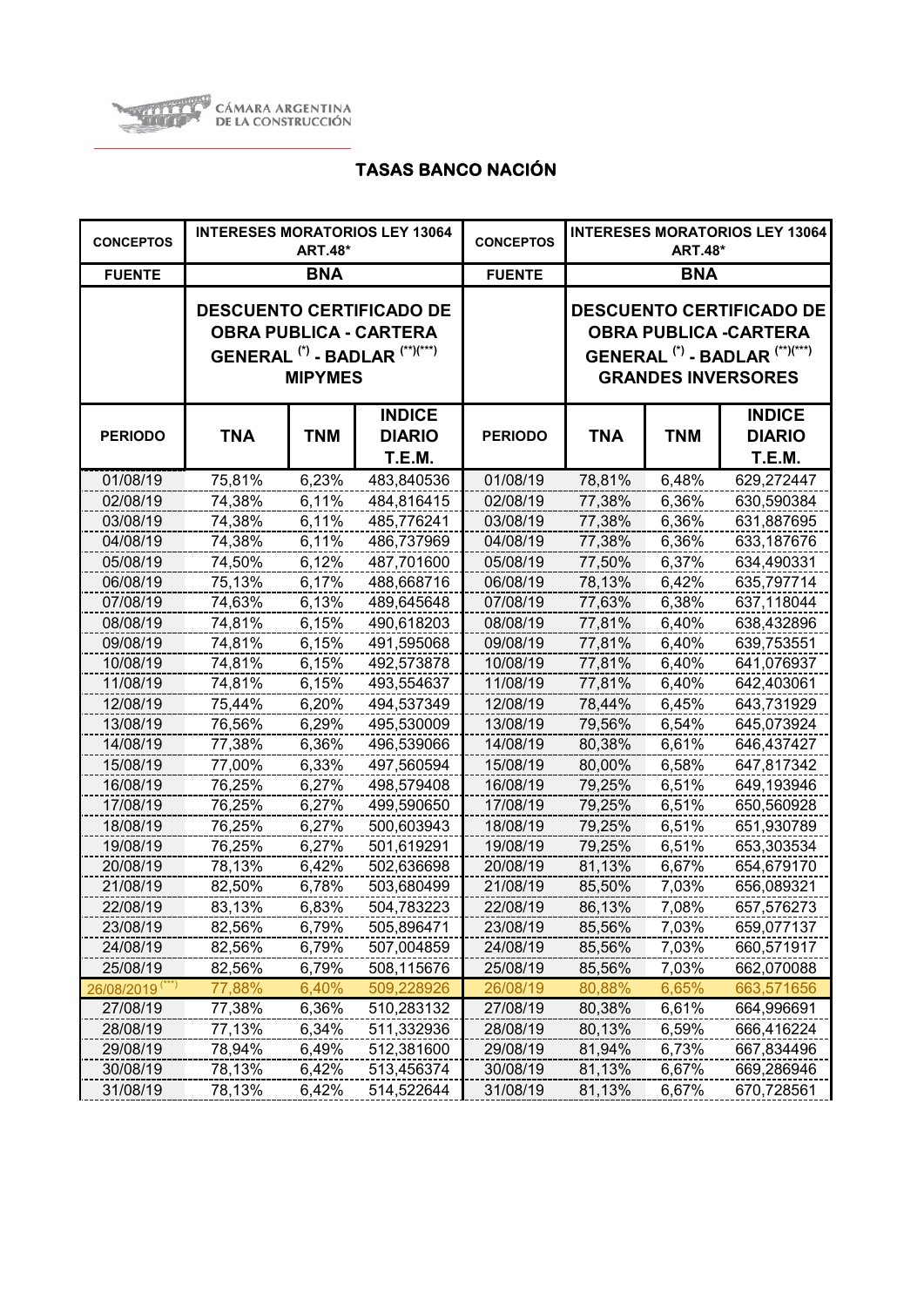

| <b>CONCEPTOS</b> |            | <b>ART.48*</b> | <b>INTERESES MORATORIOS LEY 13064</b>                                                                  | <b>CONCEPTOS</b> | <b>INTERESES MORATORIOS LEY 13064</b><br><b>ART.48*</b> |            |                                                                                                                                                      |
|------------------|------------|----------------|--------------------------------------------------------------------------------------------------------|------------------|---------------------------------------------------------|------------|------------------------------------------------------------------------------------------------------------------------------------------------------|
| <b>FUENTE</b>    |            | <b>BNA</b>     |                                                                                                        | <b>FUENTE</b>    | <b>BNA</b>                                              |            |                                                                                                                                                      |
|                  |            | <b>MIPYMES</b> | <b>DESCUENTO CERTIFICADO DE</b><br><b>OBRA PUBLICA - CARTERA</b><br>GENERAL $(*)$ - BADLAR $(**)(***)$ |                  |                                                         |            | <b>DESCUENTO CERTIFICADO DE</b><br><b>OBRA PUBLICA -CARTERA</b><br>GENERAL <sup>(*)</sup> - BADLAR <sup>(**)(***)</sup><br><b>GRANDES INVERSORES</b> |
| <b>PERIODO</b>   | <b>TNA</b> | <b>TNM</b>     | <b>INDICE</b><br><b>DIARIO</b><br>T.E.M.                                                               | <b>PERIODO</b>   | TNA                                                     | <b>TNM</b> | <b>INDICE</b><br><b>DIARIO</b><br>T.E.M.                                                                                                             |
| 01/09/19         | 78,13%     | 6,42%          | 515,591128                                                                                             | 01/09/19         | 81,13%                                                  | 6,67%      | 672,173282                                                                                                                                           |
| 02/09/19         | 77,75%     | 6,39%          | 516,661831                                                                                             | 02/09/19         | 80,75%                                                  | 6,64%      | 673,621114                                                                                                                                           |
| 03/09/19         | 80,00%     | 6,58%          | 517,729758                                                                                             | 03/09/19         | 83,00%                                                  | 6,82%      | 675,065562                                                                                                                                           |
| 04/09/19         | 77,94%     | 6,41%          | 518,829927                                                                                             | 04/09/19         | 80,94%                                                  | 6,65%      | 676,552182                                                                                                                                           |
| 05/09/19         | 77,56%     | 6,38%          | 519,904846                                                                                             | 05/09/19         | 80,56%                                                  | 6,62%      | 678,006181                                                                                                                                           |
| 06/09/19         | 78,06%     | 6,42%          | 520,976961                                                                                             | 06/09/19         | 81,06%                                                  | 6,66%      | 679,456759                                                                                                                                           |
| 07/09/19         | 78,06%     | 6,42%          | 522,058008                                                                                             | 07/09/19         | 81,06%                                                  | 6,66%      | 680,919186                                                                                                                                           |
| 08/09/19         | 78,06%     | 6,42%          | 523,141299                                                                                             | 08/09/19         | 81,06%                                                  | 6,66%      | 682,384762                                                                                                                                           |
| 09/09/19         | 79,19%     | 6,51%          | 524,226837                                                                                             | 09/09/19         | 82,19%                                                  | 6,76%      | 683,853492                                                                                                                                           |
| 10/09/19         | 80,69%     | 6,63%          | 525,329836                                                                                             | 10/09/19         | 83,69%                                                  | 6,88%      | 685,345178                                                                                                                                           |
| 11/09/19         | 79,88%     | 6,57%          | 526,455458                                                                                             | 11/09/19         | 82,88%                                                  | 6,81%      | 686,866543                                                                                                                                           |
| 12/09/19         | 80,44%     | 6,61%          | 527,572474                                                                                             | 12/09/19         | 83,44%                                                  | 6,86%      | 688,376944                                                                                                                                           |
| 13/09/19         | 80,94%     | 6,65%          | 528,699504                                                                                             | 13/09/19         | 83,94%                                                  | 6,90%      | 689,900618                                                                                                                                           |
| 14/09/19         | 80,94%     | 6,65%          | 529,835748                                                                                             | 14/09/19         | 83,94%                                                  | 6,90%      | 691,436527                                                                                                                                           |
| 15/09/19         | 80,94%     | 6,65%          | 530,974434                                                                                             | 15/09/19         | 83,94%                                                  | 6,90%      | 692,975855                                                                                                                                           |
| 16/09/19         | 79,19%     | 6,51%          | 532,115568                                                                                             | 16/09/19         | 82,19%                                                  | 6,76%      | 694,518610                                                                                                                                           |
| 17/09/19         | 81,00%     | 6,66%          | 533,235165                                                                                             | 17/09/19         | 84,00%                                                  | 6,90%      | 696,033560                                                                                                                                           |
| 18/09/19         | 80,44%     | 6,61%          | 534,382015                                                                                             | 18/09/19         | 83,44%                                                  | 6,86%      | 697,584239                                                                                                                                           |
| 19/09/19         | 80,50%     | 6,62%          | 535,523592                                                                                             | 19/09/19         | 83,50%                                                  | 6,86%      | 699,128293                                                                                                                                           |
| 20/09/19         | 80,75%     | 6,64%          | 536,668470                                                                                             | 20/09/19         | 83,75%                                                  | 6,88%      | 700,676887                                                                                                                                           |
| 21/09/19         | 80,75%     | 6,64%          | 537,819250                                                                                             | 21/09/19         | 83,75%                                                  | 6,88%      | 702,233412                                                                                                                                           |
| 22/09/19         | 80,75%     | 6,64%          | 538,972498                                                                                             | 22/09/19         | 83,75%                                                  | 6,88%      | 703,793395                                                                                                                                           |
| 23/09/19         | 80,19%     | 6,59%          | 540,128218                                                                                             | 23/09/19         | 83,19%                                                  | 6,84%      | 705,356843                                                                                                                                           |
| 24/09/19         | 80,13%     | 6,59%          | 541,278593                                                                                             | 24/09/19         | 83,13%                                                  | 6,83%      | 706,913569                                                                                                                                           |
| 25/09/19         | 80,44%     | 6,61%          | 542,430546                                                                                             | 25/09/19         | 83,44%                                                  | 6,86%      | 708,472595                                                                                                                                           |
| 26/09/19         | 79,88%     | 6,57%          | 543,589317                                                                                             | 26/09/19         | 82,88%                                                  | 6,81%      | 710,040749                                                                                                                                           |
| 27/09/19         | 79,38%     | 6,52%          | 544,742687                                                                                             | 27/09/19         | 82,38%                                                  | 6,77%      | 711,602110                                                                                                                                           |
| 28/09/19         | 79,38%     | 6,52%          | 545,891485                                                                                             | 28/09/19         | 82,38%                                                  | 6,77%      | 713,157755                                                                                                                                           |
| 29/09/19         | 79,38%     | 6,52%          | 547,042706                                                                                             | 29/09/19         | 82,38%                                                  | 6,77%      | 714,716802                                                                                                                                           |
| 30/09/19         | 79,81%     | 6,56%          | 548,196355                                                                                             | 30/09/19         | 82,81%                                                  | 6,81%      | 716,279256                                                                                                                                           |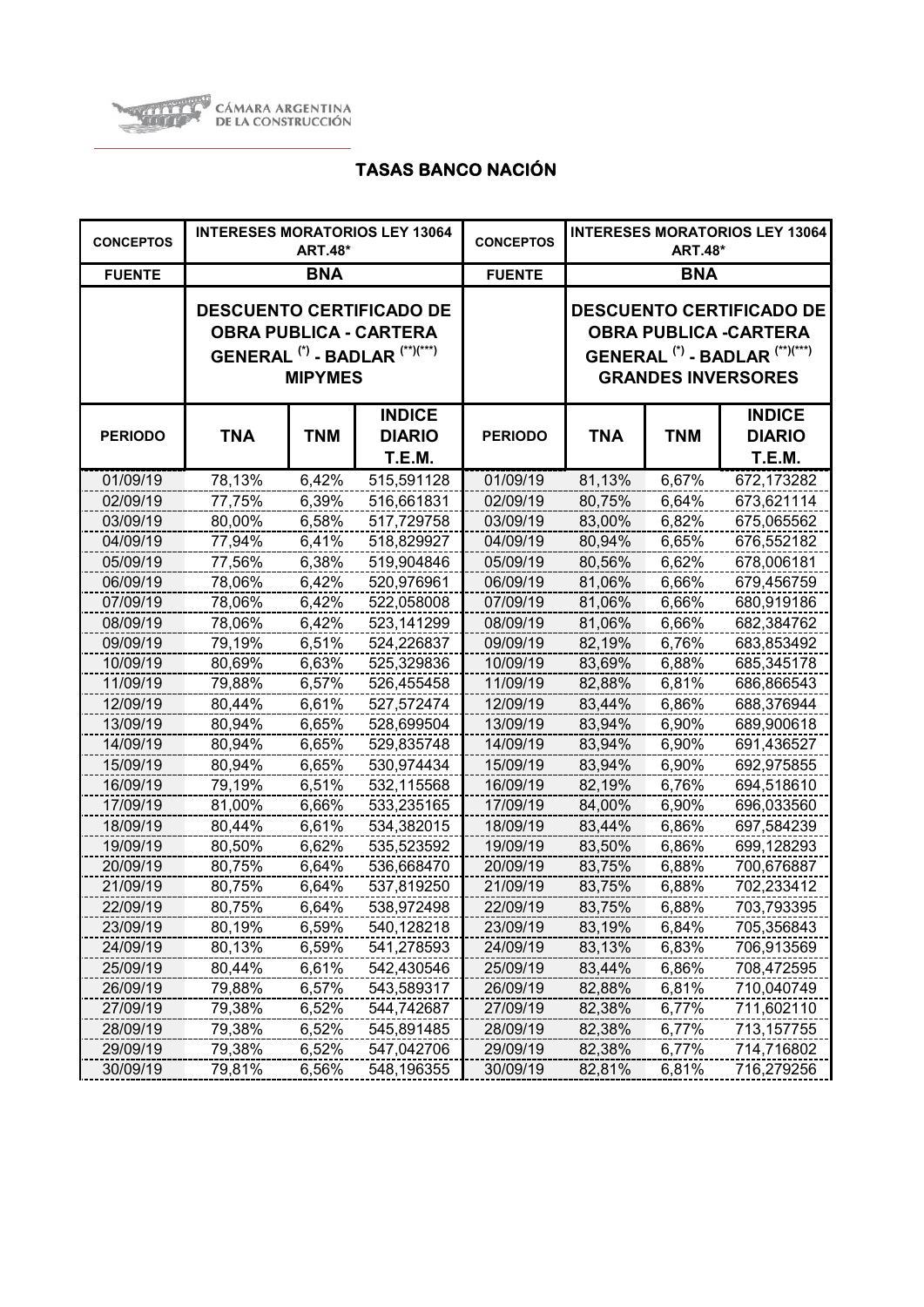

| <b>CONCEPTOS</b> |            | <b>ART.48*</b> | <b>INTERESES MORATORIOS LEY 13064</b>                                                                                    | <b>CONCEPTOS</b> | <b>INTERESES MORATORIOS LEY 13064</b><br><b>ART.48*</b>                                                                                              |            |                                          |
|------------------|------------|----------------|--------------------------------------------------------------------------------------------------------------------------|------------------|------------------------------------------------------------------------------------------------------------------------------------------------------|------------|------------------------------------------|
| <b>FUENTE</b>    |            | <b>BNA</b>     |                                                                                                                          | <b>FUENTE</b>    | <b>BNA</b>                                                                                                                                           |            |                                          |
|                  |            | <b>MIPYMES</b> | <b>DESCUENTO CERTIFICADO DE</b><br><b>OBRA PUBLICA - CARTERA</b><br>GENERAL <sup>(*)</sup> - BADLAR <sup>(**)(***)</sup> |                  | <b>DESCUENTO CERTIFICADO DE</b><br><b>OBRA PUBLICA -CARTERA</b><br>GENERAL <sup>(*)</sup> - BADLAR <sup>(**)(***)</sup><br><b>GRANDES INVERSORES</b> |            |                                          |
| <b>PERIODO</b>   | <b>TNA</b> | <b>TNM</b>     | <b>INDICE</b><br><b>DIARIO</b><br>T.E.M.                                                                                 | <b>PERIODO</b>   | <b>TNA</b>                                                                                                                                           | <b>TNM</b> | <b>INDICE</b><br><b>DIARIO</b><br>T.E.M. |
| 01/10/19         | 79,25%     | 6,51%          | 549,358618                                                                                                               | 01/10/19         | 82,25%                                                                                                                                               | 6,76%      | 717,853184                               |
| 02/10/19         | 78,88%     | 6,48%          | 550,515381                                                                                                               | 02/10/19         | 81,88%                                                                                                                                               | 6,73%      | 719,420188                               |
| 03/10/19         | 79,56%     | 6,54%          | 551,669258                                                                                                               | 03/10/19         | 82,56%                                                                                                                                               | 6,79%      | 720,983673                               |
| 04/10/19         | 79,63%     | 6,54%          | 552,835329                                                                                                               | 04/10/19         | 82,63%                                                                                                                                               | 6,79%      | 722,563304                               |
| 05/10/19         | 79,63%     | 6,54%          | 554,004756                                                                                                               | 05/10/19         | 82,63%                                                                                                                                               | 6,79%      | 724,147557                               |
| 06/10/19         | 79,63%     | 6,54%          | 555,176656                                                                                                               | 06/10/19         | 82,63%                                                                                                                                               | 6,79%      | 725,735283                               |
| 07/10/19         | 78,88%     | 6,48%          | 556,351036                                                                                                               | 07/10/19         | 81,88%                                                                                                                                               | 6,73%      | 727,326491                               |
| 08/10/19         | 79,94%     | 6,57%          | 557,517144                                                                                                               | 08/10/19         | 82,94%                                                                                                                                               | 6,82%      | 728,907158                               |
| 09/10/19         | 79,38%     | 6,52%          | 558,700963                                                                                                               | 09/10/19         | 82,38%                                                                                                                                               | 6,77%      | 730,511176                               |
| 10/10/19         | 79,19%     | 6,51%          | 559,879198                                                                                                               | 10/10/19         | 82,19%                                                                                                                                               | 6,76%      | 732,108159                               |
| 11/10/19         | 77,88%     | 6,40%          | 561,057212                                                                                                               | 11/10/19         | 80,88%                                                                                                                                               | 6,65%      | 733,705103                               |
| 12/10/19         | 77,88%     | 6,40%          | 562,218713                                                                                                               | 12/10/19         | 80,88%                                                                                                                                               | 6,65%      | 735,280751                               |
| 13/10/19         | 77,88%     | 6,40%          | 563,382619                                                                                                               | 13/10/19         | 80,88%                                                                                                                                               | 6,65%      | 736,859782                               |
| 14/10/19         | 77,88%     | 6,40%          | 564,548934                                                                                                               | 14/10/19         | 80,88%                                                                                                                                               | 6,65%      | 738,442205                               |
| 15/10/19         | 77,75%     | 6,39%          | 565,717664                                                                                                               | 15/10/19         | 80,75%                                                                                                                                               | 6,64%      | 740,028025                               |
| 16/10/19         | 77,94%     | 6,41%          | 566,886988                                                                                                               | 16/10/19         | 80,94%                                                                                                                                               | 6,65%      | 741,614870                               |
| 17/10/19         | 76,69%     | 6,30%          | 568,061472                                                                                                               | 17/10/19         | 79,69%                                                                                                                                               | 6,55%      | 743,208697                               |
| 18/10/19         | 77,19%     | 6,34%          | 569,220060                                                                                                               | 18/10/19         | 80,19%                                                                                                                                               | 6,59%      | 744,782022                               |
| 19/10/19         | 77,19%     | 6,34%          | 570,388360                                                                                                               | 19/10/19         | 80,19%                                                                                                                                               | 6,59%      | 746,368272                               |
| 20/10/19         | 77,19%     | 6,34%          | 571,559058                                                                                                               | 20/10/19         | 80,19%                                                                                                                                               | 6,59%      | 747,957900                               |
| 21/10/19         | 75,50%     | 6,21%          | 572,732158                                                                                                               | 21/10/19         | 78,50%                                                                                                                                               | 6,45%      | 749,550914                               |
| 22/10/19         | 75,69%     | 6,22%          | 573,882700                                                                                                               | 22/10/19         | 78,69%                                                                                                                                               | 6,47%      | 751,114720                               |
| 23/10/19         | 74,81%     | 6,15%          | 575,038335                                                                                                               | 23/10/19         | 77,81%                                                                                                                                               | 6,40%      | 752,685420                               |
| 24/10/19         | 75,06%     | 6,17%          | 576,183288                                                                                                               | 24/10/19         | 78,06%                                                                                                                                               | 6,42%      | 754,242416                               |
| 25/10/19         | 75,25%     | 6,18%          | 577,334246                                                                                                               | 25/10/19         | 78,25%                                                                                                                                               | 6,43%      | 755,807498                               |
| 26/10/19         | 75,25%     | 6,18%          | 578,490302                                                                                                               | 26/10/19         | 78,25%                                                                                                                                               | 6,43%      | 757,379484                               |
| 27/10/19         | 75,25%     | 6,18%          | 579,648672                                                                                                               | 27/10/19         | 78,25%                                                                                                                                               | 6,43%      | 758,954739                               |
| 28/10/19         | 73,88%     | 6,07%          | 580,809362                                                                                                               | 28/10/19         | 76,88%                                                                                                                                               | 6,32%      | 760,533270                               |
| 29/10/19         | 75,06%     | 6,17%          | 581,951720                                                                                                               | 29/10/19         | 78,06%                                                                                                                                               | 6,42%      | 762,088096                               |
| 30/10/19         | 74,38%     | 6,11%          | 583,114200                                                                                                               | 30/10/19         | 77,38%                                                                                                                                               | 6,36%      | 763,669458                               |
| 31/10/19         | 73,44%     | 6,04%          | 584,268635                                                                                                               | 31/10/19         | 76,44%                                                                                                                                               | 6,28%      | 765,240553                               |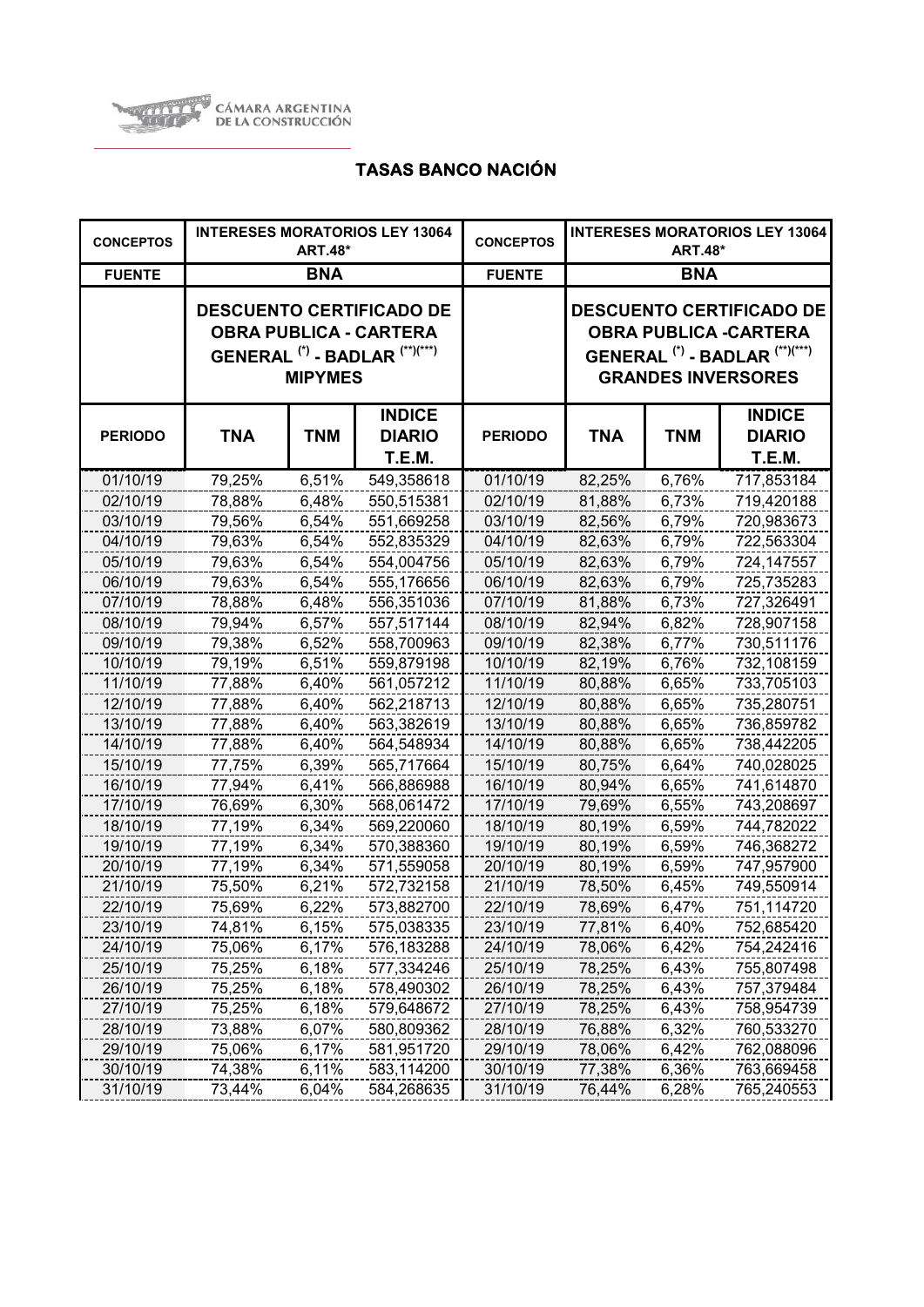

| <b>CONCEPTOS</b> |            | <b>ART.48*</b> | <b>INTERESES MORATORIOS LEY 13064</b>                                                                  | <b>CONCEPTOS</b> | <b>INTERESES MORATORIOS LEY 13064</b><br><b>ART.48*</b> |            |                                                                                                                                                      |
|------------------|------------|----------------|--------------------------------------------------------------------------------------------------------|------------------|---------------------------------------------------------|------------|------------------------------------------------------------------------------------------------------------------------------------------------------|
| <b>FUENTE</b>    |            | <b>BNA</b>     |                                                                                                        | <b>FUENTE</b>    | <b>BNA</b>                                              |            |                                                                                                                                                      |
|                  |            | <b>MIPYMES</b> | <b>DESCUENTO CERTIFICADO DE</b><br><b>OBRA PUBLICA - CARTERA</b><br>GENERAL $(*)$ - BADLAR $(**)(***)$ |                  |                                                         |            | <b>DESCUENTO CERTIFICADO DE</b><br><b>OBRA PUBLICA -CARTERA</b><br>GENERAL <sup>(*)</sup> - BADLAR <sup>(**)(***)</sup><br><b>GRANDES INVERSORES</b> |
| <b>PERIODO</b>   | <b>TNA</b> | <b>TNM</b>     | <b>INDICE</b><br><b>DIARIO</b><br>T.E.M.                                                               | <b>PERIODO</b>   | TNA                                                     | <b>TNM</b> | <b>INDICE</b><br><b>DIARIO</b><br><b>T.E.M.</b>                                                                                                      |
| 01/11/19         | 70,25%     | 5,77%          | 585,411179                                                                                             | 01/11/19         | 73,25%                                                  | 6,02%      | 766,796356                                                                                                                                           |
| 02/11/19         | 70,25%     | 5,77%          | 586,507593                                                                                             | 02/11/19         | 73,25%                                                  | 6,02%      | 768,292113                                                                                                                                           |
| 03/11/19         | 70,25%     | 5,77%          | 587,606060                                                                                             | 03/11/19         | 73,25%                                                  | 6,02%      | 769,790788                                                                                                                                           |
| 04/11/19         | 73,56%     | 6,05%          | 588,706584                                                                                             | 04/11/19         | 76,56%                                                  | 6,29%      | 771,292387                                                                                                                                           |
| 05/11/19         | 71,13%     | 5,85%          | 589,859712                                                                                             | 05/11/19         | 74,13%                                                  | 6,09%      | 772,862984                                                                                                                                           |
| 06/11/19         | 70,06%     | 5,76%          | 590,977847                                                                                             | 06/11/19         | 73,06%                                                  | 6,01%      | 774,388079                                                                                                                                           |
| 07/11/19         | 68,69%     | 5,65%          | 592,081810                                                                                             | 07/11/19         | 71,69%                                                  | 5,89%      | 775,894886                                                                                                                                           |
| 08/11/19         | 68,44%     | 5,63%          | 593,166696                                                                                             | 08/11/19         | 71,44%                                                  | 5,87%      | 777,376983                                                                                                                                           |
| 09/11/19         | 68,44%     | 5,63%          | 594,249717                                                                                             | 09/11/19         | 71,44%                                                  | 5,87%      | 778,856874                                                                                                                                           |
| 10/11/19         | 68,44%     | 5,63%          | 595,334714                                                                                             | 10/11/19         | 71,44%                                                  | 5,87%      | 780,339581                                                                                                                                           |
| 11/11/19         | 67,69%     | 5,56%          | 596,421693                                                                                             | 11/11/19         | 70,69%                                                  | 5,81%      | 781,825111                                                                                                                                           |
| 12/11/19         | 67,63%     | 5,56%          | 597,499030                                                                                             | 12/11/19         | 70,63%                                                  | 5,80%      | 783,298262                                                                                                                                           |
| 13/11/19         | 67,63%     | 5,56%          | 598,577341                                                                                             | 13/11/19         | 70,63%                                                  | 5,80%      | 784,772919                                                                                                                                           |
| 14/11/19         | 66,50%     | 5,47%          | 599,657599                                                                                             | 14/11/19         | 69,50%                                                  | 5,71%      | 786,250352                                                                                                                                           |
| 15/11/19         | 67,50%     | 5,55%          | 600,722257                                                                                             | 15/11/19         | 70,50%                                                  | 5,79%      | 787,707610                                                                                                                                           |
| 16/11/19         | 67,50%     | 5,55%          | 601,804433                                                                                             | 16/11/19         | 70,50%                                                  | 5,79%      | 789,188013                                                                                                                                           |
| 17/11/19         | 67,50%     | 5,55%          | 602,888559                                                                                             | 17/11/19         | 70,50%                                                  | 5,79%      | 790,671199                                                                                                                                           |
| 18/11/19         | 67,50%     | 5,55%          | 603,974637                                                                                             | 18/11/19         | 70,50%                                                  | 5,79%      | 792,157172                                                                                                                                           |
| 19/11/19         | 66,50%     | 5,47%          | 605,062672                                                                                             | 19/11/19         | 69,50%                                                  | 5,71%      | 793,645938                                                                                                                                           |
| 20/11/19         | 66,44%     | 5,46%          | 606,136927                                                                                             | 20/11/19         | 69,44%                                                  | 5,71%      | 795,116902                                                                                                                                           |
| 21/11/19         | 66,25%     | 5,45%          | 607,212104                                                                                             | 21/11/19         | 69,25%                                                  | 5,69%      | 796,589303                                                                                                                                           |
| 22/11/19         | 65,69%     | 5,40%          | 608,286224                                                                                             | 22/11/19         | 68,69%                                                  | 5,65%      | 798,060552                                                                                                                                           |
| 23/11/19         | 65,69%     | 5,40%          | 609,353337                                                                                             | 23/11/19         | 68,69%                                                  | 5,65%      | 799,522857                                                                                                                                           |
| 24/11/19         | 65,69%     | 5,40%          | 610,422322                                                                                             | 24/11/19         | 68,69%                                                  | 5,65%      | 800,987842                                                                                                                                           |
| 25/11/19         | 67,19%     | 5,52%          | 611,493182                                                                                             | 25/11/19         | 70,19%                                                  | 5,77%      | 802,455511                                                                                                                                           |
| 26/11/19         | 65,38%     | 5,37%          | 612,589791                                                                                             | 26/11/19         | 68,38%                                                  | 5,62%      | 803,957124                                                                                                                                           |
| 27/11/19         | 65,13%     | 5,35%          | 613,659468                                                                                             | 27/11/19         | 68,13%                                                  | 5,60%      | 805,423706                                                                                                                                           |
| 28/11/19         | 65,31%     | 5,37%          | 614,727017                                                                                             | 28/11/19         | 68,31%                                                  | 5,61%      | 806,887730                                                                                                                                           |
| 29/11/19         | 65,06%     | 5,35%          | 615,799425                                                                                             | 29/11/19         | 68,06%                                                  | 5,59%      | 808,358347                                                                                                                                           |
| 30/11/19         | 65,06%     | 5,35%          | 616,869694                                                                                             | 30/11/19         | 68,06%                                                  | 5,59%      | 809,826393                                                                                                                                           |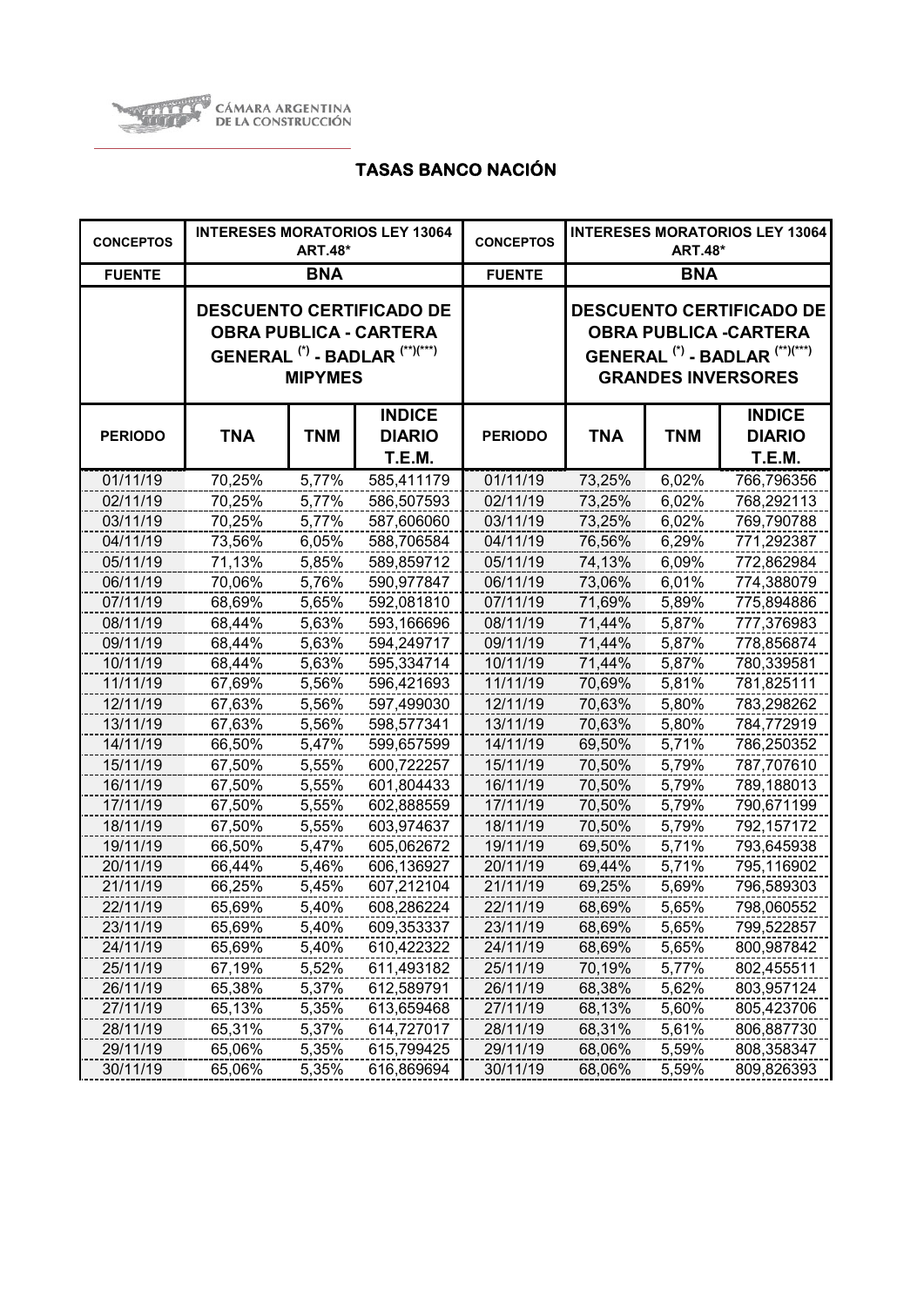

| <b>CONCEPTOS</b> |            | <b>ART.48*</b> | <b>INTERESES MORATORIOS LEY 13064</b>                                                                                    | <b>CONCEPTOS</b> | <b>INTERESES MORATORIOS LEY 13064</b><br><b>ART.48*</b> |            |                                                                                                                                                      |
|------------------|------------|----------------|--------------------------------------------------------------------------------------------------------------------------|------------------|---------------------------------------------------------|------------|------------------------------------------------------------------------------------------------------------------------------------------------------|
| <b>FUENTE</b>    |            | <b>BNA</b>     |                                                                                                                          | <b>FUENTE</b>    | <b>BNA</b>                                              |            |                                                                                                                                                      |
|                  |            | <b>MIPYMES</b> | <b>DESCUENTO CERTIFICADO DE</b><br><b>OBRA PUBLICA - CARTERA</b><br>GENERAL <sup>(*)</sup> - BADLAR <sup>(**)(***)</sup> |                  |                                                         |            | <b>DESCUENTO CERTIFICADO DE</b><br><b>OBRA PUBLICA -CARTERA</b><br>GENERAL <sup>(*)</sup> - BADLAR <sup>(**)(***)</sup><br><b>GRANDES INVERSORES</b> |
| <b>PERIODO</b>   | <b>TNA</b> | <b>TNM</b>     | <b>INDICE</b><br><b>DIARIO</b><br>T.E.M.                                                                                 | <b>PERIODO</b>   | <b>TNA</b>                                              | <b>TNM</b> | <b>INDICE</b><br><b>DIARIO</b><br>T.E.M.                                                                                                             |
| 01/12/19         | 65,06%     | 5,35%          | 617,941823                                                                                                               | 01/12/19         | 68,06%                                                  | 5,59%      | 811,297104                                                                                                                                           |
| 02/12/19         | 64,56%     | 5,31%          | 619,015815                                                                                                               | 02/12/19         | 67,56%                                                  | 5,55%      | 812,770486                                                                                                                                           |
| 03/12/19         | 65,38%     | 5,37%          | 620,083609                                                                                                               | 03/12/19         | 68,38%                                                  | 5,62%      | 814,235979                                                                                                                                           |
| 04/12/19         | 64,38%     | 5,29%          | 621,166372                                                                                                               | 04/12/19         | 67,38%                                                  | 5,54%      | 815,721311                                                                                                                                           |
| 05/12/19         | 64,56%     | 5,31%          | 622,234840                                                                                                               | 05/12/19         | 67,56%                                                  | 5,55%      | 817,188147                                                                                                                                           |
| 06/12/19         | 64,19%     | 5,28%          | 623,308187                                                                                                               | 06/12/19         | 67,19%                                                  | 5,52%      | 818,661606                                                                                                                                           |
| 07/12/19         | 64,19%     | 5,28%          | 624,377293                                                                                                               | 07/12/19         | 67,19%                                                  | 5,52%      | 820,129737                                                                                                                                           |
| 08/12/19         | 64,19%     | 5,28%          | 625,448233                                                                                                               | 08/12/19         | 67,19%                                                  | 5,52%      | 821,600501                                                                                                                                           |
| 09/12/19         | 64,19%     | 5,28%          | 626,521009                                                                                                               | 09/12/19         | 67,19%                                                  | 5,52%      | 823,073902                                                                                                                                           |
| 10/12/19         | 64,31%     | 5,29%          | 627,595626                                                                                                               | 10/12/19         | 67,31%                                                  | 5,53%      | 824,549946                                                                                                                                           |
| 11/12/19         | 63,50%     | 5,22%          | 628,674131                                                                                                               | 11/12/19         | 66,50%                                                  | 5,47%      | 826,031318                                                                                                                                           |
| 12/12/19         | 63,94%     | 5,26%          | 629,741170                                                                                                               | 12/12/19         | 66,94%                                                  | 5,50%      | 827,497890                                                                                                                                           |
| 13/12/19         | 62,69%     | 5,15%          | 630,817205                                                                                                               | 13/12/19         | 65,69%                                                  | 5,40%      | 828,976486                                                                                                                                           |
| 14/12/19         | 62,69%     | 5,15%          | 631,874510                                                                                                               | 14/12/19         | 65,69%                                                  | 5,40%      | 830,430755                                                                                                                                           |
| 15/12/19         | 62,69%     | 5,15%          | 632,933586                                                                                                               | 15/12/19         | 65,69%                                                  | 5,40%      | 831,887574                                                                                                                                           |
| 16/12/19         | 62,50%     | 5,14%          | 633,994438                                                                                                               | 16/12/19         | 65,50%                                                  | 5,38%      | 833,346949                                                                                                                                           |
| 17/12/19         | 62,88%     | 5,17%          | 635,053965                                                                                                               | 17/12/19         | 65,88%                                                  | 5,41%      | 834,804816                                                                                                                                           |
| 18/12/19         | 62,31%     | 5,12%          | 636,121478                                                                                                               | 18/12/19         | 65,31%                                                  | 5,37%      | 836,273384                                                                                                                                           |
| 19/12/19         | 62,31%     | 5,12%          | 637,181446                                                                                                               | 19/12/19         | 65,31%                                                  | 5,37%      | 837,732286                                                                                                                                           |
| 20/12/19         | 61,88%     | 5,09%          | 638,243181                                                                                                               | 20/12/19         | 64,88%                                                  | 5,33%      | 839,193733                                                                                                                                           |
| 21/12/19         | 61,88%     | 5,09%          | 639,299394                                                                                                               | 21/12/19         | 64,88%                                                  | 5,33%      | 840,648165                                                                                                                                           |
| 22/12/19         | 61,88%     | 5,09%          | 640,357355                                                                                                               | 22/12/19         | 64,88%                                                  | 5,33%      | 842,105118                                                                                                                                           |
| 23/12/19         | 61,63%     | 5,07%          | 641,417066                                                                                                               | 23/12/19         | 64,63%                                                  | 5,31%      | 843,564596                                                                                                                                           |
| 24/12/19         | 61,63%     | 5,07%          | 642,474344                                                                                                               | 24/12/19         | 64,63%                                                  | 5,31%      | 845,021107                                                                                                                                           |
| 25/12/19         | 61,63%     | 5,07%          | 643,533364                                                                                                               | 25/12/19         | 64,63%                                                  | 5,31%      | 846,480134                                                                                                                                           |
| 26/12/19         | 61,25%     | 5,03%          | 644,594129                                                                                                               | 26/12/19         | 64,25%                                                  | 5,28%      | 847,941680                                                                                                                                           |
| 27/12/19         | 61,63%     | 5,07%          | 645,650329                                                                                                               | 27/12/19         | 64,63%                                                  | 5,31%      | 849,397462                                                                                                                                           |
| 28/12/19         | 61,63%     | 5,07%          | 646,714584                                                                                                               | 28/12/19         | 64,63%                                                  | 5,31%      | 850,864045                                                                                                                                           |
| 29/12/19         | 61,63%     | 5,07%          | 647,780594                                                                                                               | 29/12/19         | 64,63%                                                  | 5,31%      | 852,333160                                                                                                                                           |
| 30/12/19         | 60,88%     | 5,00%          | 648,848360                                                                                                               | 30/12/19         | 63,88%                                                  | 5,25%      | 853,804812                                                                                                                                           |
| 31/12/19         | 60,88%     | 5,00%          | 649,905173                                                                                                               | 31/12/19         | 63,88%                                                  | 5,25%      | 855,262312                                                                                                                                           |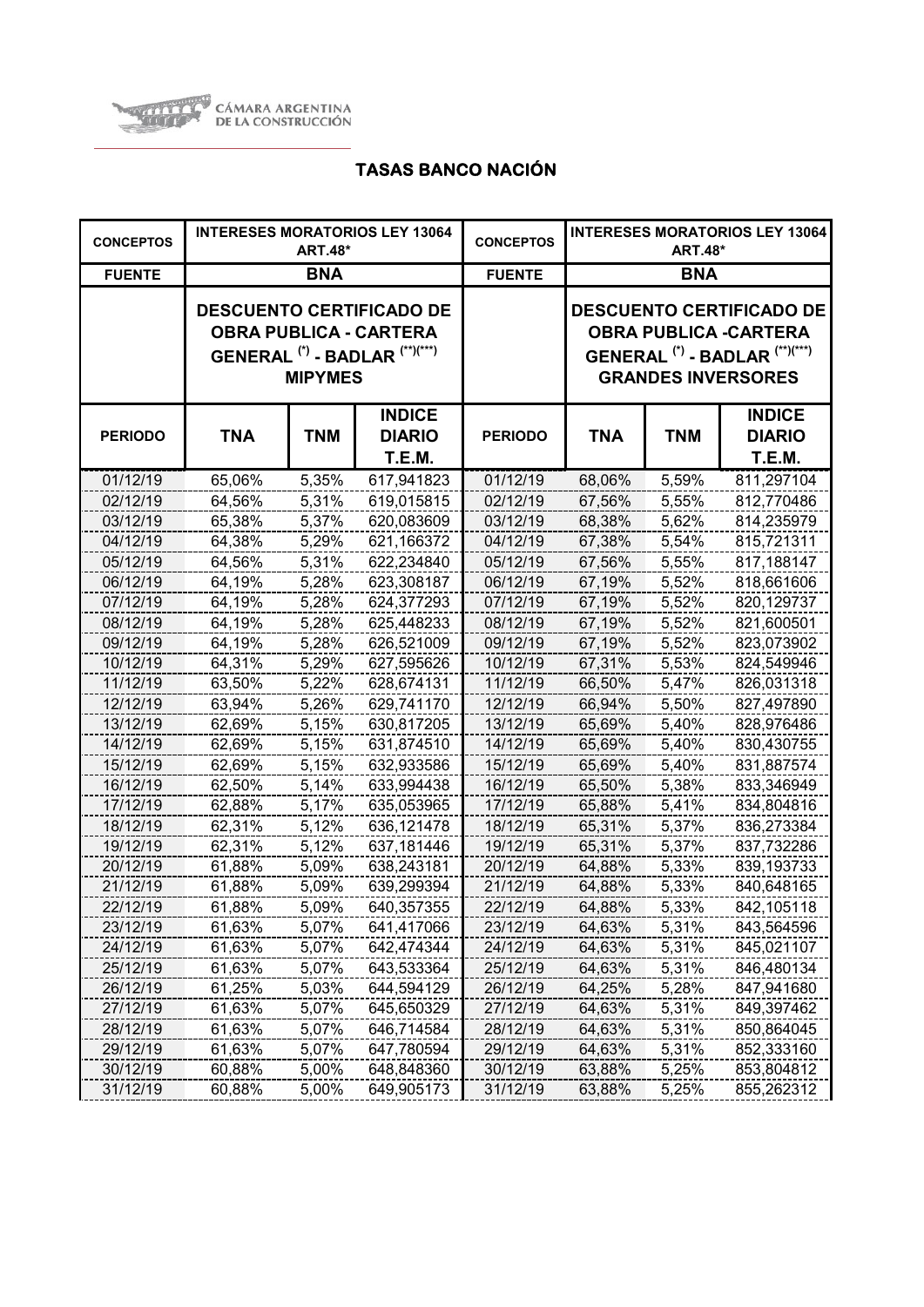

| <b>CONCEPTOS</b> |            | <b>ART.48*</b> | <b>INTERESES MORATORIOS LEY 13064</b>                                                                                    | <b>CONCEPTOS</b> | <b>INTERESES MORATORIOS LEY 13064</b><br><b>ART.48*</b> |            |                                                                                                                                                      |  |
|------------------|------------|----------------|--------------------------------------------------------------------------------------------------------------------------|------------------|---------------------------------------------------------|------------|------------------------------------------------------------------------------------------------------------------------------------------------------|--|
| <b>FUENTE</b>    |            | <b>BNA</b>     |                                                                                                                          | <b>FUENTE</b>    | <b>BNA</b>                                              |            |                                                                                                                                                      |  |
|                  |            | <b>MIPYMES</b> | <b>DESCUENTO CERTIFICADO DE</b><br><b>OBRA PUBLICA - CARTERA</b><br>GENERAL <sup>(*)</sup> - BADLAR <sup>(**)(***)</sup> |                  |                                                         |            | <b>DESCUENTO CERTIFICADO DE</b><br><b>OBRA PUBLICA -CARTERA</b><br>GENERAL <sup>(*)</sup> - BADLAR <sup>(**)(***)</sup><br><b>GRANDES INVERSORES</b> |  |
| <b>PERIODO</b>   | <b>TNA</b> | <b>TNM</b>     | <b>INDICE</b><br><b>DIARIO</b><br>T.E.M.                                                                                 | <b>PERIODO</b>   | <b>TNA</b>                                              | <b>TNM</b> | <b>INDICE</b><br><b>DIARIO</b><br>T.E.M.                                                                                                             |  |
| 01/01/20         | 60,88%     | 5,00%          | 650,963706                                                                                                               | 01/01/20         | 63,88%                                                  | 5,25%      | 856,722300                                                                                                                                           |  |
| 02/01/20         | 60,50%     | 4,97%          | 652,023964                                                                                                               | 02/01/20         | 63,50%                                                  | 5,22%      | 858,184781                                                                                                                                           |  |
| 03/01/20         | 60,75%     | 4,99%          | 653,079558                                                                                                               | 03/01/20         | 63,75%                                                  | 5,24%      | 859,641365                                                                                                                                           |  |
| 04/01/20         | 60,75%     | 4,99%          | 654,141128                                                                                                               | 04/01/20         | 63,75%                                                  | 5,24%      | 861,106027                                                                                                                                           |  |
| 05/01/20         | 60,75%     | 4,99%          | 655,204424                                                                                                               | 05/01/20         | 63,75%                                                  | 5,24%      | 862,573184                                                                                                                                           |  |
| 06/01/20         | 60,25%     | 4,95%          | 656,269449                                                                                                               | 06/01/20         | 63,25%                                                  | 5,20%      | 864,042841                                                                                                                                           |  |
| 07/01/20         | 60,31%     | 4,96%          | 657,327626                                                                                                               | 07/01/20         | 63,31%                                                  | 5,20%      | 865,503734                                                                                                                                           |  |
| 08/01/20         | 59,44%     | 4,89%          | 658,388584                                                                                                               | 08/01/20         | 62,44%                                                  | 5,13%      | 866,968507                                                                                                                                           |  |
| 09/01/20         | 58,88%     | 4,84%          | 659,436187                                                                                                               | 09/01/20         | 61,88%                                                  | 5,09%      | 868,415965                                                                                                                                           |  |
| 10/01/20         | 58,75%     | 4,83%          | 660,475751                                                                                                               | 10/01/20         | 61,75%                                                  | 5,08%      | 869,853085                                                                                                                                           |  |
| 11/01/20         | 58,75%     | 4,83%          | 661,514792                                                                                                               | 11/01/20         | 61,75%                                                  | 5,08%      | 871,289744                                                                                                                                           |  |
| 12/01/20         | 58,75%     | 4,83%          | 662,555468                                                                                                               | 12/01/20         | 61,75%                                                  | 5,08%      | 872,728775                                                                                                                                           |  |
| 13/01/20         | 58,75%     | 4,83%          | 663,597781                                                                                                               | 13/01/20         | 61,75%                                                  | 5,08%      | 874,170184                                                                                                                                           |  |
| 14/01/20         | 58,25%     | 4,79%          | 664,641733                                                                                                               | 14/01/20         | 61,25%                                                  | 5,03%      | 875,613973                                                                                                                                           |  |
| 15/01/20         | 57,56%     | 4,73%          | 665,678628                                                                                                               | 15/01/20         | 60,56%                                                  | 4,98%      | 877,048710                                                                                                                                           |  |
| 16/01/20         | 58,00%     | 4,77%          | 666,705153                                                                                                               | 16/01/20         | 61,00%                                                  | 5,01%      | 878,470040                                                                                                                                           |  |
| 17/01/20         | 57,56%     | 4,73%          | 667,740901                                                                                                               | 17/01/20         | 60,56%                                                  | 4,98%      | 879,903719                                                                                                                                           |  |
| 18/01/20         | 57,56%     | 4,73%          | 668,770606                                                                                                               | 18/01/20         | 60,56%                                                  | 4,98%      | 881,329676                                                                                                                                           |  |
| 19/01/20         | 57,56%     | 4,73%          | 669,801899                                                                                                               | 19/01/20         | 60,56%                                                  | 4,98%      | 882,757944                                                                                                                                           |  |
| 20/01/20         | 57,13%     | 4,70%          | 670,834782                                                                                                               | 20/01/20         | 60,13%                                                  | 4,94%      | 884,188526                                                                                                                                           |  |
| 21/01/20         | 56,50%     | 4,64%          | 671,861567                                                                                                               | 21/01/20         | 59,50%                                                  | 4,89%      | 885,611314                                                                                                                                           |  |
| 22/01/20         | 56,31%     | 4,63%          | 672,878916                                                                                                               | 22/01/20         | 59,31%                                                  | 4,88%      | 887,021913                                                                                                                                           |  |
| 23/01/20         | 56,13%     | 4,61%          | 673,894497                                                                                                               | 23/01/20         | 59,13%                                                  | 4,86%      | 888,430408                                                                                                                                           |  |
| 24/01/20         | 55,38%     | 4,55%          | 674,908296                                                                                                               | 24/01/20         | 58,38%                                                  | 4,80%      | 889,836781                                                                                                                                           |  |
| 25/01/20         | 55,38%     | 4,55%          | 675,910341                                                                                                               | 25/01/20         | 58,38%                                                  | 4,80%      | 891,227910                                                                                                                                           |  |
| 26/01/20         | 55,38%     | 4,55%          | 676,913874                                                                                                               | 26/01/20         | 58,38%                                                  | 4,80%      | 892,621214                                                                                                                                           |  |
| 27/01/20         | 55,38%     | 4,55%          | 677,918896                                                                                                               | 27/01/20         | 58,38%                                                  | 4,80%      | 894,016697                                                                                                                                           |  |
| 28/01/20         | 54,94%     | 4,52%          | 678,925411                                                                                                               | 28/01/20         | 57,94%                                                  | 4,76%      | 895,414361                                                                                                                                           |  |
| 29/01/20         | 54,94%     | 4,52%          | 679,925624                                                                                                               | 29/01/20         | 57,94%                                                  | 4,76%      | 896,803951                                                                                                                                           |  |
| 30/01/20         | 54,56%     | 4,48%          | 680,927310                                                                                                               | 30/01/20         | 57,56%                                                  | 4,73%      | 898,195697                                                                                                                                           |  |
| 31/01/20         | 54,88%     | 4,51%          | 681,923767                                                                                                               | 31/01/20         | 57,88%                                                  | 4,76%      | 899,580780                                                                                                                                           |  |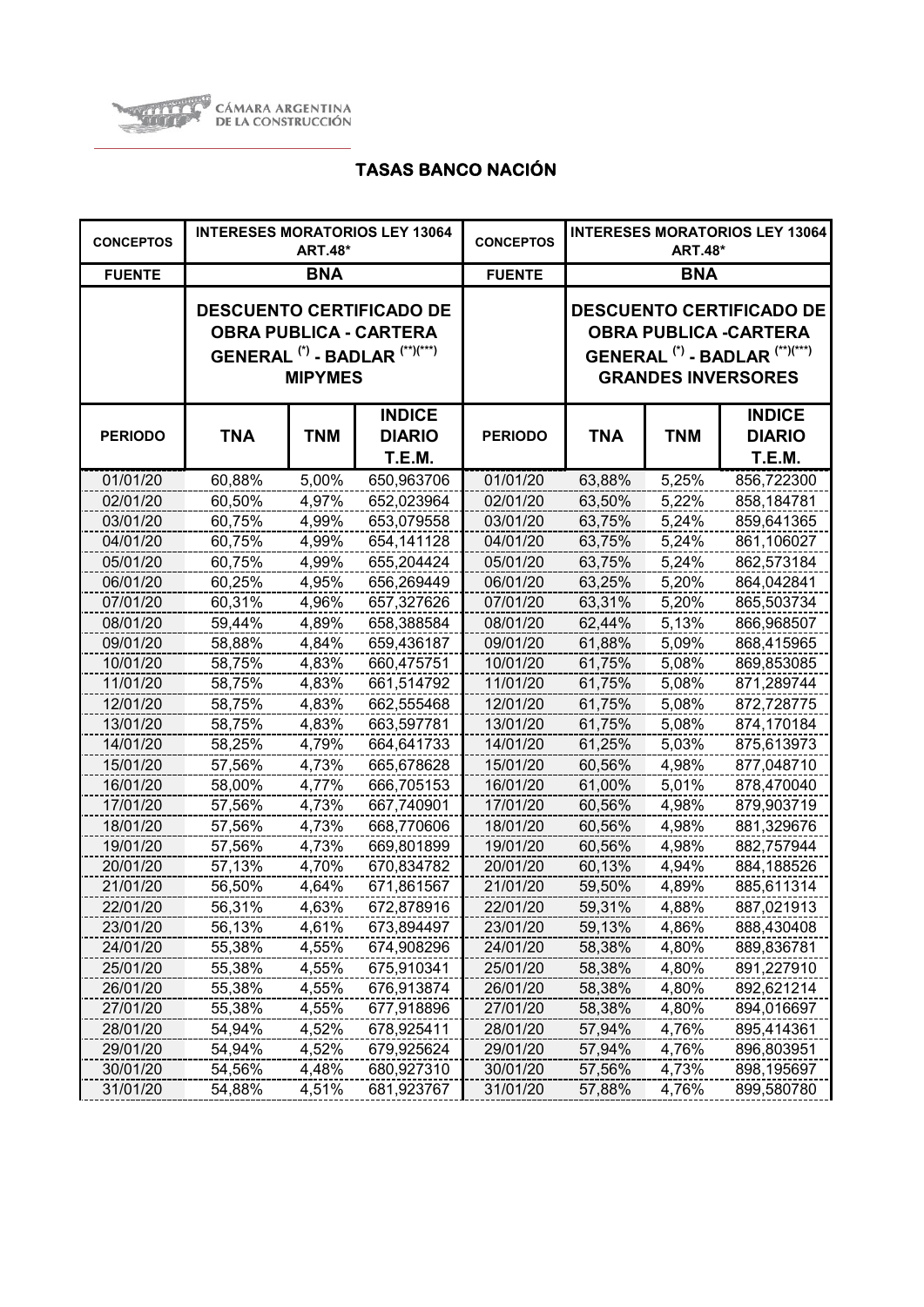

| <b>CONCEPTOS</b> |            | <b>ART.48*</b> | <b>INTERESES MORATORIOS LEY 13064</b>                                                                                    | <b>CONCEPTOS</b> | <b>INTERESES MORATORIOS LEY 13064</b><br><b>ART.48*</b> |            |                                                                                                                                                      |
|------------------|------------|----------------|--------------------------------------------------------------------------------------------------------------------------|------------------|---------------------------------------------------------|------------|------------------------------------------------------------------------------------------------------------------------------------------------------|
| <b>FUENTE</b>    |            | <b>BNA</b>     |                                                                                                                          | <b>FUENTE</b>    | <b>BNA</b>                                              |            |                                                                                                                                                      |
|                  |            | <b>MIPYMES</b> | <b>DESCUENTO CERTIFICADO DE</b><br><b>OBRA PUBLICA - CARTERA</b><br>GENERAL <sup>(*)</sup> - BADLAR <sup>(**)(***)</sup> |                  |                                                         |            | <b>DESCUENTO CERTIFICADO DE</b><br><b>OBRA PUBLICA -CARTERA</b><br>GENERAL <sup>(*)</sup> - BADLAR <sup>(**)(***)</sup><br><b>GRANDES INVERSORES</b> |
| <b>PERIODO</b>   | <b>TNA</b> | <b>TNM</b>     | <b>INDICE</b><br><b>DIARIO</b><br><b>T.E.M.</b>                                                                          | <b>PERIODO</b>   | <b>TNA</b>                                              | <b>TNM</b> | <b>INDICE</b><br><b>DIARIO</b><br>T.E.M.                                                                                                             |
| 01/02/20         | 54,88%     | 4,51%          | 682,927278                                                                                                               | 01/02/20         | 57,88%                                                  | 4,76%      | 900,975363                                                                                                                                           |
| 02/02/20         | 54,88%     | 4,51%          | 683,932266                                                                                                               | 02/02/20         | 57,88%                                                  | 4,76%      | 902,372109                                                                                                                                           |
| 03/02/20         | 54,31%     | 4,46%          | 684,938733                                                                                                               | 03/02/20         | 57,31%                                                  | 4,71%      | 903,771019                                                                                                                                           |
| 04/02/20         | 54,50%     | 4,48%          | 685,936563                                                                                                               | 04/02/20         | 57,50%                                                  | 4,73%      | 905,158779                                                                                                                                           |
| 05/02/20         | 54,31%     | 4,46%          | 686,939226                                                                                                               | 05/02/20         | 57,31%                                                  | 4,71%      | 906,553117                                                                                                                                           |
| 06/02/20         | 54,31%     | 4,46%          | 687,939971                                                                                                               | 06/02/20         | 57,31%                                                  | 4,71%      | 907,945150                                                                                                                                           |
| 07/02/20         | 54,00%     | 4,44%          | 688,942174                                                                                                               | 07/02/20         | 57,00%                                                  | 4,68%      | 909,339319                                                                                                                                           |
| 08/02/20         | 54,00%     | 4,44%          | 689,940181                                                                                                               | 08/02/20         | 57,00%                                                  | 4,68%      | 910,728182                                                                                                                                           |
| 09/02/20         | 54,00%     | 4,44%          | 690,939635                                                                                                               | 09/02/20         | 57,00%                                                  | 4,68%      | 912,119166                                                                                                                                           |
| 10/02/20         | 54,31%     | 4,46%          | 691,940536                                                                                                               | 10/02/20         | 57,31%                                                  | 4,71%      | 913,512275                                                                                                                                           |
| 11/02/20         | 54,69%     | 4,49%          | 692,948567                                                                                                               | 11/02/20         | 57,69%                                                  | 4,74%      | 914,914993                                                                                                                                           |
| 12/02/20         | 54,25%     | 4,46%          | 693,964891                                                                                                               | 12/02/20         | 57,25%                                                  | 4,71%      | 916,328855                                                                                                                                           |
| 13/02/20         | 54,69%     | 4,49%          | 694,974732                                                                                                               | 13/02/20         | 57,69%                                                  | 4,74%      | 917,734397                                                                                                                                           |
| 14/02/20         | 54,13%     | 4,45%          | 695,994027                                                                                                               | 14/02/20         | 57,13%                                                  | 4,70%      | 919,152615                                                                                                                                           |
| 15/02/20         | 54,13%     | 4,45%          | 697,004536                                                                                                               | 15/02/20         | 57,13%                                                  | 4,70%      | 920,559478                                                                                                                                           |
| 16/02/20         | 54,13%     | 4,45%          | 698,016512                                                                                                               | 16/02/20         | 57,13%                                                  | 4,70%      | 921,968493                                                                                                                                           |
| 17/02/20         | 54,50%     | 4,48%          | 699,029956                                                                                                               | 17/02/20         | 57,50%                                                  | 4,73%      | 923,379666                                                                                                                                           |
| 18/02/20         | 55,19%     | 4,54%          | 700,051758                                                                                                               | 18/02/20         | 58,19%                                                  | 4,78%      | 924,802072                                                                                                                                           |
| 19/02/20         | 54,38%     | 4,47%          | 701,087688                                                                                                               | 19/02/20         | 57,38%                                                  | 4,72%      | 926,243324                                                                                                                                           |
| 20/02/20         | 55,25%     | 4,54%          | 702,110196                                                                                                               | 20/02/20         | 58,25%                                                  | 4,79%      | 927,667108                                                                                                                                           |
| 21/02/20         | 54,06%     | 4,44%          | 703,150325                                                                                                               | 21/02/20         | 57,06%                                                  | 4,69%      | 929,114343                                                                                                                                           |
| 22/02/20         | 54,06%     | 4,44%          | 704,170069                                                                                                               | 22/02/20         | 57,06%                                                  | 4,69%      | 930,534931                                                                                                                                           |
| 23/02/20         | 54,06%     | 4,44%          | 705,191292                                                                                                               | 23/02/20         | 57,06%                                                  | 4,69%      | 931,957691                                                                                                                                           |
| 24/02/20         | 54,06%     | 4,44%          | 706,213996                                                                                                               | 24/02/20         | 57,06%                                                  | 4,69%      | 933,382626                                                                                                                                           |
| 25/02/20         | 54,06%     | 4,44%          | 707,238184                                                                                                               | 25/02/20         | 57,06%                                                  | 4,69%      | 934,809741                                                                                                                                           |
| 26/02/20         | 53,94%     | 4,43%          | 708,263856                                                                                                               | 26/02/20         | 56,94%                                                  | 4,68%      | 936,239037                                                                                                                                           |
| 27/02/20         | 52,88%     | 4,35%          | 709,288691                                                                                                               | 27/02/20         | 55,88%                                                  | 4,59%      | 937,667451                                                                                                                                           |
| 28/02/20         | 53,44%     | 4,39%          | 710,295200                                                                                                               | 28/02/20         | 56,44%                                                  | 4,64%      | 939,071919                                                                                                                                           |
| 29/02/20         | 53,44%     | 4,39%          | 711,313642                                                                                                               | 29/02/20         | 56,44%                                                  | 4,64%      | 940,492345                                                                                                                                           |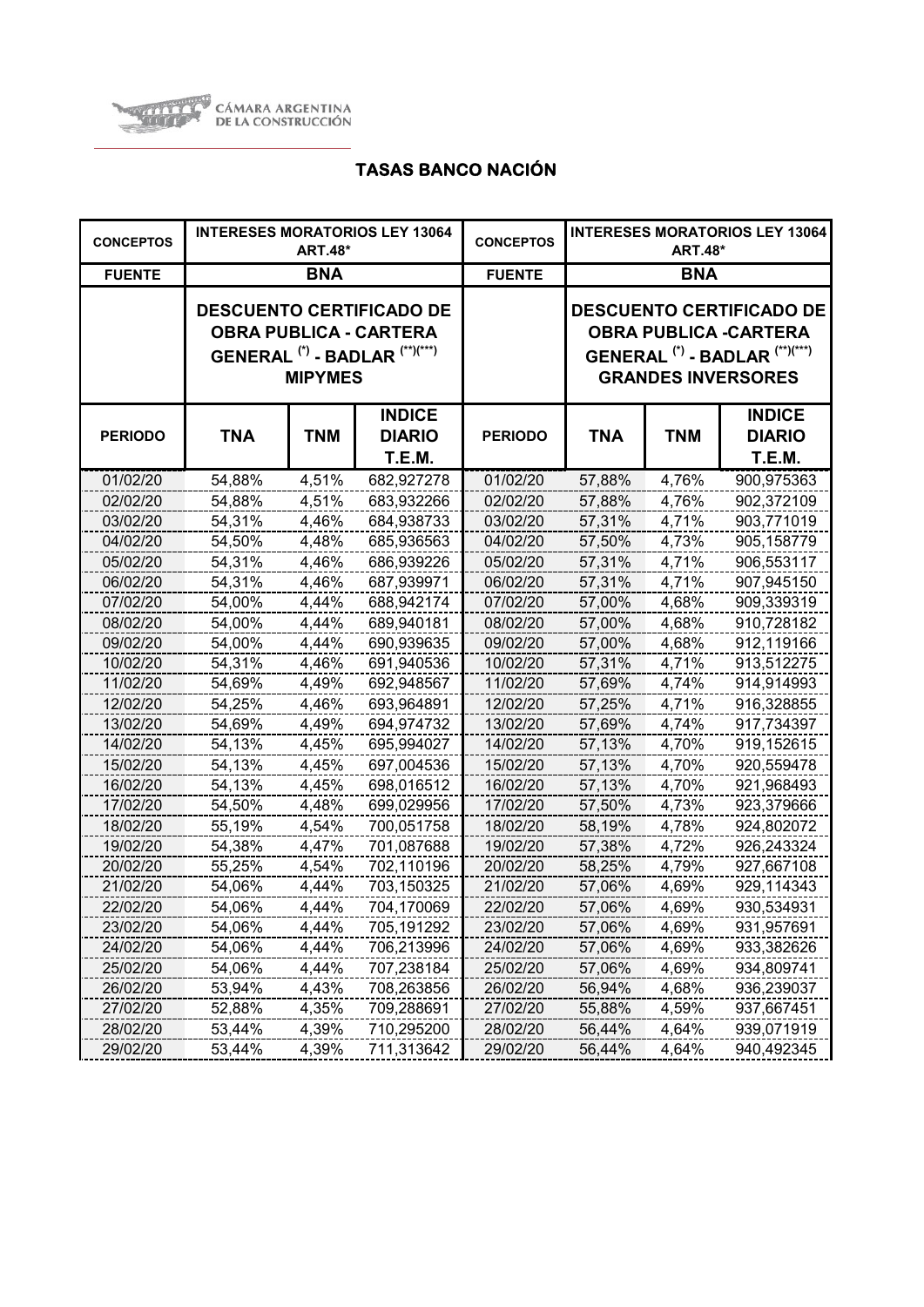

| <b>CONCEPTOS</b> |            | <b>ART.48*</b> | <b>INTERESES MORATORIOS LEY 13064</b>                                                                                    | <b>CONCEPTOS</b> | <b>INTERESES MORATORIOS LEY 13064</b><br><b>ART.48*</b> |            |                                                                                                                                                      |  |
|------------------|------------|----------------|--------------------------------------------------------------------------------------------------------------------------|------------------|---------------------------------------------------------|------------|------------------------------------------------------------------------------------------------------------------------------------------------------|--|
| <b>FUENTE</b>    |            | <b>BNA</b>     |                                                                                                                          | <b>FUENTE</b>    | <b>BNA</b>                                              |            |                                                                                                                                                      |  |
|                  |            | <b>MIPYMES</b> | <b>DESCUENTO CERTIFICADO DE</b><br><b>OBRA PUBLICA - CARTERA</b><br>GENERAL <sup>(*)</sup> - BADLAR <sup>(**)(***)</sup> |                  |                                                         |            | <b>DESCUENTO CERTIFICADO DE</b><br><b>OBRA PUBLICA -CARTERA</b><br>GENERAL <sup>(*)</sup> - BADLAR <sup>(**)(***)</sup><br><b>GRANDES INVERSORES</b> |  |
| <b>PERIODO</b>   | <b>TNA</b> | <b>TNM</b>     | <b>INDICE</b><br><b>DIARIO</b><br>T.E.M.                                                                                 | <b>PERIODO</b>   | <b>TNA</b>                                              | <b>TNM</b> | <b>INDICE</b><br><b>DIARIO</b><br>T.E.M.                                                                                                             |  |
| 01/03/20         | 53,44%     | 4,39%          | 712,333543                                                                                                               | 01/03/20         | 56,44%                                                  | 4,64%      | 941,914919                                                                                                                                           |  |
| 02/03/20         | 53,00%     | 4,36%          | 713,354907                                                                                                               | 02/03/20         | 56,00%                                                  | 4,60%      | 943,339646                                                                                                                                           |  |
| 03/03/20         | 51,88%     | 4,26%          | 714,369532                                                                                                               | 03/03/20         | 54,88%                                                  | 4,51%      | 944,755703                                                                                                                                           |  |
| 04/03/20         | 51,13%     | 4,20%          | 715,364461                                                                                                               | 04/03/20         | 54,13%                                                  | 4,45%      | 946,145994                                                                                                                                           |  |
| 05/03/20         | 51,06%     | 4,20%          | 716,346655                                                                                                               | 05/03/20         | 54,06%                                                  | 4,44%      | 947,519697                                                                                                                                           |  |
| 06/03/20         | 51,81%     | 4,26%          | 717,329018                                                                                                               | 06/03/20         | 54,81%                                                  | 4,51%      | 948,893838                                                                                                                                           |  |
| 07/03/20         | 51,81%     | 4,26%          | 718,326889                                                                                                               | 07/03/20         | 54,81%                                                  | 4,51%      | 950,288662                                                                                                                                           |  |
| 08/03/20         | 51,81%     | 4,26%          | 719,326149                                                                                                               | 08/03/20         | 54,81%                                                  | 4,51%      | 951,685536                                                                                                                                           |  |
| 09/03/20         | 51,00%     | 4,19%          | 720,326799                                                                                                               | 09/03/20         | 54,00%                                                  | 4,44%      | 953,084464                                                                                                                                           |  |
| 10/03/20         | 51,19%     | 4,21%          | 721,313435                                                                                                               | 10/03/20         | 54,19%                                                  | 4,45%      | 954,465110                                                                                                                                           |  |
| 11/03/20         | 50,50%     | 4,15%          | 722,304983                                                                                                               | 11/03/20         | 53,50%                                                  | 4,40%      | 955,852458                                                                                                                                           |  |
| 12/03/20         | 50,44%     | 4,15%          | 723,284817                                                                                                               | 12/03/20         | 53,44%                                                  | 4,39%      | 957,224557                                                                                                                                           |  |
| 13/03/20         | 49,88%     | 4,10%          | 724,264790                                                                                                               | 13/03/20         | 52,88%                                                  | 4,35%      | 958,597052                                                                                                                                           |  |
| 14/03/20         | 49,88%     | 4,10%          | 725,235356                                                                                                               | 14/03/20         | 52,88%                                                  | 4,35%      | 959,957341                                                                                                                                           |  |
| 15/03/20         | 49,88%     | 4,10%          | 726,207222                                                                                                               | 15/03/20         | 52,88%                                                  | 4,35%      | 961,319560                                                                                                                                           |  |
| 16/03/20         | 49,56%     | 4,07%          | 727,180391                                                                                                               | 16/03/20         | 52,56%                                                  | 4,32%      | 962,683712                                                                                                                                           |  |
| 17/03/20         | 49,75%     | 4,09%          | 728,148875                                                                                                               | 17/03/20         | 52,75%                                                  | 4,34%      | 964,041889                                                                                                                                           |  |
| 18/03/20         | 49,81%     | 4,09%          | 729,122247                                                                                                               | 18/03/20         | 52,81%                                                  | 4,34%      | 965,406736                                                                                                                                           |  |
| 19/03/20         | 49,50%     | 4,07%          | 730,098122                                                                                                               | 19/03/20         | 52,50%                                                  | 4,32%      | 966,775102                                                                                                                                           |  |
| 20/03/20         | 49,31%     | 4,05%          | 731,069289                                                                                                               | 20/03/20         | 52,31%                                                  | 4,30%      | 968,137462                                                                                                                                           |  |
| 21/03/20         | 49,31%     | 4,05%          | 732,038134                                                                                                               | 21/03/20         | 52,31%                                                  | 4,30%      | 969,496967                                                                                                                                           |  |
| 22/03/20         | 49,31%     | 4,05%          | 733,008262                                                                                                               | 22/03/20         | 52,31%                                                  | 4,30%      | 970,858381                                                                                                                                           |  |
| 23/03/20         | 49,31%     | 4,05%          | 733,979677                                                                                                               | 23/03/20         | 52,31%                                                  | 4,30%      | 972,221707                                                                                                                                           |  |
| 24/03/20         | 49,31%     | 4,05%          | 734,952379                                                                                                               | 24/03/20         | 52,31%                                                  | 4,30%      | 973,586948                                                                                                                                           |  |
| 25/03/20         | 49,50%     | 4,07%          | 735,926370                                                                                                               | 25/03/20         | 52,50%                                                  | 4,32%      | 974,954105                                                                                                                                           |  |
| 26/03/20         | 49,50%     | 4,07%          | 736,905289                                                                                                               | 26/03/20         | 52,50%                                                  | 4,32%      | 976,327991                                                                                                                                           |  |
| 27/03/20         | 49,50%     | 4,07%          | 737,885511                                                                                                               | 27/03/20         | 52,50%                                                  | 4,32%      | 977,703813                                                                                                                                           |  |
| 28/03/20         | 49,50%     | 4,07%          | 738,867036                                                                                                               | 28/03/20         | 52,50%                                                  | 4,32%      | 979,081573                                                                                                                                           |  |
| 29/03/20         | 49,50%     | 4,07%          | 739,849868                                                                                                               | 29/03/20         | 52,50%                                                  | 4,32%      | 980,461275                                                                                                                                           |  |
| 30/03/20         | 49,31%     | 4,05%          | 740,834006                                                                                                               | 30/03/20         | 52,31%                                                  | 4,30%      | 981,842922                                                                                                                                           |  |
| 31/03/20         | 49,31%     | 4,05%          | 741,815792                                                                                                               | 31/03/20         | 52,31%                                                  | 4,30%      | 983,221673                                                                                                                                           |  |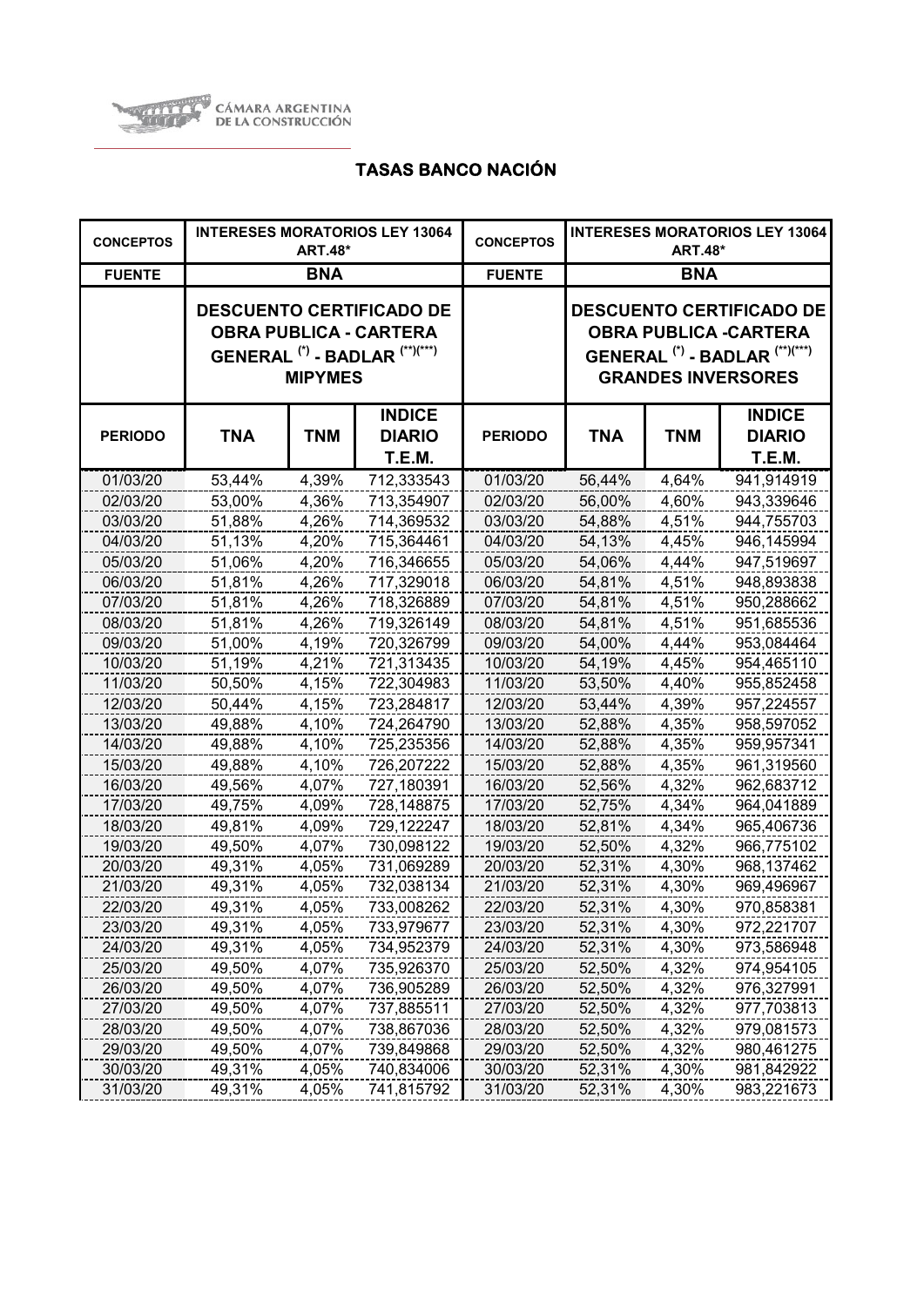

| <b>CONCEPTOS</b> | <b>INTERESES MORATORIOS LEY 13064</b><br><b>ART.48*</b> |                |                                                                                                                          | <b>CONCEPTOS</b> | <b>INTERESES MORATORIOS LEY 13064</b><br><b>ART.48*</b> |            |                                                                                                                                                      |
|------------------|---------------------------------------------------------|----------------|--------------------------------------------------------------------------------------------------------------------------|------------------|---------------------------------------------------------|------------|------------------------------------------------------------------------------------------------------------------------------------------------------|
| <b>FUENTE</b>    |                                                         | <b>BNA</b>     |                                                                                                                          | <b>FUENTE</b>    | <b>BNA</b>                                              |            |                                                                                                                                                      |
|                  |                                                         | <b>MIPYMES</b> | <b>DESCUENTO CERTIFICADO DE</b><br><b>OBRA PUBLICA - CARTERA</b><br>GENERAL <sup>(*)</sup> - BADLAR <sup>(**)(***)</sup> |                  |                                                         |            | <b>DESCUENTO CERTIFICADO DE</b><br><b>OBRA PUBLICA -CARTERA</b><br>GENERAL <sup>(*)</sup> - BADLAR <sup>(**)(***)</sup><br><b>GRANDES INVERSORES</b> |
| <b>PERIODO</b>   | <b>TNA</b>                                              | <b>TNM</b>     | <b>INDICE</b><br><b>DIARIO</b><br><b>T.E.M.</b>                                                                          | <b>PERIODO</b>   | TNA                                                     | <b>TNM</b> | <b>INDICE</b><br><b>DIARIO</b><br>T.E.M.                                                                                                             |
| 01/04/20         | 49,00%                                                  | 4,03%          | 742,798878                                                                                                               | 01/04/20         | 52,00%                                                  | 4,27%      | 984,602360                                                                                                                                           |
| 02/04/20         | 49,31%                                                  | 4,05%          | 743,777147                                                                                                               | 02/04/20         | 52,31%                                                  | 4,30%      | 985,976891                                                                                                                                           |
| 03/04/20         | 49,38%                                                  | 4,06%          | 744,762833                                                                                                               | 03/04/20         | 52,38%                                                  | 4,30%      | 987,361448                                                                                                                                           |
| 04/04/20         | 49,38%                                                  | 4,06%          | 745,751052                                                                                                               | 04/04/20         | 52,38%                                                  | 4,30%      | 988,749571                                                                                                                                           |
| 05/04/20         | 49,38%                                                  | 4,06%          | 746,740583                                                                                                               | 05/04/20         | 52,38%                                                  | 4,30%      | 990,139647                                                                                                                                           |
| 06/04/20         | 47,75%                                                  | 3,92%          | 747,731427                                                                                                               | 06/04/20         | 50,75%                                                  | 4,17%      | 991,531676                                                                                                                                           |
| 07/04/20         | 47,56%                                                  | 3,91%          | 748,691532                                                                                                               | 07/04/20         | 50,56%                                                  | 4,16%      | 992,883255                                                                                                                                           |
| 08/04/20         | 47,00%                                                  | 3,86%          | 749,649164                                                                                                               | 08/04/20         | 50,00%                                                  | 4,11%      | 994,231774                                                                                                                                           |
| 09/04/20         | 47,00%                                                  | 3,86%          | 750,596886                                                                                                               | 09/04/20         | 50,00%                                                  | 4,11%      | 995,567390                                                                                                                                           |
| 10/04/20         | 47,00%                                                  | 3,86%          | 751,545806                                                                                                               | 10/04/20         | 50,00%                                                  | 4,11%      | 996,904800                                                                                                                                           |
| 11/04/20         | 47,00%                                                  | 3,86%          | 752,495926                                                                                                               | 11/04/20         | 50,00%                                                  | 4,11%      | 998,244007                                                                                                                                           |
| 12/04/20         | 47,00%                                                  | 3,86%          | 753,447247                                                                                                               | 12/04/20         | 50,00%                                                  | 4,11%      | 999,585012                                                                                                                                           |
| 13/04/20         | 46,13%                                                  | 3,79%          | 754,399770                                                                                                               | 13/04/20         | 49,13%                                                  | 4,04%      | 1000,927820                                                                                                                                          |
| 14/04/20         | 45,75%                                                  | 3,76%          | 755,336058                                                                                                               | 14/04/20         | 48,75%                                                  | 4,01%      | 1002,249345                                                                                                                                          |
| 15/04/20         | 45,13%                                                  | 3,71%          | 756,266021                                                                                                               | 15/04/20         | 48,13%                                                  | 3,96%      | 1003,562702                                                                                                                                          |
| 16/04/20         | 43,06%                                                  | 3,54%          | 757,184629                                                                                                               | 16/04/20         | 46,06%                                                  | 3,79%      | 1004,861233                                                                                                                                          |
| 17/04/20         | 41,94%                                                  | 3,45%          | 758,063015                                                                                                               | 17/04/20         | 44,94%                                                  | 3,69%      | 1006,106709                                                                                                                                          |
| 18/04/20         | 41,94%                                                  | 3,45%          | 758,919817                                                                                                               | 18/04/20         | 44,94%                                                  | 3,69%      | 1007,323801                                                                                                                                          |
| 19/04/20         | 41,94%                                                  | 3,45%          | 759,777588                                                                                                               | 19/04/20         | 44,94%                                                  | 3,69%      | 1008,542364                                                                                                                                          |
| 20/04/20         | 41,00%                                                  | 3,37%          | 760,636329                                                                                                               | 20/04/20         | 44,00%                                                  | 3,62%      | 1009,762401                                                                                                                                          |
| 21/04/20         | 38,13%                                                  | 3,13%          | 761,477126                                                                                                               | 21/04/20         | 41,13%                                                  | 3,38%      | 1010,958864                                                                                                                                          |
| 22/04/20         | 38,25%                                                  | 3,14%          | 762,260700                                                                                                               | 22/04/20         | 41,25%                                                  | 3,39%      | 1012,079717                                                                                                                                          |
| 23/04/20         | 36,88%                                                  | 3,03%          | 763,047614                                                                                                               | 23/04/20         | 39,88%                                                  | 3,28%      | 1013,205169                                                                                                                                          |
| 24/04/20         | 36,88%                                                  | 3,03%          | 763,807427                                                                                                               | 24/04/20         | 39,88%                                                  | 3,28%      | 1014,294894                                                                                                                                          |
| 25/04/20         | 36,88%                                                  | 3,03%          | 764,567998                                                                                                               | 25/04/20         | 39,88%                                                  | 3,28%      | 1015,385792                                                                                                                                          |
| 26/04/20         | 36,88%                                                  | 3,03%          | 765,329326                                                                                                               | 26/04/20         | 39,88%                                                  | 3,28%      | 1016,477863                                                                                                                                          |
| 27/04/20         | 38,25%                                                  | 3,14%          | 766,091412                                                                                                               | 27/04/20         | 41,25%                                                  | 3,39%      | 1017,571109                                                                                                                                          |
| 28/04/20         | 37,44%                                                  | 3,08%          | 766,882280                                                                                                               | 28/04/20         | 40,44%                                                  | 3,32%      | 1018,702667                                                                                                                                          |
| 29/04/20         | 36,19%                                                  | 2,97%          | 767,657392                                                                                                               | 29/04/20         | 39,19%                                                  | 3,22%      | 1019,813520                                                                                                                                          |
| 30/04/20         | 35,94%                                                  | 2,95%          | 768,407745                                                                                                               | 30/04/20         | 38,94%                                                  | 3,20%      | 1020,891729                                                                                                                                          |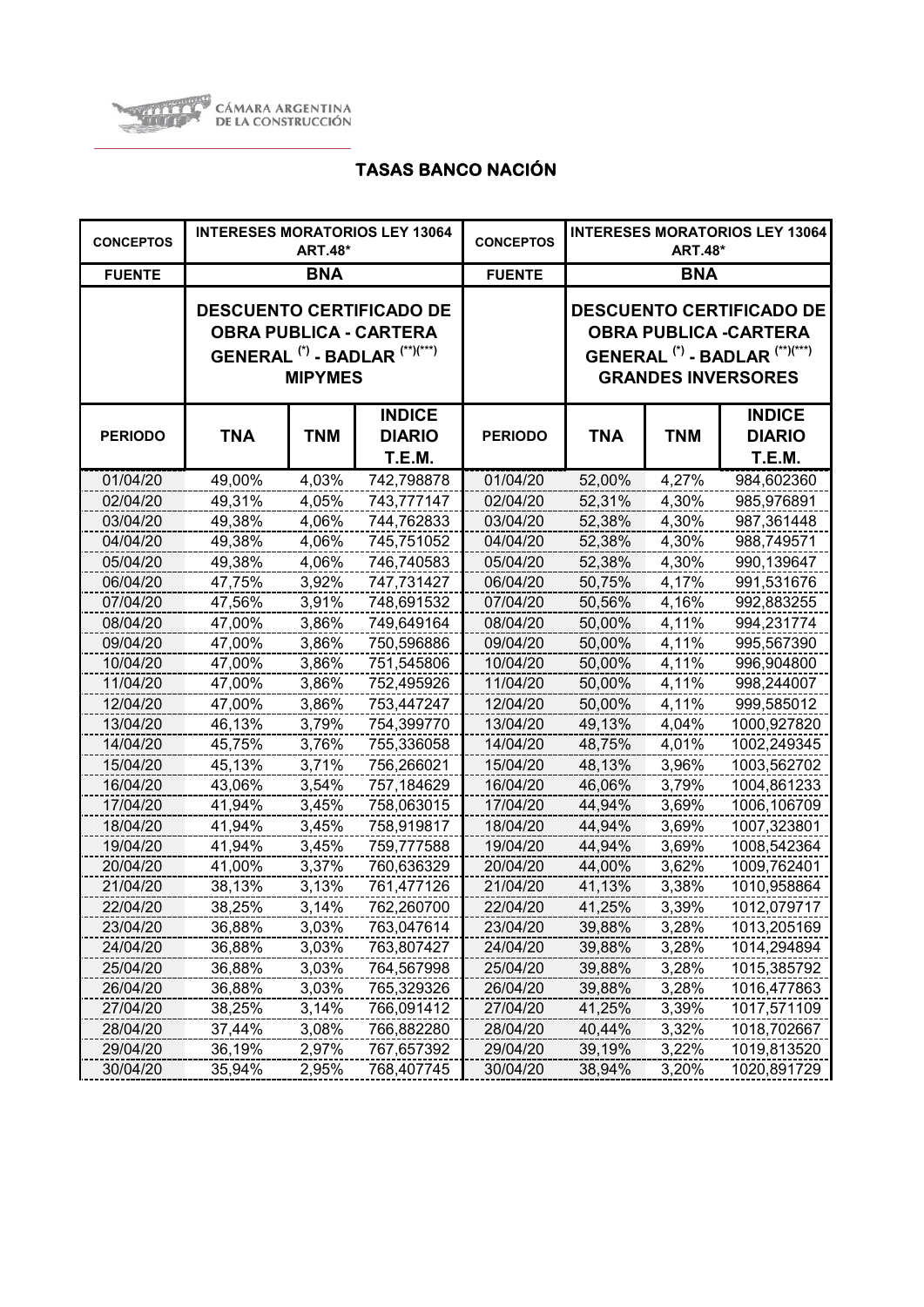

| <b>CONCEPTOS</b> | <b>INTERESES MORATORIOS LEY 13064</b><br><b>ART.48*</b> |                |                                                                                                                          | <b>CONCEPTOS</b> | <b>INTERESES MORATORIOS LEY 13064</b><br><b>ART.48*</b>                                                                                              |            |                                                 |
|------------------|---------------------------------------------------------|----------------|--------------------------------------------------------------------------------------------------------------------------|------------------|------------------------------------------------------------------------------------------------------------------------------------------------------|------------|-------------------------------------------------|
| <b>FUENTE</b>    | <b>BNA</b>                                              |                |                                                                                                                          | <b>FUENTE</b>    | <b>BNA</b>                                                                                                                                           |            |                                                 |
|                  |                                                         | <b>MIPYMES</b> | <b>DESCUENTO CERTIFICADO DE</b><br><b>OBRA PUBLICA - CARTERA</b><br>GENERAL <sup>(*)</sup> - BADLAR <sup>(**)(***)</sup> |                  | <b>DESCUENTO CERTIFICADO DE</b><br><b>OBRA PUBLICA -CARTERA</b><br>GENERAL <sup>(*)</sup> - BADLAR <sup>(**)(***)</sup><br><b>GRANDES INVERSORES</b> |            |                                                 |
| <b>PERIODO</b>   | <b>TNA</b>                                              | <b>TNM</b>     | <b>INDICE</b><br><b>DIARIO</b><br><b>T.E.M.</b>                                                                          | <b>PERIODO</b>   | <b>TNA</b>                                                                                                                                           | <b>TNM</b> | <b>INDICE</b><br><b>DIARIO</b><br><b>T.E.M.</b> |
| 01/05/20         | 35,94%                                                  | 2,95%          | 769,153714                                                                                                               | 01/05/20         | 38,94%                                                                                                                                               | 3,20%      | 1021,964295                                     |
| 02/05/20         | 35,94%                                                  | 2,95%          | 769,900408                                                                                                               | 02/05/20         | 38,94%                                                                                                                                               | 3,20%      | 1023,037989                                     |
| 03/05/20         | 35,94%                                                  | 2,95%          | 770,647826                                                                                                               | 03/05/20         | 38,94%                                                                                                                                               | 3,20%      | 1024,112811                                     |
| 04/05/20         | 38,31%                                                  | 3,15%          | 771,395970                                                                                                               | 04/05/20         | 41,31%                                                                                                                                               | 3,40%      | 1025,188762                                     |
| 05/05/20         | 38,31%                                                  | 3,15%          | 772,193597                                                                                                               | 05/05/20         | 41,31%                                                                                                                                               | 3,40%      | 1026,330491                                     |
| 06/05/20         | 38,38%                                                  | 3,15%          | 772,992048                                                                                                               | 06/05/20         | 41,38%                                                                                                                                               | 3,40%      | 1027,473492                                     |
| 07/05/20         | 38,31%                                                  | 3,15%          | 773,792609                                                                                                               | 07/05/20         | 41,31%                                                                                                                                               | 3,40%      | 1028,619469                                     |
| 08/05/20         | 38,44%                                                  | 3,16%          | 774,592714                                                                                                               | 08/05/20         | 41,44%                                                                                                                                               | 3,41%      | 1029,765019                                     |
| 09/05/20         | 38,44%                                                  | 3,16%          | 775,396220                                                                                                               | 09/05/20         | 41,44%                                                                                                                                               | 3,41%      | 1030,915259                                     |
| 10/05/20         | 38,44%                                                  | 3,16%          | 776,200560                                                                                                               | 10/05/20         | 41,44%                                                                                                                                               | 3,41%      | 1032,066783                                     |
| 11/05/20         | 41,06%                                                  | 3,38%          | 777,005734                                                                                                               | 11/05/20         | 44,06%                                                                                                                                               | 3,62%      | 1033,219594                                     |
| 12/05/20         | 39,88%                                                  | 3,28%          | 777,865914                                                                                                               | 12/05/20         | 42,88%                                                                                                                                               | 3,52%      | 1034,445561                                     |
| 13/05/20         | 40,06%                                                  | 3,29%          | 778,702527                                                                                                               | 13/05/20         | 43,06%                                                                                                                                               | 3,54%      | 1035,640449                                     |
| 14/05/20         | 39,81%                                                  | 3,27%          | 779,543916                                                                                                               | 14/05/20         | 42,81%                                                                                                                                               | 3,52%      | 1036,841863                                     |
| 15/05/20         | 40,63%                                                  | 3,34%          | 780,381040                                                                                                               | 15/05/20         | 43,63%                                                                                                                                               | 3,59%      | 1038,037802                                     |
| 16/05/20         | 40,63%                                                  | 3,34%          | 781,235897                                                                                                               | 16/05/20         | 43,63%                                                                                                                                               | 3,59%      | 1039,257462                                     |
| 17/05/20         | 40,63%                                                  | 3,34%          | 782,091690                                                                                                               | 17/05/20         | 43,63%                                                                                                                                               | 3,59%      | 1040,478554                                     |
| 18/05/20         | 41,06%                                                  | 3,38%          | 782,948420                                                                                                               | 18/05/20         | 44,06%                                                                                                                                               | 3,62%      | 1041,701081                                     |
| 19/05/20         | 40,56%                                                  | 3,33%          | 783,815179                                                                                                               | 19/05/20         | 43,56%                                                                                                                                               | 3,58%      | 1042,937111                                     |
| 20/05/20         | 41,81%                                                  | 3,44%          | 784,672497                                                                                                               | 20/05/20         | 44,81%                                                                                                                                               | 3,68%      | 1044,160801                                     |
| 21/05/20         | 40,75%                                                  | 3,35%          | 785,556774                                                                                                               | 21/05/20         | 43,75%                                                                                                                                               | 3,60%      | 1045,420473                                     |
| 22/05/20         | 42,63%                                                  | 3,50%          | 786,419907                                                                                                               | 22/05/20         | 45,63%                                                                                                                                               | 3,75%      | 1046,652267                                     |
| 23/05/20         | 42,63%                                                  | 3,50%          | 787,323091                                                                                                               | 23/05/20         | 45,63%                                                                                                                                               | 3,75%      | 1047,937437                                     |
| 24/05/20         | 42,63%                                                  | 3,50%          | 788,227313                                                                                                               | 24/05/20         | 45,63%                                                                                                                                               | 3,75%      | 1049,224184                                     |
| 25/05/20         | 42,63%                                                  | 3,50%          | 789,132573                                                                                                               | 25/05/20         | 45,63%                                                                                                                                               | 3,75%      | 1050,512511                                     |
| 26/05/20         | 46,44%                                                  | 3,82%          | 790,038873                                                                                                               | 26/05/20         | 49,44%                                                                                                                                               | 4,06%      | 1051,802421                                     |
| 27/05/20         | 46,25%                                                  | 3,80%          | 791,025917                                                                                                               | 27/05/20         | 49,25%                                                                                                                                               | 4,05%      | 1053,199781                                     |
| 28/05/20         | 46,50%                                                  | 3,82%          | 792,010275                                                                                                               | 28/05/20         | 49,50%                                                                                                                                               | 4,07%      | 1054,593792                                     |
| 29/05/20         | 46,50%                                                  | 3,82%          | 793,001089                                                                                                               | 29/05/20         | 49,50%                                                                                                                                               | 4,07%      | 1055,996599                                     |
| 30/05/20         | 46,50%                                                  | 3,82%          | 793,993144                                                                                                               | 30/05/20         | 49,50%                                                                                                                                               | 4,07%      | 1057,401271                                     |
| 31/05/20         | 46,50%                                                  | 3,82%          | 794,986439                                                                                                               | 31/05/20         | 49,50%                                                                                                                                               | 4,07%      | 1058,807813                                     |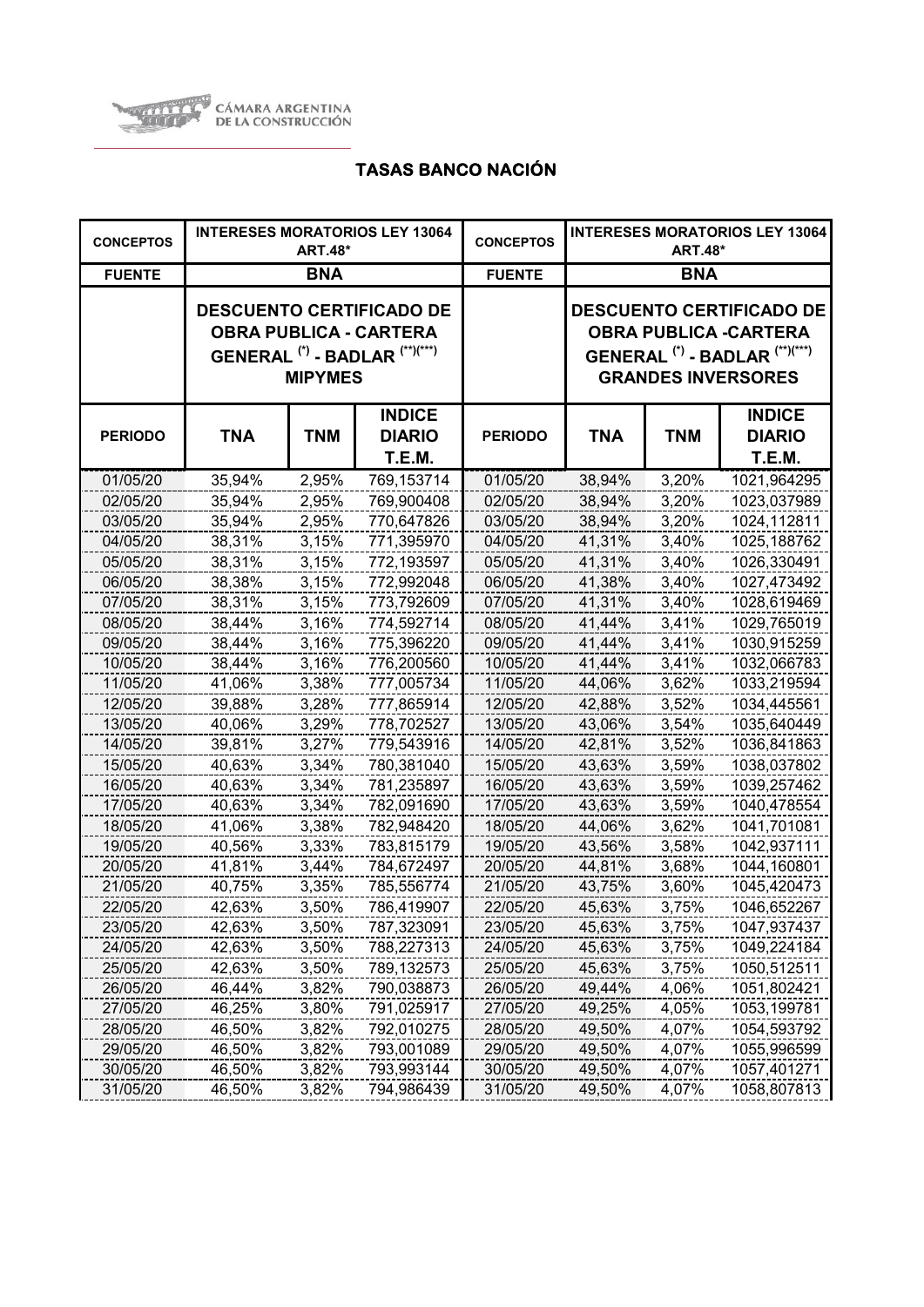

| <b>CONCEPTOS</b> |            | <b>ART.48*</b> | <b>INTERESES MORATORIOS LEY 13064</b>                                                                  | <b>CONCEPTOS</b> | <b>INTERESES MORATORIOS LEY 13064</b><br><b>ART.48*</b> |            |                                                                                                                                                       |
|------------------|------------|----------------|--------------------------------------------------------------------------------------------------------|------------------|---------------------------------------------------------|------------|-------------------------------------------------------------------------------------------------------------------------------------------------------|
| <b>FUENTE</b>    |            | <b>BNA</b>     |                                                                                                        | <b>FUENTE</b>    | <b>BNA</b>                                              |            |                                                                                                                                                       |
|                  |            | <b>MIPYMES</b> | <b>DESCUENTO CERTIFICADO DE</b><br><b>OBRA PUBLICA - CARTERA</b><br>GENERAL $(*)$ - BADLAR $(**)(***)$ |                  |                                                         |            | <b>DESCUENTO CERTIFICADO DE</b><br><b>OBRA PUBLICA - CARTERA</b><br>GENERAL <sup>(*)</sup> - BADLAR <sup>(**)(***)</sup><br><b>GRANDES INVERSORES</b> |
| <b>PERIODO</b>   | <b>TNA</b> | <b>TNM</b>     | <b>INDICE</b><br><b>DIARIO</b><br><b>T.E.M.</b>                                                        | <b>PERIODO</b>   | TNA                                                     | <b>TNM</b> | <b>INDICE</b><br><b>DIARIO</b><br>T.E.M.                                                                                                              |
| 01/06/20         | 46,19%     | 3,80%          | 795,980977                                                                                             | 01/06/20         | 49,19%                                                  | 4,04%      | 1060,216225                                                                                                                                           |
| 02/06/20         | 45,69%     | 3,76%          | 796,970186                                                                                             | 02/06/20         | 48,69%                                                  | 4,00%      | 1061,617775                                                                                                                                           |
| 03/06/20         | 46,44%     | 3,82%          | 797,950091                                                                                             | 03/06/20         | 49,44%                                                  | 4,06%      | 1063,007180                                                                                                                                           |
| 04/06/20         | 46,50%     | 3,82%          | 798,947019                                                                                             | 04/06/20         | 49,50%                                                  | 4,07%      | 1064,419426                                                                                                                                           |
| 05/06/20         | 46,56%     | 3,83%          | 799,946511                                                                                             | 05/06/20         | 49,56%                                                  | 4,07%      | 1065,835303                                                                                                                                           |
| 06/06/20         | 46,56%     | 3,83%          | 800,948575                                                                                             | 06/06/20         | 49,56%                                                  | 4,07%      | 1067,254819                                                                                                                                           |
| 07/06/20         | 46,56%     | 3,83%          | 801,951895                                                                                             | 07/06/20         | 49,56%                                                  | 4,07%      | 1068,676226                                                                                                                                           |
| 08/06/20         | 48,50%     | 3,99%          | 802,956471                                                                                             | 08/06/20         | 51,50%                                                  | 4,23%      | 1070,099525                                                                                                                                           |
| 09/06/20         | 49,00%     | 4,03%          | 804,003378                                                                                             | 09/06/20         | 52,00%                                                  | 4,27%      | 1071,579333                                                                                                                                           |
| 10/06/20         | 49,56%     | 4,07%          | 805,062253                                                                                             | 10/06/20         | 52,56%                                                  | 4,32%      | 1073,075286                                                                                                                                           |
| 11/06/20         | 49,75%     | 4,09%          | 806,134463                                                                                             | 11/06/20         | 52,75%                                                  | 4,34%      | 1074,589206                                                                                                                                           |
| 12/06/20         | 49,56%     | 4,07%          | 807,212084                                                                                             | 12/06/20         | 52,56%                                                  | 4,32%      | 1076,110561                                                                                                                                           |
| 13/06/20         | 49,56%     | 4,07%          | 808,287157                                                                                             | 13/06/20         | 52,56%                                                  | 4,32%      | 1077,628763                                                                                                                                           |
| 14/06/20         | 49,56%     | 4,07%          | 809,363661                                                                                             | 14/06/20         | 52,56%                                                  | 4,32%      | 1079,149107                                                                                                                                           |
| 15/06/20         | 49,56%     | 4,07%          | 810,441600                                                                                             | 15/06/20         | 52,56%                                                  | 4,32%      | 1080,671596                                                                                                                                           |
| 16/06/20         | 49,56%     | 4,07%          | 811,520974                                                                                             | 16/06/20         | 52,56%                                                  | 4,32%      | 1082,196233                                                                                                                                           |
| 17/06/20         | 49,88%     | 4,10%          | 812,601785                                                                                             | 17/06/20         | 52,88%                                                  | 4,35%      | 1083,723021                                                                                                                                           |
| 18/06/20         | 49,50%     | 4,07%          | 813,690729                                                                                             | 18/06/20         | 52,50%                                                  | 4,32%      | 1085,260869                                                                                                                                           |
| 19/06/20         | 49,69%     | 4,08%          | 814,773089                                                                                             | 19/06/20         | 52,69%                                                  | 4,33%      | 1086,790197                                                                                                                                           |
| 20/06/20         | 49,69%     | 4,08%          | 815,860917                                                                                             | 20/06/20         | 52,69%                                                  | 4,33%      | 1088,327039                                                                                                                                           |
| 21/06/20         | 49,69%     | 4,08%          | 816,950196                                                                                             | 21/06/20         | 52,69%                                                  | 4,33%      | 1089,866054                                                                                                                                           |
| 22/06/20         | 49,19%     | 4,04%          | 818,040930                                                                                             | 22/06/20         | 52,19%                                                  | 4,29%      | 1091,407246                                                                                                                                           |
| 23/06/20         | 49,75%     | 4,09%          | 819,122338                                                                                             | 23/06/20         | 52,75%                                                  | 4,34%      | 1092,936263                                                                                                                                           |
| 24/06/20         | 49,81%     | 4,09%          | 820,217321                                                                                             | 24/06/20         | 52,81%                                                  | 4,34%      | 1094,483593                                                                                                                                           |
| 25/06/20         | 49,44%     | 4,06%          | 821,315119                                                                                             | 25/06/20         | 52,44%                                                  | 4,31%      | 1096,034912                                                                                                                                           |
| 26/06/20         | 49,81%     | 4,09%          | 822,406269                                                                                             | 26/06/20         | 52,81%                                                  | 4,34%      | 1097,577620                                                                                                                                           |
| 27/06/20         | 49,81%     | 4,09%          | 823,506997                                                                                             | 27/06/20         | 52,81%                                                  | 4,34%      | 1099,133325                                                                                                                                           |
| 28/06/20         | 49,81%     | 4,09%          | 824,609198                                                                                             | 28/06/20         | 52,81%                                                  | 4,34%      | 1100,691234                                                                                                                                           |
| 29/06/20         | 49,63%     | 4,08%          | 825,712874                                                                                             | 29/06/20         | 52,63%                                                  | 4,33%      | 1102,251352                                                                                                                                           |
| 30/06/20         | 49,75%     | 4,09%          | 826,813947                                                                                             | 30/06/20         | 52,75%                                                  | 4,34%      | 1103,808246                                                                                                                                           |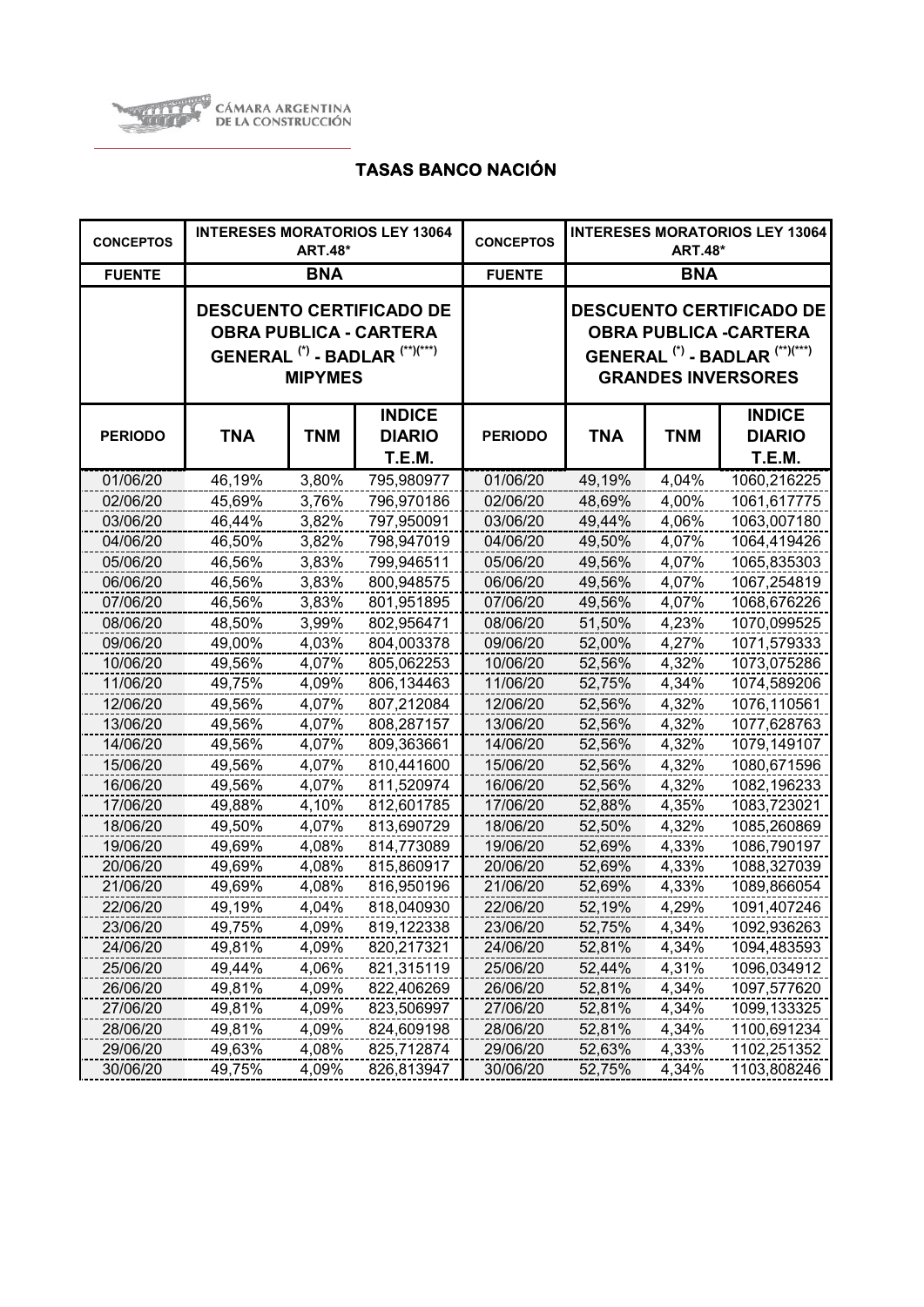

| <b>CONCEPTOS</b> |            | <b>ART.48*</b> | <b>INTERESES MORATORIOS LEY 13064</b>                                                                                    | <b>CONCEPTOS</b> | <b>INTERESES MORATORIOS LEY 13064</b><br><b>ART.48*</b> |            |                                                                                                                                                      |
|------------------|------------|----------------|--------------------------------------------------------------------------------------------------------------------------|------------------|---------------------------------------------------------|------------|------------------------------------------------------------------------------------------------------------------------------------------------------|
| <b>FUENTE</b>    |            | <b>BNA</b>     |                                                                                                                          | <b>FUENTE</b>    | <b>BNA</b>                                              |            |                                                                                                                                                      |
|                  |            | <b>MIPYMES</b> | <b>DESCUENTO CERTIFICADO DE</b><br><b>OBRA PUBLICA - CARTERA</b><br>GENERAL <sup>(*)</sup> - BADLAR <sup>(**)(***)</sup> |                  |                                                         |            | <b>DESCUENTO CERTIFICADO DE</b><br><b>OBRA PUBLICA -CARTERA</b><br>GENERAL <sup>(*)</sup> - BADLAR <sup>(**)(***)</sup><br><b>GRANDES INVERSORES</b> |
| <b>PERIODO</b>   | <b>TNA</b> | <b>TNM</b>     | <b>INDICE</b><br><b>DIARIO</b><br>T.E.M.                                                                                 | <b>PERIODO</b>   | <b>TNA</b>                                              | <b>TNM</b> | <b>INDICE</b><br><b>DIARIO</b><br>T.E.M.                                                                                                             |
| 01/07/20         | 49,75%     | 4,09%          | 827,919213                                                                                                               | 01/07/20         | 52,75%                                                  | 4,34%      | 1105,370967                                                                                                                                          |
| 02/07/20         | 49,81%     | 4,09%          | 829,025956                                                                                                               | 02/07/20         | 52,81%                                                  | 4,34%      | 1106,935901                                                                                                                                          |
| 03/07/20         | 49,63%     | 4,08%          | 830,135544                                                                                                               | 03/07/20         | 52,63%                                                  | 4,33%      | 1108,504870                                                                                                                                          |
| 04/07/20         | 49,63%     | 4,08%          | 831,242514                                                                                                               | 04/07/20         | 52,63%                                                  | 4,33%      | 1110,070597                                                                                                                                          |
| 05/07/20         | 49,63%     | 4,08%          | 832,350961                                                                                                               | 05/07/20         | 52,63%                                                  | 4,33%      | 1111,638535                                                                                                                                          |
| 06/07/20         | 49,00%     | 4,03%          | 833,460886                                                                                                               | 06/07/20         | 52,00%                                                  | 4,27%      | 1113,208688                                                                                                                                          |
| 07/07/20         | 49,69%     | 4,08%          | 834,558557                                                                                                               | 07/07/20         | 52,69%                                                  | 4,33%      | 1114,762758                                                                                                                                          |
| 08/07/20         | 49,75%     | 4,09%          | 835,672800                                                                                                               | 08/07/20         | 52,75%                                                  | 4,34%      | 1116,339156                                                                                                                                          |
| 09/07/20         | 49,75%     | 4,09%          | 836,789908                                                                                                               | 09/07/20         | 52,75%                                                  | 4,34%      | 1117,919618                                                                                                                                          |
| 10/07/20         | 49,75%     | 4,09%          | 837,908509                                                                                                               | 10/07/20         | 52,75%                                                  | 4,34%      | 1119,502318                                                                                                                                          |
| 11/07/20         | 49,75%     | 4,09%          | 839,028605                                                                                                               | 11/07/20         | 52,75%                                                  | 4,34%      | 1121,087258                                                                                                                                          |
| 12/07/20         | 49,75%     | 4,09%          | 840,150199                                                                                                               | 12/07/20         | 52,75%                                                  | 4,34%      | 1122,674443                                                                                                                                          |
| 13/07/20         | 49,56%     | 4,07%          | 841,273292                                                                                                               | 13/07/20         | 52,56%                                                  | 4,32%      | 1124,263874                                                                                                                                          |
| 14/07/20         | 49,56%     | 4,07%          | 842,393728                                                                                                               | 14/07/20         | 52,56%                                                  | 4,32%      | 1125,850012                                                                                                                                          |
| 15/07/20         | 49,69%     | 4,08%          | 843,515657                                                                                                               | 15/07/20         | 52,69%                                                  | 4,33%      | 1127,438388                                                                                                                                          |
| 16/07/20         | 49,75%     | 4,09%          | 844,641859                                                                                                               | 16/07/20         | 52,75%                                                  | 4,34%      | 1129,032711                                                                                                                                          |
| 17/07/20         | 49,50%     | 4,07%          | 845,770957                                                                                                               | 17/07/20         | 52,50%                                                  | 4,32%      | 1130,631144                                                                                                                                          |
| 18/07/20         | 49,50%     | 4,07%          | 846,895990                                                                                                               | 18/07/20         | 52,50%                                                  | 4,32%      | 1132,224407                                                                                                                                          |
| 19/07/20         | 49,50%     | 4,07%          | 848,022520                                                                                                               | 19/07/20         | 52,50%                                                  | 4,32%      | 1133,819915                                                                                                                                          |
| 20/07/20         | 49,69%     | 4,08%          | 849,150548                                                                                                               | 20/07/20         | 52,69%                                                  | 4,33%      | 1135,417671                                                                                                                                          |
| 21/07/20         | 49,56%     | 4,07%          | 850,284274                                                                                                               | 21/07/20         | 52,56%                                                  | 4,32%      | 1137,023278                                                                                                                                          |
| 22/07/20         | 49,63%     | 4,08%          | 851,416711                                                                                                               | 22/07/20         | 52,63%                                                  | 4,33%      | 1138,627417                                                                                                                                          |
| 23/07/20         | 49,50%     | 4,07%          | 852,552060                                                                                                               | 23/07/20         | 52,50%                                                  | 4,32%      | 1140,235691                                                                                                                                          |
| 24/07/20         | 49,56%     | 4,07%          | 853,686113                                                                                                               | 24/07/20         | 52,56%                                                  | 4,32%      | 1141,842488                                                                                                                                          |
| 25/07/20         | 49,56%     | 4,07%          | 854,823082                                                                                                               | 25/07/20         | 52,56%                                                  | 4,32%      | 1143,453427                                                                                                                                          |
| 26/07/20         | 49,56%     | 4,07%          | 855,961564                                                                                                               | 26/07/20         | 52,56%                                                  | 4,32%      | 1145,066638                                                                                                                                          |
| 27/07/20         | 49,44%     | 4,06%          | 857,101563                                                                                                               | 27/07/20         | 52,44%                                                  | 4,31%      | 1146,682125                                                                                                                                          |
| 28/07/20         | 49,50%     | 4,07%          | 858,240256                                                                                                               | 28/07/20         | 52,50%                                                  | 4,32%      | 1148,296121                                                                                                                                          |
| 29/07/20         | 49,69%     | 4,08%          | 859,381876                                                                                                               | 29/07/20         | 52,69%                                                  | 4,33%      | 1149,914277                                                                                                                                          |
| 30/07/20         | 49,13%     | 4,04%          | 860,529262                                                                                                               | 30/07/20         | 52,13%                                                  | 4,28%      | 1151,540384                                                                                                                                          |
| 31/07/20         | 49,56%     | 4,07%          | 861,665419                                                                                                               | 31/07/20         | 52,56%                                                  | 4,32%      | 1153, 151752                                                                                                                                         |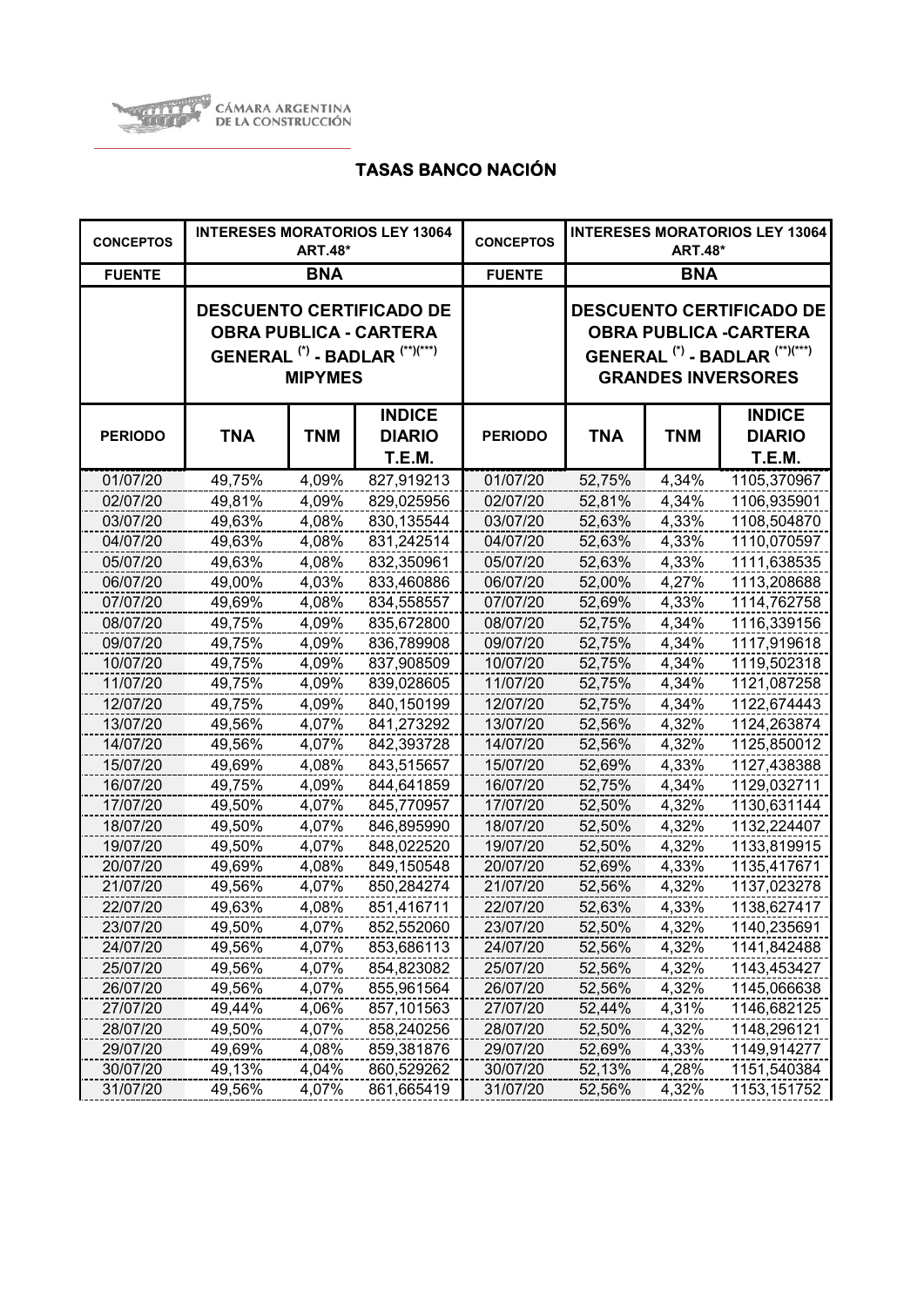

| <b>CONCEPTOS</b> |            | <b>ART.48*</b> | <b>INTERESES MORATORIOS LEY 13064</b>                                                                  | <b>CONCEPTOS</b> | <b>INTERESES MORATORIOS LEY 13064</b><br><b>ART.48*</b> |            |                                                                                                                                                      |
|------------------|------------|----------------|--------------------------------------------------------------------------------------------------------|------------------|---------------------------------------------------------|------------|------------------------------------------------------------------------------------------------------------------------------------------------------|
| <b>FUENTE</b>    |            | <b>BNA</b>     |                                                                                                        | <b>FUENTE</b>    | <b>BNA</b>                                              |            |                                                                                                                                                      |
|                  |            | <b>MIPYMES</b> | <b>DESCUENTO CERTIFICADO DE</b><br><b>OBRA PUBLICA - CARTERA</b><br>GENERAL $(*)$ - BADLAR $(**)(***)$ |                  |                                                         |            | <b>DESCUENTO CERTIFICADO DE</b><br><b>OBRA PUBLICA -CARTERA</b><br>GENERAL <sup>(*)</sup> - BADLAR <sup>(**)(***)</sup><br><b>GRANDES INVERSORES</b> |
| <b>PERIODO</b>   | <b>TNA</b> | <b>TNM</b>     | <b>INDICE</b><br><b>DIARIO</b><br><b>T.E.M.</b>                                                        | <b>PERIODO</b>   | TNA                                                     | <b>TNM</b> | <b>INDICE</b><br><b>DIARIO</b><br>T.E.M.                                                                                                             |
| 01/08/20         | 49,56%     | 4,07%          | 862,813014                                                                                             | 01/08/20         | 52,56%                                                  | 4,32%      | 1154,778646                                                                                                                                          |
| 02/08/20         | 49,56%     | 4,07%          | 863,962138                                                                                             | 02/08/20         | 52,56%                                                  | 4,32%      | 1156,407835                                                                                                                                          |
| 03/08/20         | 49,38%     | 4,06%          | 865,112792                                                                                             | 03/08/20         | 52,38%                                                  | 4,30%      | 1158,039322                                                                                                                                          |
| 04/08/20         | 49,19%     | 4,04%          | 866,260703                                                                                             | 04/08/20         | 52,19%                                                  | 4,29%      | 1159,667401                                                                                                                                          |
| 05/08/20         | 49,75%     | 4,09%          | 867,405855                                                                                             | 05/08/20         | 52,75%                                                  | 4,34%      | 1161,292048                                                                                                                                          |
| 06/08/20         | 49,63%     | 4,08%          | 868,565382                                                                                             | 06/08/20         | 52,63%                                                  | 4,33%      | 1162,936153                                                                                                                                          |
| 07/08/20         | 49,19%     | 4,04%          | 869,723598                                                                                             | 07/08/20         | 52,19%                                                  | 4,29%      | 1164,578762                                                                                                                                          |
| 08/08/20         | 49,19%     | 4,04%          | 870,873328                                                                                             | 08/08/20         | 52,19%                                                  | 4,29%      | 1166,210290                                                                                                                                          |
| 09/08/20         | 49,19%     | 4,04%          | 872,024577                                                                                             | 09/08/20         | 52,19%                                                  | 4,29%      | 1167,844104                                                                                                                                          |
| 10/08/20         | 49,88%     | 4,10%          | 873,177348                                                                                             | 10/08/20         | 52,88%                                                  | 4,35%      | 1169,480207                                                                                                                                          |
| 11/08/20         | 49,25%     | 4,05%          | 874,347467                                                                                             | 11/08/20         | 52,25%                                                  | 4,29%      | 1171,139748                                                                                                                                          |
| 12/08/20         | 49,44%     | 4,06%          | 875,504750                                                                                             | 12/08/20         | 52,44%                                                  | 4,31%      | 1172,782393                                                                                                                                          |
| 13/08/20         | 49,81%     | 4,09%          | 876,667892                                                                                             | 13/08/20         | 52,81%                                                  | 4,34%      | 1174,433126                                                                                                                                          |
| 14/08/20         | 49,63%     | 4,08%          | 877,841245                                                                                             | 14/08/20         | 52,63%                                                  | 4,33%      | 1176,097765                                                                                                                                          |
| 15/08/20         | 49,63%     | 4,08%          | 879,011830                                                                                             | 15/08/20         | 52,63%                                                  | 4,33%      | 1177,758965                                                                                                                                          |
| 16/08/20         | 49,63%     | 4,08%          | 880,183977                                                                                             | 16/08/20         | 52,63%                                                  | 4,33%      | 1179,422511                                                                                                                                          |
| 17/08/20         | 49,63%     | 4,08%          | 881,357686                                                                                             | 17/08/20         | 52,63%                                                  | 4,33%      | 1181,088407                                                                                                                                          |
| 18/08/20         | 50,00%     | 4,11%          | 882,532960                                                                                             | 18/08/20         | 53,00%                                                  | 4,36%      | 1182,756656                                                                                                                                          |
| 19/08/20         | 49,69%     | 4,08%          | 883,718524                                                                                             | 19/08/20         | 52,69%                                                  | 4,33%      | 1184,438924                                                                                                                                          |
| 20/08/20         | 49,75%     | 4,09%          | 884,898402                                                                                             | 20/08/20         | 52,75%                                                  | 4,34%      | 1186,113852                                                                                                                                          |
| 21/08/20         | 49,31%     | 4,05%          | 886,081314                                                                                             | 21/08/20         | 52,31%                                                  | 4,30%      | 1187,793098                                                                                                                                          |
| 22/08/20         | 49,31%     | 4,05%          | 887,255587                                                                                             | 22/08/20         | 52,31%                                                  | 4,30%      | 1189,461054                                                                                                                                          |
| 23/08/20         | 49,31%     | 4,05%          | 888,431417                                                                                             | 23/08/20         | 52,31%                                                  | 4,30%      | 1191,131353                                                                                                                                          |
| 24/08/20         | 49,88%     | 4,10%          | 889,608805                                                                                             | 24/08/20         | 52,88%                                                  | 4,35%      | 1192,803996                                                                                                                                          |
| 25/08/20         | 49,94%     | 4,10%          | 890,800944                                                                                             | 25/08/20         | 52,94%                                                  | 4,35%      | 1194,496635                                                                                                                                          |
| 26/08/20         | 49,81%     | 4,09%          | 891,996147                                                                                             | 26/08/20         | 52,81%                                                  | 4,34%      | 1196,193638                                                                                                                                          |
| 27/08/20         | 50,00%     | 4,11%          | 893,190016                                                                                             | 27/08/20         | 53,00%                                                  | 4,36%      | 1197,889120                                                                                                                                          |
| 28/08/20         | 49,56%     | 4,07%          | 894,389896                                                                                             | 28/08/20         | 52,56%                                                  | 4,32%      | 1199,592911                                                                                                                                          |
| 29/08/20         | 49,56%     | 4,07%          | 895,581075                                                                                             | 29/08/20         | 52,56%                                                  | 4,32%      | 1201,285325                                                                                                                                          |
| 30/08/20         | 49,56%     | 4,07%          | 896,773841                                                                                             | 30/08/20         | 52,56%                                                  | 4,32%      | 1202,980127                                                                                                                                          |
| 31/08/20         | 48,94%     | 4,02%          | 897,968195                                                                                             | 31/08/20         | 51,94%                                                  | 4,27%      | 1204,677320                                                                                                                                          |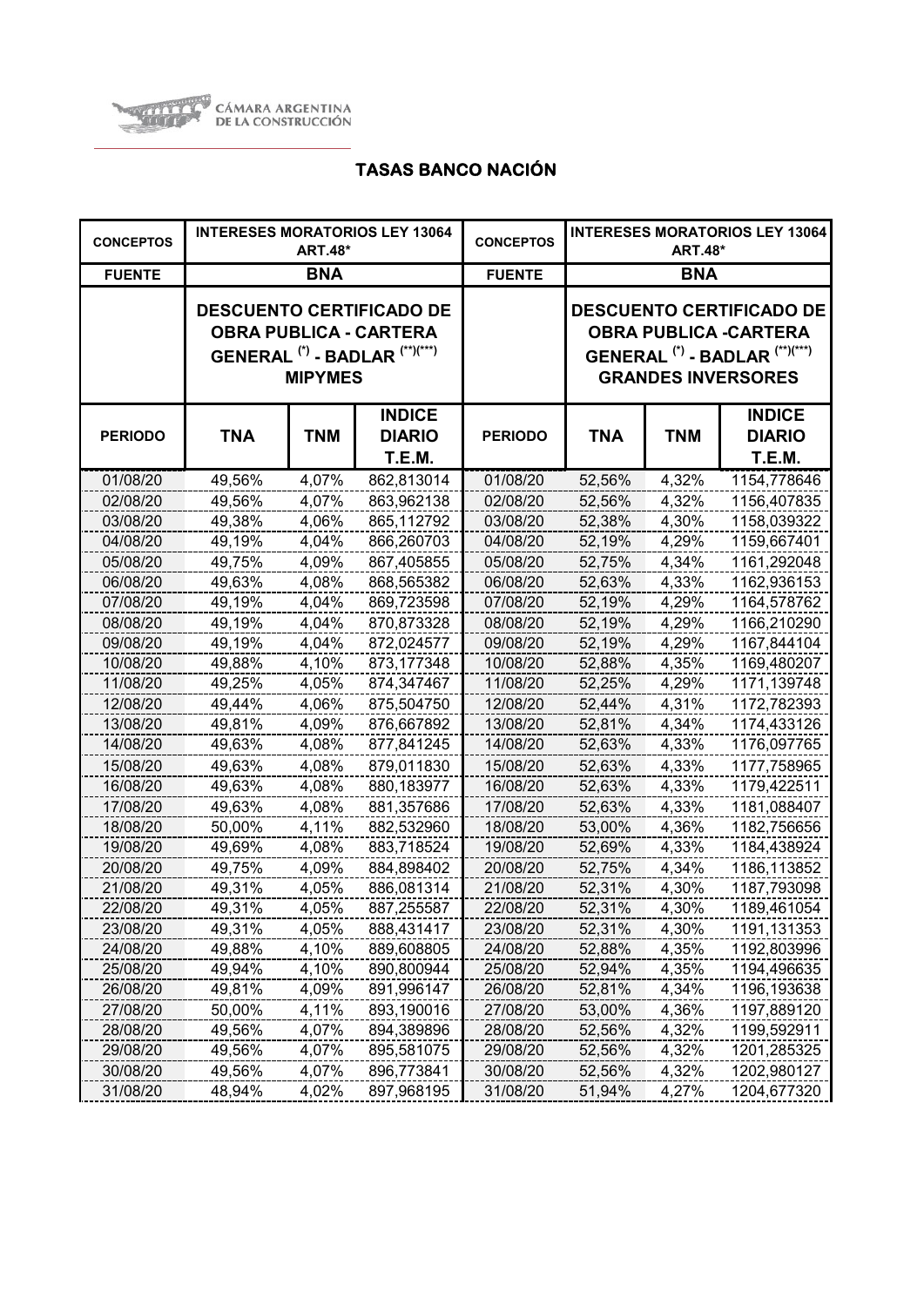

| <b>CONCEPTOS</b> |            | <b>ART.48*</b> | <b>INTERESES MORATORIOS LEY 13064</b>                                                                  | <b>CONCEPTOS</b> | <b>INTERESES MORATORIOS LEY 13064</b><br><b>ART.48*</b> |            |                                                                                                                                                      |
|------------------|------------|----------------|--------------------------------------------------------------------------------------------------------|------------------|---------------------------------------------------------|------------|------------------------------------------------------------------------------------------------------------------------------------------------------|
| <b>FUENTE</b>    |            | <b>BNA</b>     |                                                                                                        | <b>FUENTE</b>    | <b>BNA</b>                                              |            |                                                                                                                                                      |
|                  |            | <b>MIPYMES</b> | <b>DESCUENTO CERTIFICADO DE</b><br><b>OBRA PUBLICA - CARTERA</b><br>GENERAL $(*)$ - BADLAR $(**)(***)$ |                  |                                                         |            | <b>DESCUENTO CERTIFICADO DE</b><br><b>OBRA PUBLICA -CARTERA</b><br>GENERAL <sup>(*)</sup> - BADLAR <sup>(**)(***)</sup><br><b>GRANDES INVERSORES</b> |
| <b>PERIODO</b>   | <b>TNA</b> | <b>TNM</b>     | <b>INDICE</b><br><b>DIARIO</b><br>T.E.M.                                                               | <b>PERIODO</b>   | TNA                                                     | <b>TNM</b> | <b>INDICE</b><br><b>DIARIO</b><br>T.E.M.                                                                                                             |
| 01/09/20         | 49,56%     | 4,07%          | 899,149342                                                                                             | 01/09/20         | 52,56%                                                  | 4,32%      | 1206,357101                                                                                                                                          |
| 02/09/20         | 49,88%     | 4,10%          | 900,346860                                                                                             | 02/09/20         | 52,88%                                                  | 4,35%      | 1208,059058                                                                                                                                          |
| 03/09/20         | 49,19%     | 4,04%          | 901,553389                                                                                             | 03/09/20         | 52,19%                                                  | 4,29%      | 1209,773344                                                                                                                                          |
| 04/09/20         | 49,94%     | 4,10%          | 902,745195                                                                                             | 04/09/20         | 52,94%                                                  | 4,35%      | 1211,468188                                                                                                                                          |
| 05/09/20         | 49,94%     | 4,10%          | 903,956425                                                                                             | 05/09/20         | 52,94%                                                  | 4,35%      | 1213,189302                                                                                                                                          |
| 06/09/20         | 49,94%     | 4,10%          | 905,169279                                                                                             | 06/09/20         | 52,94%                                                  | 4,35%      | 1214,912861                                                                                                                                          |
| 07/09/20         | 49,63%     | 4,08%          | 906,383761                                                                                             | 07/09/20         | 52,63%                                                  | 4,33%      | 1216,638869                                                                                                                                          |
| 08/09/20         | 49,69%     | 4,08%          | 907,592407                                                                                             | 08/09/20         | 52,69%                                                  | 4,33%      | 1218,357332                                                                                                                                          |
| 09/09/20         | 49,75%     | 4,09%          | 908,804160                                                                                             | 09/09/20         | 52,75%                                                  | 4,34%      | 1220,080225                                                                                                                                          |
| 10/09/20         | 50,00%     | 4,11%          | 910,019028                                                                                             | 10/09/20         | 53,00%                                                  | 4,36%      | 1221,807559                                                                                                                                          |
| 11/09/20         | 49,81%     | 4,09%          | 911,241515                                                                                             | 11/09/20         | 52,81%                                                  | 4,34%      | 1223,545370                                                                                                                                          |
| 12/09/20         | 49,81%     | 4,09%          | 912,461143                                                                                             | 12/09/20         | 52,81%                                                  | 4,34%      | 1225,279620                                                                                                                                          |
| 13/09/20         | 49,81%     | 4,09%          | 913,682402                                                                                             | 13/09/20         | 52,81%                                                  | 4,34%      | 1227,016329                                                                                                                                          |
| 14/09/20         | 49,63%     | 4,08%          | 914,905296                                                                                             | 14/09/20         | 52,63%                                                  | 4,33%      | 1228,755500                                                                                                                                          |
| 15/09/20         | 49,88%     | 4,10%          | 916,125306                                                                                             | 15/09/20         | 52,88%                                                  | 4,35%      | 1230,491077                                                                                                                                          |
| 16/09/20         | 49,94%     | 4,10%          | 917,352978                                                                                             | 16/09/20         | 52,94%                                                  | 4,35%      | 1232,237194                                                                                                                                          |
| 17/09/20         | 49,69%     | 4,08%          | 918,583807                                                                                             | 17/09/20         | 52,69%                                                  | 4,33%      | 1233,987815                                                                                                                                          |
| 18/09/20         | 49,50%     | 4,07%          | 919,810235                                                                                             | 18/09/20         | 52,50%                                                  | 4,32%      | 1235,732811                                                                                                                                          |
| 19/09/20         | 49,50%     | 4,07%          | 921,033755                                                                                             | 19/09/20         | 52,50%                                                  | 4,32%      | 1237,474181                                                                                                                                          |
| 20/09/20         | 49,50%     | 4,07%          | 922,258902                                                                                             | 20/09/20         | 52,50%                                                  | 4,32%      | 1239,218004                                                                                                                                          |
| 21/09/20         | 49,69%     | 4,08%          | 923,485678                                                                                             | 21/09/20         | 52,69%                                                  | 4,33%      | 1240,964285                                                                                                                                          |
| 22/09/20         | 49,50%     | 4,07%          | 924,718651                                                                                             | 22/09/20         | 52,50%                                                  | 4,32%      | 1242,719147                                                                                                                                          |
| 23/09/20         | 49,88%     | 4,10%          | 925,948699                                                                                             | 23/09/20         | 52,88%                                                  | 4,35%      | 1244,470361                                                                                                                                          |
| 24/09/20         | 49,88%     | 4,10%          | 927,189536                                                                                             | 24/09/20         | 52,88%                                                  | 4,35%      | 1246,236316                                                                                                                                          |
| 25/09/20         | 49,88%     | 4,10%          | 928,432036                                                                                             | 25/09/20         | 52,88%                                                  | 4,35%      | 1248,004777                                                                                                                                          |
| 26/09/20         | 49,88%     | 4,10%          | 929,676200                                                                                             | 26/09/20         | 52,88%                                                  | 4,35%      | 1249,775748                                                                                                                                          |
| 27/09/20         | 49,88%     | 4,10%          | 930,922032                                                                                             | 27/09/20         | 52,88%                                                  | 4,35%      | 1251,549231                                                                                                                                          |
| 28/09/20         | 50,00%     | 4,11%          | 932,169533                                                                                             | 28/09/20         | 53,00%                                                  | 4,36%      | 1253,325231                                                                                                                                          |
| 29/09/20         | 49,75%     | 4,09%          | 933,421777                                                                                             | 29/09/20         | 52,75%                                                  | 4,34%      | 1255,107871                                                                                                                                          |
| 30/09/20         | 49,25%     | 4,05%          | 934,669553                                                                                             | 30/09/20         | 52,25%                                                  | 4,29%      | 1256,884795                                                                                                                                          |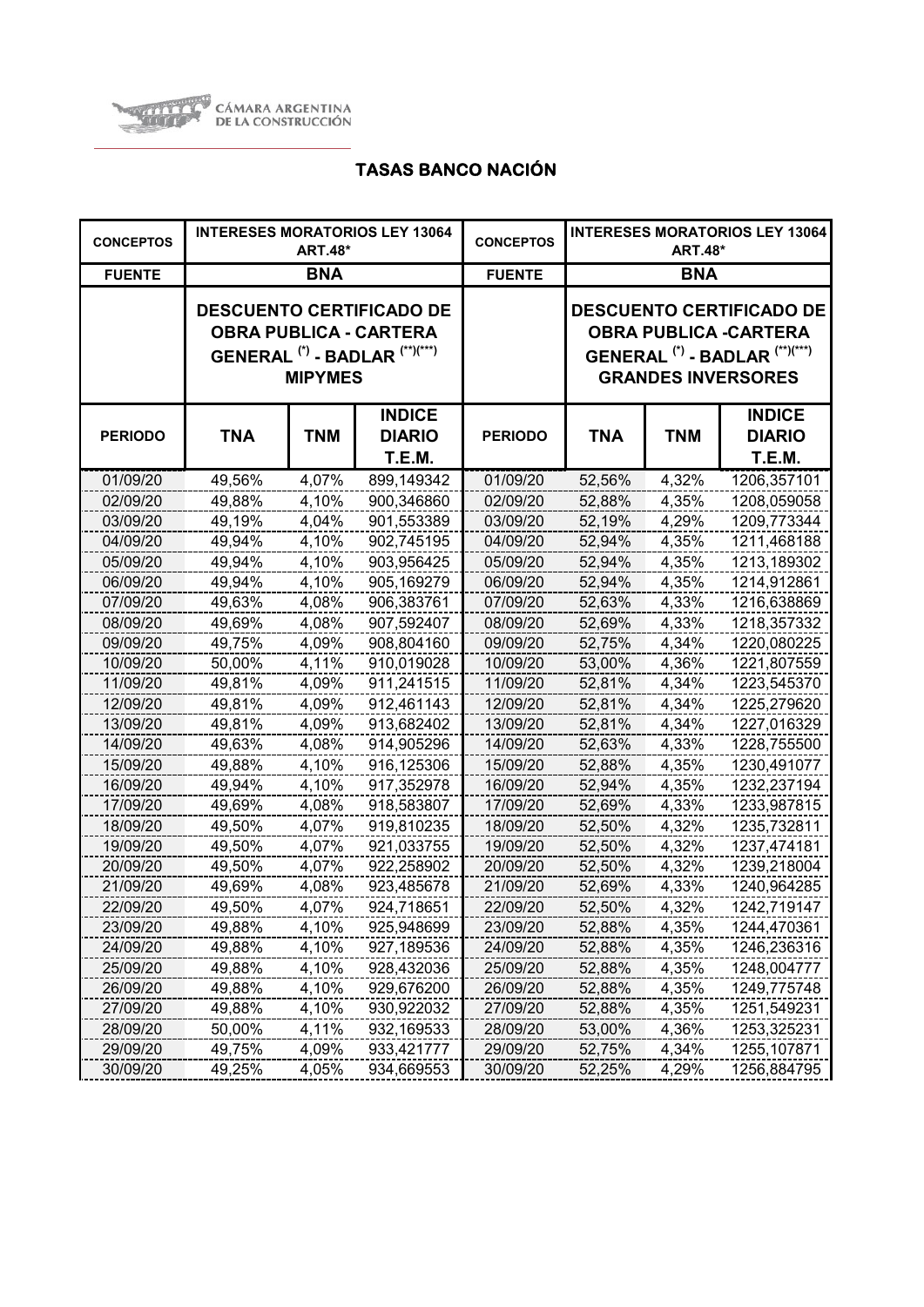

| <b>CONCEPTOS</b> | <b>INTERESES MORATORIOS LEY 13064</b><br><b>ART.48*</b>                                                                                    |            |                                                 | <b>CONCEPTOS</b> | <b>INTERESES MORATORIOS LEY 13064</b><br><b>ART.48*</b>                                                                                              |            |                                          |
|------------------|--------------------------------------------------------------------------------------------------------------------------------------------|------------|-------------------------------------------------|------------------|------------------------------------------------------------------------------------------------------------------------------------------------------|------------|------------------------------------------|
| <b>FUENTE</b>    |                                                                                                                                            | <b>BNA</b> |                                                 | <b>FUENTE</b>    | <b>BNA</b>                                                                                                                                           |            |                                          |
|                  | <b>DESCUENTO CERTIFICADO DE</b><br><b>OBRA PUBLICA - CARTERA</b><br>GENERAL <sup>(*)</sup> - BADLAR <sup>(**)(***)</sup><br><b>MIPYMES</b> |            |                                                 |                  | <b>DESCUENTO CERTIFICADO DE</b><br><b>OBRA PUBLICA -CARTERA</b><br>GENERAL <sup>(*)</sup> - BADLAR <sup>(**)(***)</sup><br><b>GRANDES INVERSORES</b> |            |                                          |
| <b>PERIODO</b>   | <b>TNA</b>                                                                                                                                 | <b>TNM</b> | <b>INDICE</b><br><b>DIARIO</b><br><b>T.E.M.</b> | <b>PERIODO</b>   | TNA                                                                                                                                                  | <b>TNM</b> | <b>INDICE</b><br><b>DIARIO</b><br>T.E.M. |
| 01/10/20         | 49,56%                                                                                                                                     | 4,07%      | 935,906678                                      | 01/10/20         | 52,56%                                                                                                                                               | 4,32%      | 1258,647707                              |
| 02/10/20         | 49,56%                                                                                                                                     | 4,07%      | 937, 153151                                     | 02/10/20         | 52,56%                                                                                                                                               | 4,32%      | 1260,423437                              |
| 03/10/20         | 49,56%                                                                                                                                     | 4,07%      | 938,401283                                      | 03/10/20         | 52,56%                                                                                                                                               | 4,32%      | 1262,201672                              |
| 04/10/20         | 49,56%                                                                                                                                     | 4,07%      | 939,651078                                      | 04/10/20         | 52,56%                                                                                                                                               | 4,32%      | 1263,982416                              |
| 05/10/20         | 49,81%                                                                                                                                     | 4,09%      | 940,902538                                      | 05/10/20         | 52,81%                                                                                                                                               | 4,34%      | 1265,765672                              |
| 06/10/20         | 50,06%                                                                                                                                     | 4,11%      | 942,161864                                      | 06/10/20         | 53,06%                                                                                                                                               | 4,36%      | 1267,559766                              |
| 07/10/20         | 49,69%                                                                                                                                     | 4,08%      | 943,429083                                      | 07/10/20         | 52,69%                                                                                                                                               | 4,33%      | 1269,364735                              |
| 08/10/20         | 48,88%                                                                                                                                     | 4,02%      | 944,688682                                      | 08/10/20         | 51,88%                                                                                                                                               | 4,26%      | 1271,159757                              |
| 09/10/20         | 49,69%                                                                                                                                     | 4,08%      | 945,929727                                      | 09/10/20         | 52,69%                                                                                                                                               | 4,33%      | 1272,930149                              |
| 10/10/20         | 49,69%                                                                                                                                     | 4,08%      | 947,192665                                      | 10/10/20         | 52,69%                                                                                                                                               | 4,33%      | 1274,730214                              |
| 11/10/20         | 49,69%                                                                                                                                     | 4,08%      | 948,457289                                      | 11/10/20         | 52,69%                                                                                                                                               | 4,33%      | 1276,532824                              |
| 12/10/20         | 49,69%                                                                                                                                     | 4,08%      | 949,723602                                      | 12/10/20         | 52,69%                                                                                                                                               | 4,33%      | 1278,337983                              |
| 13/10/20         | 49,88%                                                                                                                                     | 4,10%      | 950,991606                                      | 13/10/20         | 52,88%                                                                                                                                               | 4,35%      | 1280,145695                              |
| 14/10/20         | 49,94%                                                                                                                                     | 4,10%      | 952,266002                                      | 14/10/20         | 52,94%                                                                                                                                               | 4,35%      | 1281,962275                              |
| 15/10/20         | 49,69%                                                                                                                                     | 4,08%      | 953,543674                                      | 15/10/20         | 52,69%                                                                                                                                               | 4,33%      | 1283,783539                              |
| 16/10/20         | 49,56%                                                                                                                                     | 4,07%      | 954,816778                                      | 16/10/20         | 52,56%                                                                                                                                               | 4,32%      | 1285,598951                              |
| 17/10/20         | 49,56%                                                                                                                                     | 4,07%      | 956,088436                                      | 17/10/20         | 52,56%                                                                                                                                               | 4,32%      | 1287,412704                              |
| 18/10/20         | 49,56%                                                                                                                                     | 4,07%      | 957,361787                                      | 18/10/20         | 52,56%                                                                                                                                               | 4,32%      | 1289,229017                              |
| 19/10/20         | 49,75%                                                                                                                                     | 4,09%      | 958,636834                                      | 19/10/20         | 52,75%                                                                                                                                               | 4,34%      | 1291,047892                              |
| 20/10/20         | 49,81%                                                                                                                                     | 4,09%      | 959,918317                                      | 20/10/20         | 52,81%                                                                                                                                               | 4,34%      | 1292,875699                              |
| 21/10/20         | 49,63%                                                                                                                                     | 4,08%      | 961,203095                                      | 21/10/20         | 52,63%                                                                                                                                               | 4,33%      | 1294,708218                              |
| 22/10/20         | 50,00%                                                                                                                                     | 4,11%      | 962,484842                                      | 22/10/20         | 53,00%                                                                                                                                               | 4,36%      | 1296,536951                              |
| 23/10/20         | 51,69%                                                                                                                                     | 4,25%      | 963,777810                                      | 23/10/20         | 54,69%                                                                                                                                               | 4,49%      | 1298,381052                              |
| 24/10/20         | 51,69%                                                                                                                                     | 4,25%      | 965,115344                                      | 24/10/20         | 54,69%                                                                                                                                               | 4,49%      | 1300,285342                              |
| 25/10/20         | 51,69%                                                                                                                                     | 4,25%      | 966,454735                                      | 25/10/20         | 54,69%                                                                                                                                               | 4,49%      | 1302,192426                              |
| 26/10/20         | 51,56%                                                                                                                                     | 4,24%      | 967,795985                                      | 26/10/20         | 54,56%                                                                                                                                               | 4,48%      | 1304,102306                              |
| 27/10/20         | 51,88%                                                                                                                                     | 4,26%      | 969,135912                                      | 27/10/20         | 54,88%                                                                                                                                               | 4,51%      | 1306,010708                              |
| 28/10/20         | 51,75%                                                                                                                                     | 4,25%      | 970,485664                                      | 28/10/20         | 54,75%                                                                                                                                               | 4,50%      | 1307,932618                              |
| 29/10/20         | 51,13%                                                                                                                                     | 4,20%      | 971,834104                                      | 29/10/20         | 54,13%                                                                                                                                               | 4,45%      | 1309,853063                              |
| 30/10/20         | 51,56%                                                                                                                                     | 4,24%      | 973,168429                                      | 30/10/20         | 54,56%                                                                                                                                               | 4,48%      | 1311,754829                              |
| 31/10/20         | 51,56%                                                                                                                                     | 4,24%      | 974,515794                                      | 31/10/20         | 54,56%                                                                                                                                               | 4,48%      | 1313,674429                              |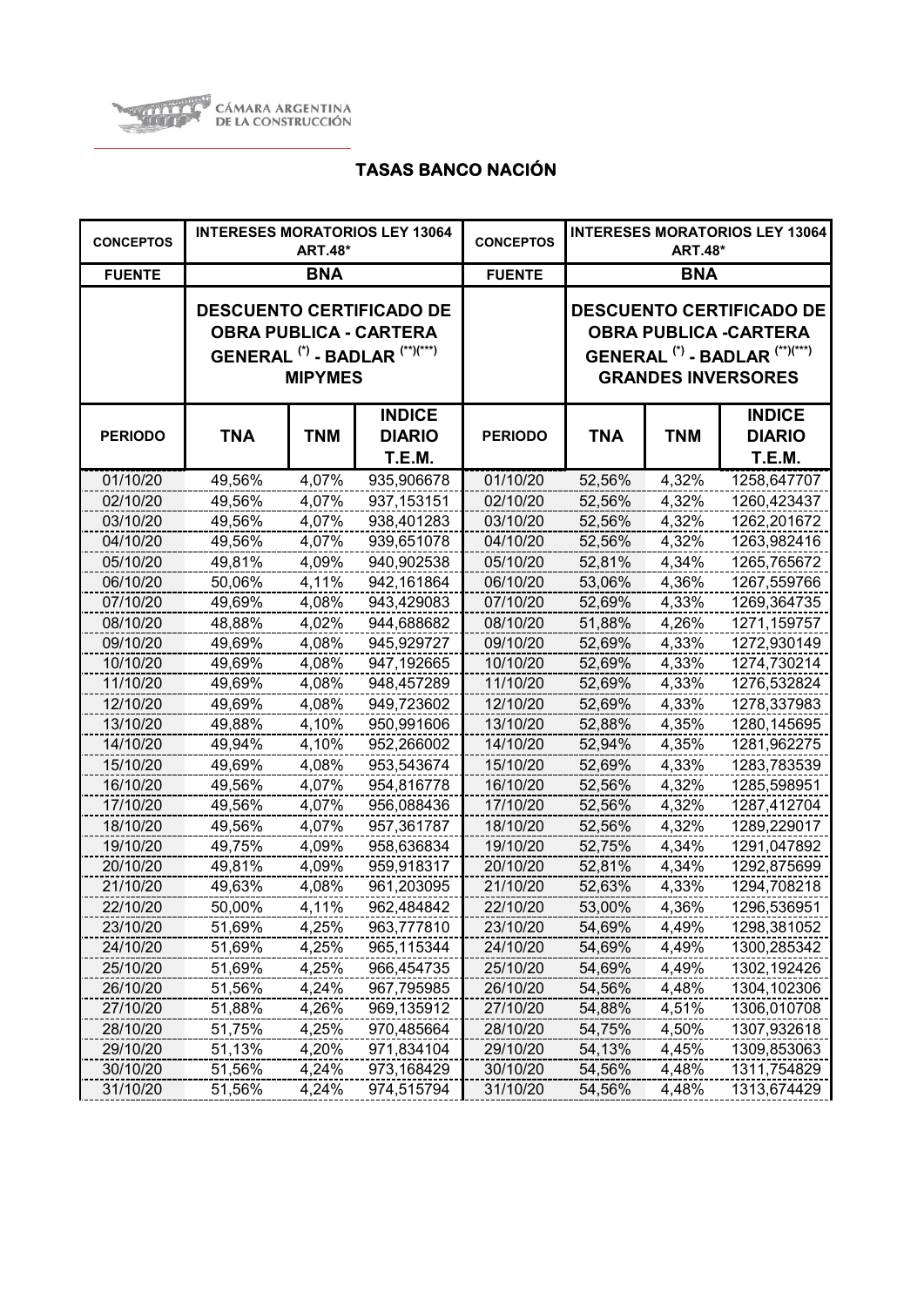

| <b>CONCEPTOS</b> |            | <b>ART.48*</b> | <b>INTERESES MORATORIOS LEY 13064</b>                                                                                    | <b>CONCEPTOS</b> | <b>INTERESES MORATORIOS LEY 13064</b><br><b>ART.48*</b>                                                                                              |            |                                                 |
|------------------|------------|----------------|--------------------------------------------------------------------------------------------------------------------------|------------------|------------------------------------------------------------------------------------------------------------------------------------------------------|------------|-------------------------------------------------|
| <b>FUENTE</b>    |            | <b>BNA</b>     |                                                                                                                          | <b>FUENTE</b>    | <b>BNA</b>                                                                                                                                           |            |                                                 |
|                  |            | <b>MIPYMES</b> | <b>DESCUENTO CERTIFICADO DE</b><br><b>OBRA PUBLICA - CARTERA</b><br>GENERAL <sup>(*)</sup> - BADLAR <sup>(**)(***)</sup> |                  | <b>DESCUENTO CERTIFICADO DE</b><br><b>OBRA PUBLICA -CARTERA</b><br>GENERAL <sup>(*)</sup> - BADLAR <sup>(**)(***)</sup><br><b>GRANDES INVERSORES</b> |            |                                                 |
| <b>PERIODO</b>   | <b>TNA</b> | <b>TNM</b>     | <b>INDICE</b><br><b>DIARIO</b><br><b>T.E.M.</b>                                                                          | <b>PERIODO</b>   | <b>TNA</b>                                                                                                                                           | <b>TNM</b> | <b>INDICE</b><br><b>DIARIO</b><br><b>T.E.M.</b> |
| 01/11/20         | 51,56%     | 4,24%          | 975,865025                                                                                                               | 01/11/20         | 54,56%                                                                                                                                               | 4,48%      | 1315,596838                                     |
| 02/11/20         | 51,56%     | 4,24%          | 977,216124                                                                                                               | 02/11/20         | 54,56%                                                                                                                                               | 4,48%      | 1317,522060                                     |
| 03/11/20         | 51,56%     | 4,24%          | 978,569093                                                                                                               | 03/11/20         | 54,56%                                                                                                                                               | 4,48%      | 1319,450100                                     |
| 04/11/20         | 51,69%     | 4,25%          | 979,923936                                                                                                               | 04/11/20         | 54,69%                                                                                                                                               | 4,49%      | 1321,380961                                     |
| 05/11/20         | 51,69%     | 4,25%          | 981,283878                                                                                                               | 05/11/20         | 54,69%                                                                                                                                               | 4,49%      | 1323,318984                                     |
| 06/11/20         | 51,69%     | 4,25%          | 982,645707                                                                                                               | 06/11/20         | 54,69%                                                                                                                                               | 4,49%      | 1325,259850                                     |
| 07/11/20         | 51,69%     | 4,25%          | 984,009427                                                                                                               | 07/11/20         | 54,69%                                                                                                                                               | 4,49%      | 1327,203563                                     |
| 08/11/20         | 51,69%     | 4,25%          | 985,375039                                                                                                               | 08/11/20         | 54,69%                                                                                                                                               | 4,49%      | 1329,150127                                     |
| 09/11/20         | 51,75%     | 4,25%          | 986,742546                                                                                                               | 09/11/20         | 54,75%                                                                                                                                               | 4,50%      | 1331,099545                                     |
| 10/11/20         | 51,75%     | 4,25%          | 988,113574                                                                                                               | 10/11/20         | 54,75%                                                                                                                                               | 4,50%      | 1333,054007                                     |
| 11/11/20         | 51,75%     | 4,25%          | 989,486507                                                                                                               | 11/11/20         | 54,75%                                                                                                                                               | 4,50%      | 1335,011339                                     |
| 12/11/20         | 51,44%     | 4,23%          | 990,861347                                                                                                               | 12/11/20         | 54,44%                                                                                                                                               | 4,47%      | 1336,971545                                     |
| 13/11/20         | 51,81%     | 4,26%          | 992,229949                                                                                                               | 13/11/20         | 54,81%                                                                                                                                               | 4,51%      | 1338,923657                                     |
| 14/11/20         | 51,81%     | 4,26%          | 993,610233                                                                                                               | 14/11/20         | 54,81%                                                                                                                                               | 4,51%      | 1340,891805                                     |
| 15/11/20         | 51,81%     | 4,26%          | 994,992438                                                                                                               | 15/11/20         | 54,81%                                                                                                                                               | 4,51%      | 1342,862845                                     |
| 16/11/20         | 51,75%     | 4,25%          | 996,376565                                                                                                               | 16/11/20         | 54,75%                                                                                                                                               | 4,50%      | 1344,836783                                     |
| 17/11/20         | 51,81%     | 4,26%          | 997,760979                                                                                                               | 17/11/20         | 54,81%                                                                                                                                               | 4,51%      | 1346,811415                                     |
| 18/11/20         | 51,56%     | 4,24%          | 999,148957                                                                                                               | 18/11/20         | 54,56%                                                                                                                                               | 4,48%      | 1348,791157                                     |
| 19/11/20         | 51,69%     | 4,25%          | 1000,532293                                                                                                              | 19/11/20         | 54,69%                                                                                                                                               | 4,49%      | 1350,764955                                     |
| 20/11/20         | 53,63%     | 4,41%          | 1001,920836                                                                                                              | 20/11/20         | 56,63%                                                                                                                                               | 4,65%      | 1352,746076                                     |
| 21/11/20         | 53,63%     | 4,41%          | 1003,362355                                                                                                              | 21/11/20         | 56,63%                                                                                                                                               | 4,65%      | 1354,798870                                     |
| 22/11/20         | 53,63%     | 4,41%          | 1004,805948                                                                                                              | 22/11/20         | 56,63%                                                                                                                                               | 4,65%      | 1356,854779                                     |
| 23/11/20         | 53,63%     | 4,41%          | 1006,251619                                                                                                              | 23/11/20         | 56,63%                                                                                                                                               | 4,65%      | 1358,913808                                     |
| 24/11/20         | 53,88%     | 4,43%          | 1007,699369                                                                                                              | 24/11/20         | 56,88%                                                                                                                                               | 4,67%      | 1360,975961                                     |
| 25/11/20         | 53,94%     | 4,43%          | 1009,155822                                                                                                              | 25/11/20         | 56,94%                                                                                                                                               | 4,68%      | 1363,050164                                     |
| 26/11/20         | 53,88%     | 4,43%          | 1010,616037                                                                                                              | 26/11/20         | 56,88%                                                                                                                                               | 4,67%      | 1365,129761                                     |
| 27/11/20         | 53,88%     | 4,43%          | 1012,076705                                                                                                              | 27/11/20         | 56,88%                                                                                                                                               | 4,67%      | 1367,210294                                     |
| 28/11/20         | 53,88%     | 4,43%          | 1013,539485                                                                                                              | 28/11/20         | 56,88%                                                                                                                                               | 4,67%      | 1369,293998                                     |
| 29/11/20         | 53,88%     | 4,43%          | 1015,004379                                                                                                              | 29/11/20         | 56,88%                                                                                                                                               | 4,67%      | 1371,380878                                     |
| 30/11/20         | 54,06%     | 4,44%          | 1016,471390                                                                                                              | 30/11/20         | 57,06%                                                                                                                                               | 4,69%      | 1373,470938                                     |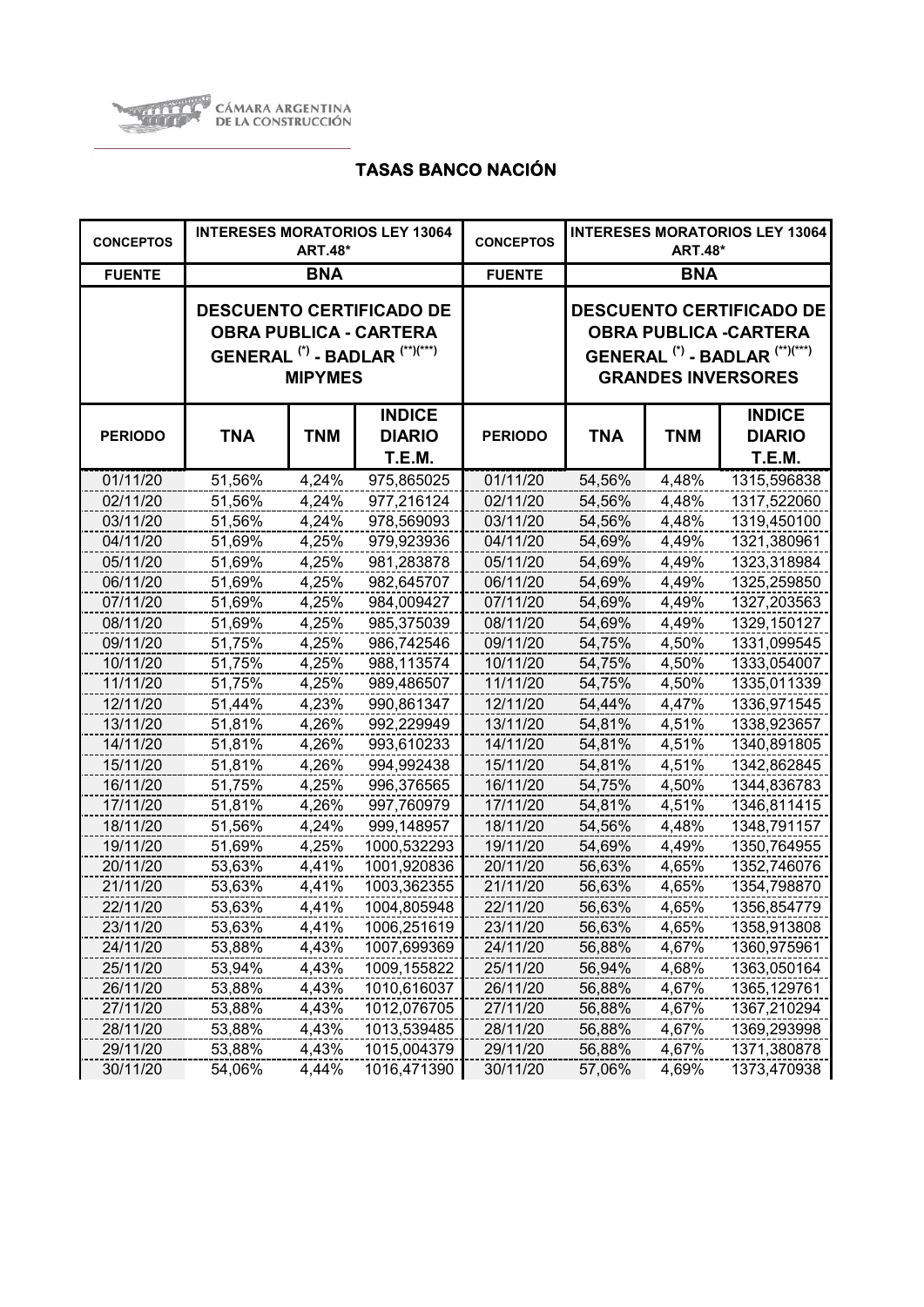

| <b>CONCEPTOS</b> |            | <b>ART.48*</b> | <b>INTERESES MORATORIOS LEY 13064</b>                                                                                    | <b>CONCEPTOS</b> | <b>INTERESES MORATORIOS LEY 13064</b><br><b>ART.48*</b>                                                                                              |            |                                          |
|------------------|------------|----------------|--------------------------------------------------------------------------------------------------------------------------|------------------|------------------------------------------------------------------------------------------------------------------------------------------------------|------------|------------------------------------------|
| <b>FUENTE</b>    |            | <b>BNA</b>     |                                                                                                                          | <b>FUENTE</b>    | <b>BNA</b>                                                                                                                                           |            |                                          |
|                  |            | <b>MIPYMES</b> | <b>DESCUENTO CERTIFICADO DE</b><br><b>OBRA PUBLICA - CARTERA</b><br>GENERAL <sup>(*)</sup> - BADLAR <sup>(**)(***)</sup> |                  | <b>DESCUENTO CERTIFICADO DE</b><br><b>OBRA PUBLICA -CARTERA</b><br>GENERAL <sup>(*)</sup> - BADLAR <sup>(**)(***)</sup><br><b>GRANDES INVERSORES</b> |            |                                          |
| <b>PERIODO</b>   | <b>TNA</b> | <b>TNM</b>     | <b>INDICE</b><br><b>DIARIO</b><br>T.E.M.                                                                                 | <b>PERIODO</b>   | <b>TNA</b>                                                                                                                                           | <b>TNM</b> | <b>INDICE</b><br><b>DIARIO</b><br>T.E.M. |
| 01/12/20         | 53,88%     | 4,43%          | 1017,945528                                                                                                              | 01/12/20         | 56,88%                                                                                                                                               | 4,67%      | 1375,570934                              |
| 02/12/20         | 53,63%     | 4,41%          | 1019,416790                                                                                                              | 02/12/20         | 56,63%                                                                                                                                               | 4,65%      | 1377,667380                              |
| 03/12/20         | 54,06%     | 4,44%          | 1020,883482                                                                                                              | 03/12/20         | 57,06%                                                                                                                                               | 4,69%      | 1379,757992                              |
| 04/12/20         | 53,75%     | 4,42%          | 1022,364019                                                                                                              | 04/12/20         | 56,75%                                                                                                                                               | 4,66%      | 1381,867601                              |
| 05/12/20         | 53,75%     | 4,42%          | 1023,838309                                                                                                              | 05/12/20         | 56,75%                                                                                                                                               | 4,66%      | 1383,969116                              |
| 06/12/20         | 53,75%     | 4,42%          | 1025,314726                                                                                                              | 06/12/20         | 56,75%                                                                                                                                               | 4,66%      | 1386,073826                              |
| 07/12/20         | 53,75%     | 4,42%          | 1026,793271                                                                                                              | 07/12/20         | 56,75%                                                                                                                                               | 4,66%      | 1388, 181737                             |
| 08/12/20         | 53,75%     | 4,42%          | 1028,273948                                                                                                              | 08/12/20         | 56,75%                                                                                                                                               | 4,66%      | 1390,292854                              |
| 09/12/20         | 53,75%     | 4,42%          | 1029,756761                                                                                                              | 09/12/20         | 56,75%                                                                                                                                               | 4,66%      | 1392,407182                              |
| 10/12/20         | 54,38%     | 4,47%          | 1031,241712                                                                                                              | 10/12/20         | 57,38%                                                                                                                                               | 4,72%      | 1394,524725                              |
| 11/12/20         | 54,31%     | 4,46%          | 1032,745736                                                                                                              | 11/12/20         | 57,31%                                                                                                                                               | 4,71%      | 1396,668332                              |
| 12/12/20         | 54,31%     | 4,46%          | 1034,250258                                                                                                              | 12/12/20         | 57,31%                                                                                                                                               | 4,71%      | 1398,812946                              |
| 13/12/20         | 54,31%     | 4,46%          | 1035,756972                                                                                                              | 13/12/20         | 57,31%                                                                                                                                               | 4,71%      | 1400,960854                              |
| 14/12/20         | 54,19%     | 4,45%          | 1037,265881                                                                                                              | 14/12/20         | 57,19%                                                                                                                                               | 4,70%      | 1403,112060                              |
| 15/12/20         | 54,06%     | 4,44%          | 1038,773582                                                                                                              | 15/12/20         | 57,06%                                                                                                                                               | 4,69%      | 1405,261973                              |
| 16/12/20         | 54,25%     | 4,46%          | 1040,280064                                                                                                              | 16/12/20         | 57,25%                                                                                                                                               | 4,71%      | 1407,410577                              |
| 17/12/20         | 54,38%     | 4,47%          | 1041,793855                                                                                                              | 17/12/20         | 57,38%                                                                                                                                               | 4,72%      | 1409,569382                              |
| 18/12/20         | 54,13%     | 4,45%          | 1043,313268                                                                                                              | 18/12/20         | 57,13%                                                                                                                                               | 4,70%      | 1411,736115                              |
| 19/12/20         | 54,13%     | 4,45%          | 1044,828047                                                                                                              | 19/12/20         | 57,13%                                                                                                                                               | 4,70%      | 1413,896929                              |
| 20/12/20         | 54,13%     | 4,45%          | 1046,345025                                                                                                              | 20/12/20         | 57,13%                                                                                                                                               | 4,70%      | 1416,061052                              |
| 21/12/20         | 54,06%     | 4,44%          | 1047,864206                                                                                                              | 21/12/20         | 57,06%                                                                                                                                               | 4,69%      | 1418,228486                              |
| 22/12/20         | 54,50%     | 4,48%          | 1049,383872                                                                                                              | 22/12/20         | 57,50%                                                                                                                                               | 4,73%      | 1420,396915                              |
| 23/12/20         | 54,19%     | 4,45%          | 1050,917800                                                                                                              | 23/12/20         | 57,19%                                                                                                                                               | 4,70%      | 1422,584944                              |
| 24/12/20         | 54,19%     | 4,45%          | 1052,445345                                                                                                              | 24/12/20         | 57,19%                                                                                                                                               | 4,70%      | 1424,764694                              |
| 25/12/20         | 54,19%     | 4,45%          | 1053,975110                                                                                                              | 25/12/20         | 57,19%                                                                                                                                               | 4,70%      | 1426,947784                              |
| 26/12/20         | 54,19%     | 4,45%          | 1055,507099                                                                                                              | 26/12/20         | 57,19%                                                                                                                                               | 4,70%      | 1429,134220                              |
| 27/12/20         | 54,19%     | 4,45%          | 1057,041315                                                                                                              | 27/12/20         | 57,19%                                                                                                                                               | 4,70%      | 1431,324005                              |
| 28/12/20         | 54,19%     | 4,45%          | 1058,577761                                                                                                              | 28/12/20         | 57,19%                                                                                                                                               | 4,70%      | 1433,517146                              |
| 29/12/20         | 54,31%     | 4,46%          | 1060,116440                                                                                                              | 29/12/20         | 57,31%                                                                                                                                               | 4,71%      | 1435,713647                              |
| 30/12/20         | 54,25%     | 4,46%          | 1061,660836                                                                                                              | 30/12/20         | 57,25%                                                                                                                                               | 4,71%      | 1437,918216                              |
| 31/12/20         | 54,25%     | 4,46%          | 1063,205739                                                                                                              | 31/12/20         | 57,25%                                                                                                                                               | 4,71%      | 1440,123816                              |